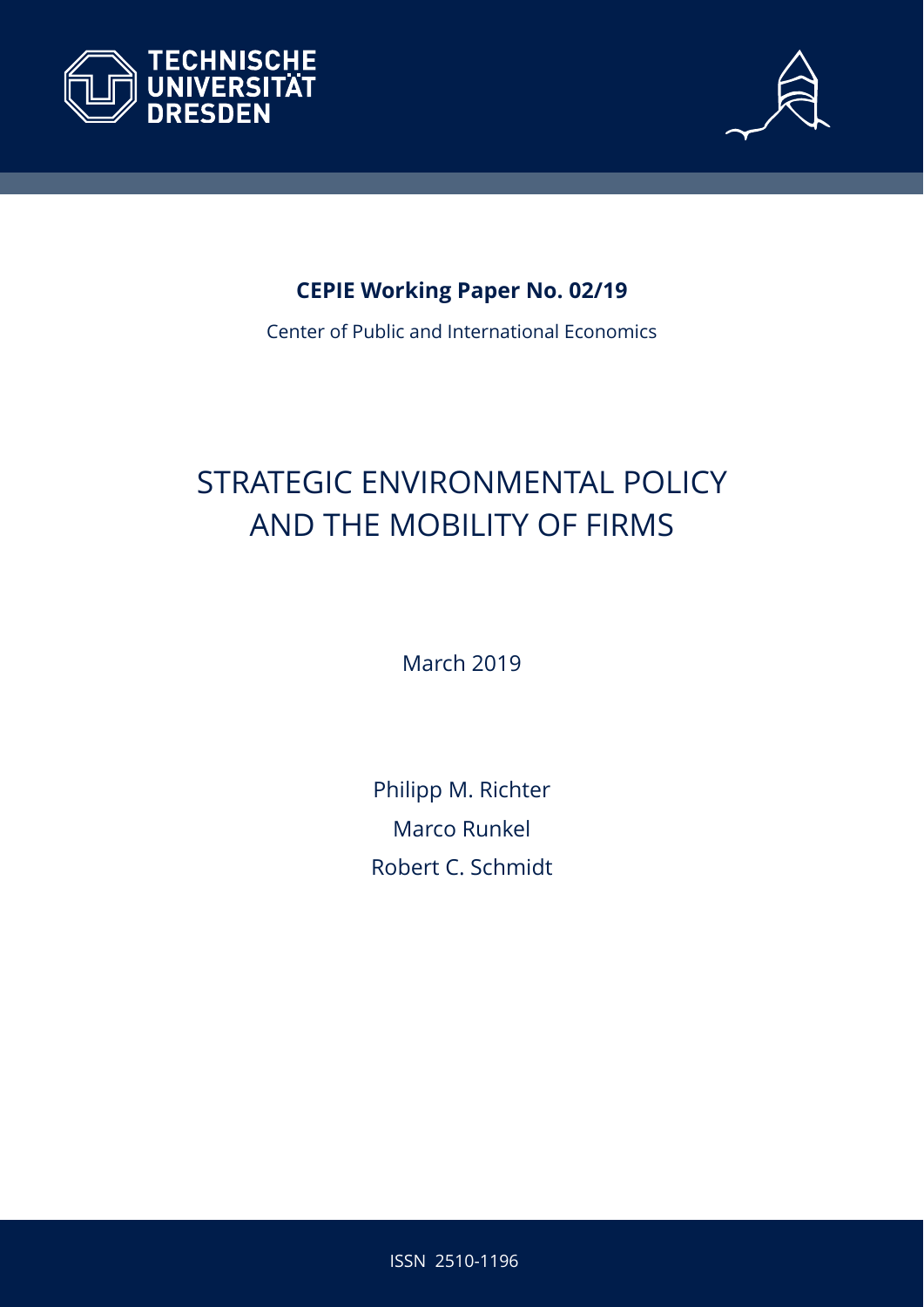## Strategic Environmental Policy and the Mobility of Firms

Philipp M. Richter† TU Dresden, CESifo, DIW Berlin, KCG

> Marco Runkel‡ TU Berlin, CESifo, NoCeT

Robert C. Schmidt§ FernUniversität in Hagen

March 2019

#### Abstract

The loss of international competitiveness of domestic industries remains a key obstacle to the implementation of effective carbon prices in a world without harmonized climate policies. We analyze countries' non-cooperative choices of emissions taxes under imperfect competition and mobile polluting firms. In our general equilibrium setup with trade, wage effects prevent all firms from locating in the same country. While under local or no pollution countries achieve the first-best, under transboundary pollution taxes are inefficiently low and lower than under autarky where only the 'standard' free-riding incentive distorts emissions taxes. This effect is more pronounced when polluting firms are mobile.

JEL classification: F12, F18, H23

Keywords: Strategic Environmental Policy, Firm Location, Carbon Leakage, General Equilibrium

<sup>&</sup>lt;sup>†</sup>Corresponding author: Technische Universität Dresden, Faculty of Business and Economics, 01062 Dresden, Germany. Email: Philipp Moritz.Richter@tu-dresden.de; Tel.: +49 351 463 37499

<sup>&</sup>lt;sup>‡</sup>Technische Universität Berlin, Faculty of Economics and Management, Straße des 17. Juni 135, H51, 10623 Berlin, Germany

 $\S$ FernUniversität in Hagen, Faculty of Business Administration and Economics, Universitätsstr. 11, 58097 Hagen, Germany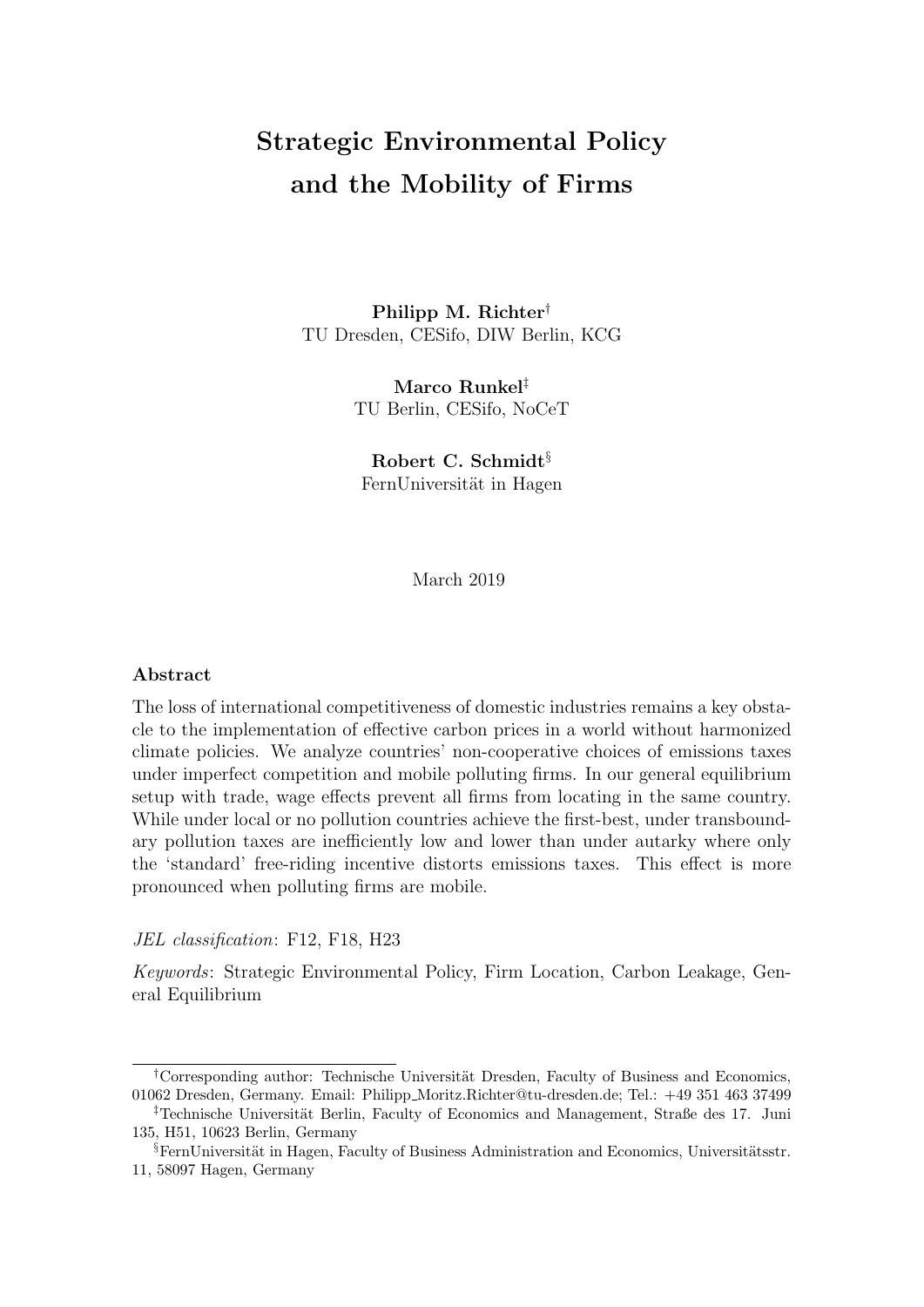#### 1 Introduction

In the absence of a harmonized global climate policy, the success of humankind to avoid dangerous levels of climate change relies on decentralized policy-setting. There is strong evidence that current policy initiatives in the form of nationally determined contributions pursuant to the Paris Agreement fall short of leading to pathways that limit global warming to 'well below 2◦C' (cf. [IPCC,](#page-30-0) [2018\)](#page-30-0). Even countries with high public support for ambitious climate policy weigh the benefits of unilateral efforts to reduce their emissions against the domestic costs and strategic industrial policy motives in a globalized world. The problem may even be more severe than suggested by the well-known free-rider incentive, according to which individual countries neglect the positive environmental externalities of their own abatement efforts upon other countries, while enjoying the benefits of the others' efforts. Ambitious unilateral climate policy may also lead to deindustrialization and the relocation of domestic firms to regions with lower environmental standards.

In this paper, we shed new light on the strategic effects of the (non-cooperative) decentralized choice of emissions taxes, with a particular focus on the role of international mobility of polluting firms. We first demonstrate that decentralized policy-setting does not necessarily lead to an inefficient outcome. Both in the absence of environmental damage as well as under local pollution, the outcome under strategic policy-setting coincides with the (cooperative) first-best policy. Remarkably, this result holds even if firms are mobile. Under transboundary pollution, by contrast, tax rates are chosen inefficiently low under decentralization, and firm mobility aggravates this inefficiency. We also show that the non-cooperative tax rates are lower than in the autarky benchmark where all trade is prohibited, and policy-makers only neglect the environmental externalities due to the freeriding incentive. Our results thus show that with transboundary pollution, decentralized policy-making can lead to a worse outcome than suggested by the 'standard' free-rider argument, with the inefficiency being particularly pronounced when firms are mobile.

These results are brought forth in a two-country model where the governments of the countries play a non-cooperative Nash game in emissions tax rates on a general equilibrium of input and output markets. Each country hosts two sectors using labor as sole input in order to produce a numeraire good and a polluting good. While producers of the numeraire good act under perfect competition, the polluting good is produced by imperfectly competitive firms which are either mobile or immobile. In each country,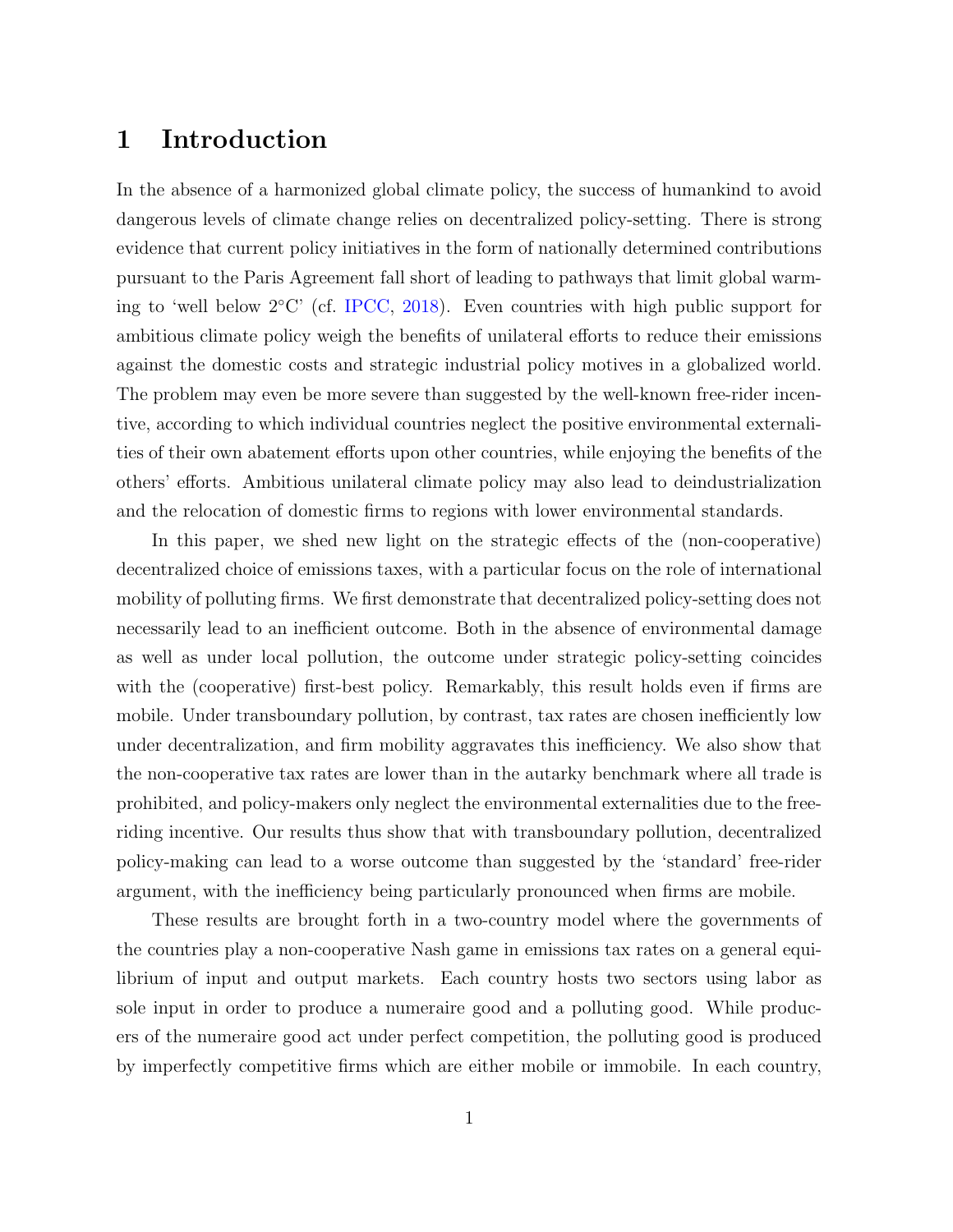the representative household uses profit, labor, and transfer income in order to finance consumption of the two goods. Its utility equals consumption utility less environmental damage. The government of each country imposes an emissions tax on the polluting sector. There are several important features of this framework which allow to derive the above-mentioned results and in combination render the model novel in comparison to the previous literature. First, we simultaneously allow for intensive (output) and extensive (location) margins of polluting firms. Second, due to the general equilibrium feature the wage rate is endogenous in each country. This is the reason why in the case of firm mobility we obtain an interior location equilibrium. Third, we consider an integrated market approach where all goods produced in the two countries are also consumed in these countries, avoiding the need for the assumption of a third country outside the model.

Within this framework, we first characterize the comparative static effects of emissions taxes on the market equilibrium. It turns out that an increase in one country's tax rate reduces emissions in this country and increases emissions in the other country (leakage) via corresponding changes in output. Leakage is incomplete, so total emissions from both countries fall. Under firm mobility the effects on emissions in both countries are larger in absolute terms, since leakage additionally takes place by relocation of firms. But the effect on total emissions is the same as in case with given firm location. Based on these insights, we show that the efficient (cooperative) policy equates the marginal consumption utility of the polluting good to the opportunity costs of a reduced consumption and utility of the numeraire good and the marginal environmental damage. By comparing this efficient solution with the countries' non-cooperative tax rate choice we prove our main results that non-cooperation is efficient if environmental pollution is absent or local and that with transboundary pollution the non-cooperative tax rates are inefficiently low, with a higher degree of inefficiency if firms are mobile instead of immobile.

In order to provide an intuition of these results, we consider the policy externality, i.e. the effect of one country's tax rate on welfare in the other country. This externality can be decomposed into two subexternalities. First, tax rate changes in one country change production patterns and thereby consumption possibilities in the other country, amounting to a consumption externality. Second, a change in one country's emissions tax rate affects pollution in the other country via emissions spill-overs and leakage, leading to a pollution externality. In the absence of pollution, the non-cooperative tax rates are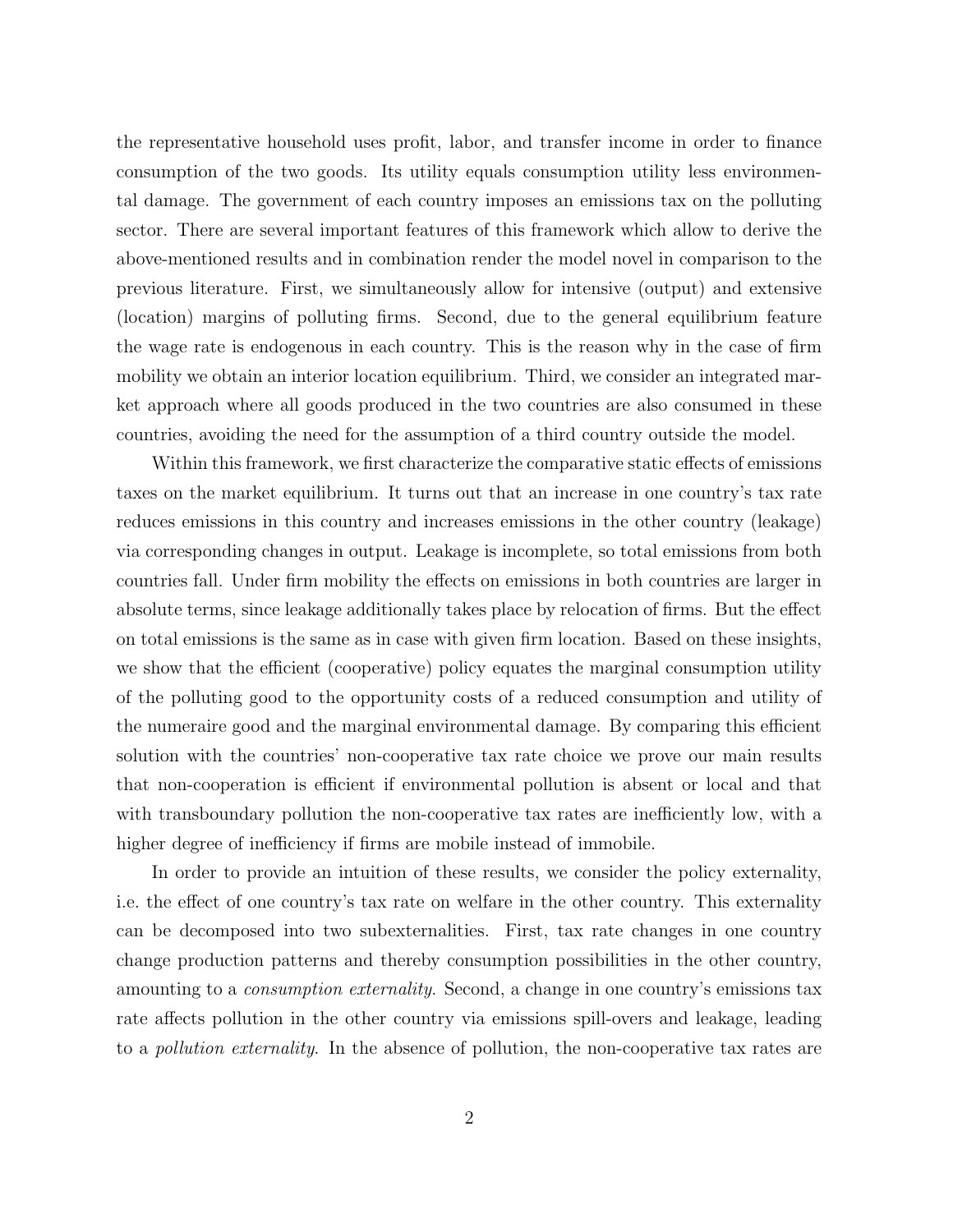efficient since the pollution externality vanishes and the consumption externality also becomes zero as it mirrors the Nash equilibrium condition. Under local pollution, the pollution externality is strictly negative since emissions spill-overs are not present and leakage causes an emissions increase in the foreign country. Moreover, the consumption externality turns out to be positive and equal to the pollution externality in absolute terms. Surprisingly, we thus obtain efficiency not because the non-cooperative tax rates do not cause cross-country effects, but since the two subexternalities exactly offset each other. While we show that under firm mobility the two subexternalities are both larger in absolute terms, the opposing effects still balance out and ensure efficiency. Finally, under transboundary pollution the sum of both externalities depends on the difference between the leakage effect and the own emissions effect of one country's tax rate. Since leakage is incomplete this difference is positive, implying inefficiently low tax rates under non-cooperation. As mentioned above, under firm mobility the gap between leakage and the effect on own emissions increases, explaining why firm mobility raises the policy externality and thereby aggravates the inefficiency of non-cooperative tax rates.

For further illustration, we discuss several features of our model. First, we consider the case of autarky, without trade between the two countries. Only emissions spill-overs prevail in this case, causing the free-rider incentive which renders the tax rates under autarky inefficiently low. But we show that the inefficiency is less pronounced under autarky than under non-cooperation with given firm location. Hence, our analysis reveals three sources of inefficiency: free-riding (efficiency versus autarky), strategic incentives (autarky versus non-cooperation with fixed location), and firm mobility (non-cooperation with fixed location versus non-cooperation with endogenous location). Second, we show that the endogeneity of wages tends to cushion the adverse welfare effects of non-cooperative policy making. The reason is that with endogenous wages the firms' output and emissions reaction to a tax rate increase is less elastic since the wage rate falls. Finally, imperfect competition turns out to be key to the result that firm mobility aggravates the policy inefficiency, since with perfect competition, after-tax profits are always zero in both countries, so none of the governments can attract firms by lowering tax rates.

Our paper contributes to various strands of literature. Most notably, we combine the literature on strategic environmental policy and the literature on environmental policy with firm location in order to show how firm mobility amplifies the welfare losses when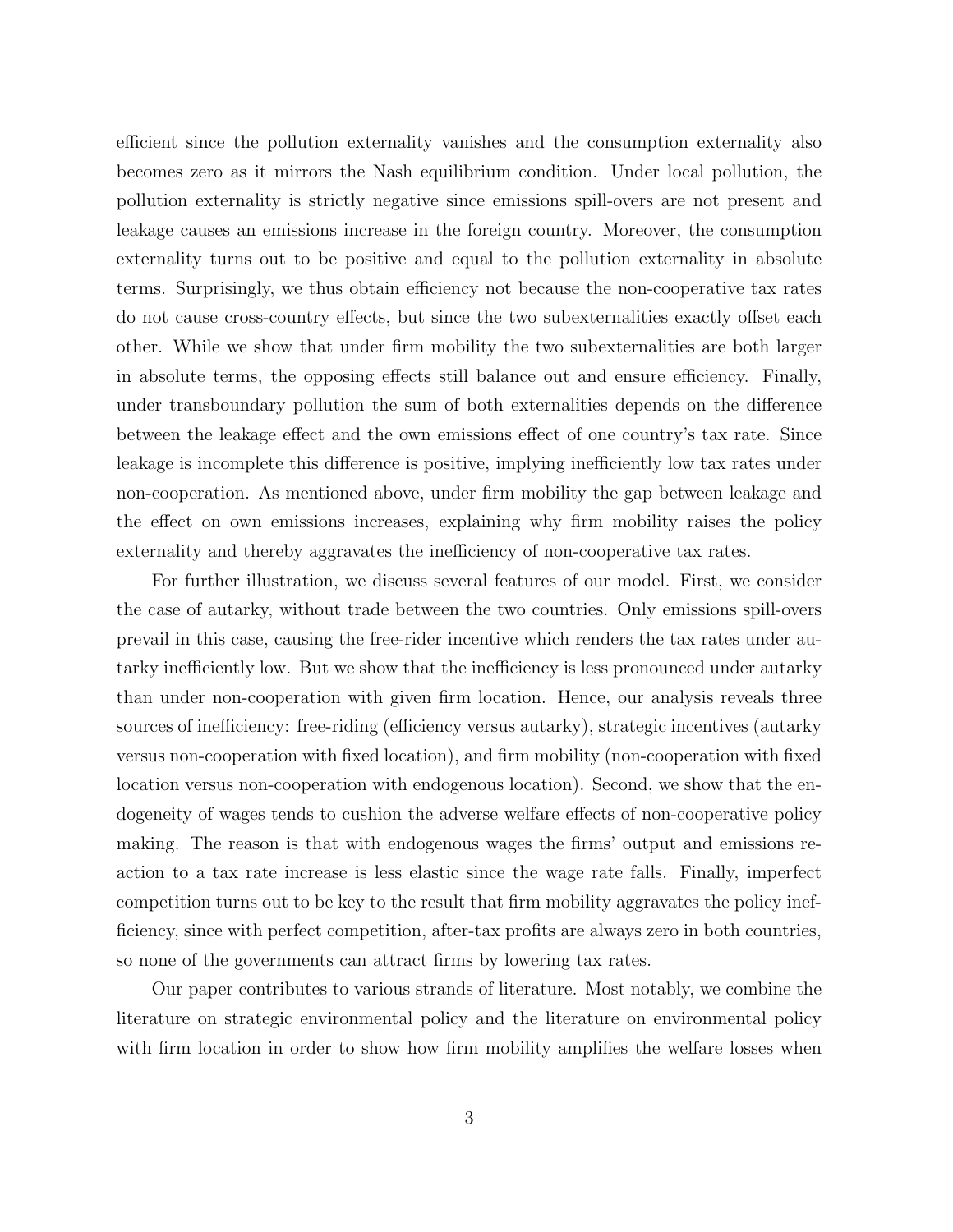countries act strategically and do not cooperate in their policy choices. More specific, the literature on strategic environmental policy was pioneered by [Conrad](#page-28-0) [\(1993\)](#page-28-0), [Kennedy](#page-30-1) [\(1994\)](#page-30-1), [Hung](#page-29-0) [\(1994\)](#page-29-0), and [Barrett](#page-28-1) [\(1994\)](#page-28-1). Surveys can be found in, e.g., [Sturm](#page-31-0) [\(2003\)](#page-31-0) and [Requate](#page-30-2) [\(2006\)](#page-30-2). One basic insight of this literature is that governments may set their emissions tax rates inefficiently low in order to capture foreign rents and increase the domestic firms' market share. We complement this result by distinguishing between intensive and extensive margins of polluting firms and showing that firm mobility exacerbates the inefficiency. Interestingly, there are also papers that similar to us derive efficiency of decentralized policy if pollution is local. This is true, for instance, in [Kennedy](#page-30-1) [\(1994\)](#page-30-1) for perfect competition, in [Duval and Hamilton](#page-29-1) [\(2002\)](#page-29-1) for balanced trade, in [Hamilton](#page-29-2) [and Requate](#page-29-2) [\(2004\)](#page-29-2) for a model where firms dispose of vertical contracts with a two-part tariff, and in [Oates and Schwab](#page-30-3) [\(1988\)](#page-30-3) for a capital tax competition framework.<sup>[1](#page-5-0)</sup> But again, these articles ignore the extensive margin of polluting firms, so our contribution is to show that firm mobility does not change the efficiency outcome under local pollution. Moreover, none of the aforementioned articles uses a general equilibrium structure and, thus, cannot show that the endogeneity of wage rates tends to cushion the inefficiency of decentralized emissions tax policy, which is a further contribution of our paper.

The literature on environmental policy in the presence of mobile firms was initiated by the seminal paper of [Markusen et al.](#page-30-4) [\(1993\)](#page-30-4), who analyze location of two polluting firms in a two-country model. In [Markusen et al.](#page-30-5) [\(1995\)](#page-30-5), the authors even endogenize both countries' tax rates, but restrict their attention to a monopolistic industry structure. While relevant for our analysis, there is a fundamental difference of this literature to our approach. Most of the existing models assume transportation costs to explain why firms have an incentive to choose locations close to markets they serve. It is a common finding that in the absence of transportation costs, relocation leads to the concentration of firms in one country (cf. [Hoel,](#page-29-3) [1997;](#page-29-3) [Rauscher,](#page-30-6) [1995\)](#page-30-6). We rarely observe such location patterns, even though transportation costs have substantially declined in many markets due to globalization. Moreover, the assumption of transportation costs leads to increased complexity that confines previous studies to numerical analyses (cf. [Markusen et al.,](#page-30-4)

<span id="page-5-0"></span><sup>1</sup>[Ogawa and Wildasin](#page-30-7) [\(2009\)](#page-30-7) confirm the efficiency result of [Oates and Schwab](#page-30-3) [\(1988\)](#page-30-3) even for transboundary pollution. But [Eichner and Runkel](#page-29-4) [\(2012\)](#page-29-4) prove that efficiency in this case is contingent on the capital supply elasticity to be zero, which corresponds to fixed total emissions. [Eichner and Runkel](#page-29-5) [\(2014\)](#page-29-5) show inefficiency in a similar model with the additional policy instrument of subsidies on renewables.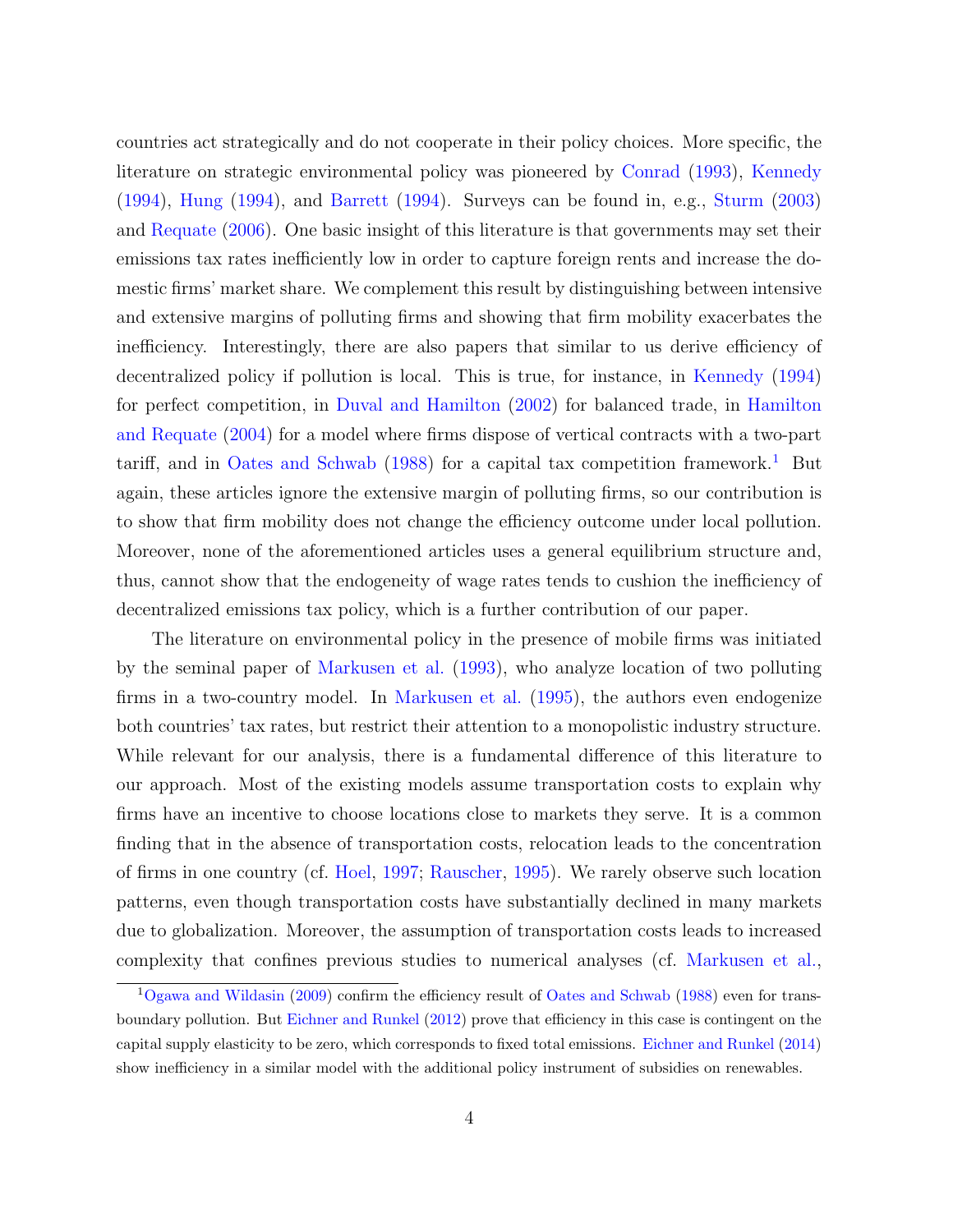[1993\)](#page-30-4). In our model, by contrast, an interior location equilibrium is ensured by the general equilibrium property of an endogenous wage rate, which has several advantages over the assumption of transportation costs. For instance, it ensures tractability under general functional forms of the model primitives, and it allows to investigate the impact of endogenous wage rates on the inefficiency of decentralized environmental policy.

We finally have to mention the link of our paper to the literature on strategic trade policy initiated by, e.g., [Brander and Spencer](#page-28-2) [\(1985\)](#page-28-2), and surveyed by [Brander](#page-28-3) [\(1995\)](#page-28-3). In fact, our special case without pollution is a model on strategic trade policy. It is a common finding in the trade literature that, due to rent-seeking motives, non-cooperative policy usually does not coincide with the cooperative policy [\(Brander,](#page-28-3) [1995\)](#page-28-3). Hence, our efficiency result in the absence of pollution comes as a surprise. But this difference in results can be explained by the difference in modeling consumption markets. While comparable papers in the trade policy literature, like [Brander and Spencer](#page-28-2) [\(1985\)](#page-28-2), derive the inefficiency result under the 'third-country' assumption where all firms sell their output in a third country not explicitly modeled, we consider an 'integrated market' approach where all goods produced in the two countries are also consumed in these countries. We explicitly show in our discussion section, that our efficiency result in the absence of environmental pollution breaks down if we introduce the third country assumption.<sup>[2](#page-6-0)</sup>

The remainder of the paper is organized as follows. Section [2](#page-6-1) describes our basic model. Section [3](#page-13-0) presents the cooperative and non-cooperative policy solutions. In Section [4,](#page-19-0) we show additional results by relaxing key assumptions. Section [5](#page-24-0) concludes.

#### <span id="page-6-1"></span>2 Model

**Basic Structure.** We consider a model with two countries, A and B. Both countries host production sectors for good X and good Y which use labor as sole input. Labor is mobile across sectors and immobile across countries. Moreover, firms in the X-sector are immobile, whereas we distinguish the cases with mobile and immobile firms in sector

<span id="page-6-0"></span><sup>&</sup>lt;sup>2</sup>Technically, our paper is also related to the paper of [Haufler and Wooton](#page-29-6)  $(2010)$  who take into account endogenous firm location in analyzing the impact of economic integration on decentralized subsidy choice by governments. But they, too, consider transportation costs instead of endogenous wage rates as reason for an interior location equilibrium. Moreover, they focus on the extensive margin, while we analyze both extensive and intensive margins and additionally consider pollution and environmental policy.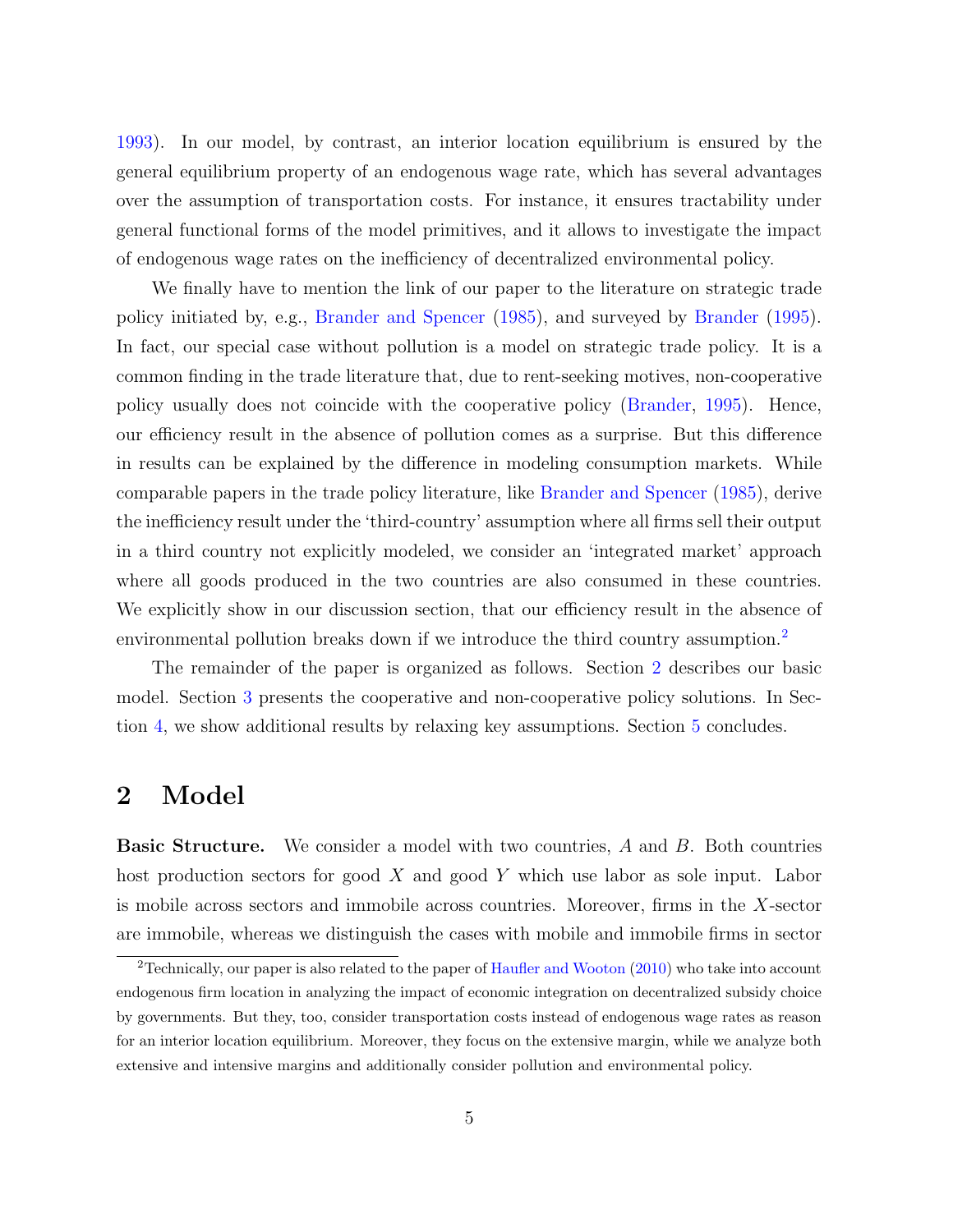Y. Production of good Y generates emissions that cause local or global environmental damage. Both goods are traded on an integrated 'world' market between the two countries without transportation costs, so prices are equalized across countries. We choose good X as numeraire. Each country is populated by a representative household which owns labor endowment as well as the firms located in its country and uses total income to finance consumption of good  $X$  and good  $Y$ . Utility is determined by consumption utility less environmental damage. Each government taxes emissions of domestic firms in the Y -sector and redistributes the revenues to the household in its country by a lump sum transfer. The timing is that governments first choose their tax policy, then firms make their location decision (if this decision is endogenous) and, finally, households and firms decide on consumption and production. We solve the model by backward induction.

**Households.** Consumption utility of the household in country  $i \in \{A, B\}$  is given by

<span id="page-7-2"></span>
$$
U(x_i, y_i) = x_i + Z(y_i),\tag{1}
$$

where  $x_i$  and  $y_i$  is household i's consumption of good X and good Y, respectively. The function Z has the standard properties  $Z' > 0 > Z''$ . Moreover, we assume either Z and its derivatives to be monotone, or consider the special case of a quadratic Z, so  $Z''' \geq 0.3$  $Z''' \geq 0.3$ 

The household in country  $i$  receives the wage rate  $w_i$  from inelastically supplying one unit of labor as well as profit income  $\Pi_i^x$  and  $\Pi_i$  from owning the domestic firms in sector X and sector Y, respectively.<sup>[4](#page-7-1)</sup> The lump sum transfer from the government reads  $T_i$ . Denoting the price of good Y by p, the budget constraint of the household in country  $i$  is

<span id="page-7-3"></span>
$$
x_i + py_i = w_i + \Pi_i^x + \Pi_i + T_i.
$$
 (2)

It equates consumption expenditures for good  $X$  and good  $Y$  to wage income, profit income and transfer income of the household in country i.

The household chooses  $x_i$  and  $y_i$  in order to maximize [\(1\)](#page-7-2) subject to [\(2\)](#page-7-3). The firstorder condition  $p = Z'(y_i)$  yields the demand function  $y_i = Z'^{-1}(p)$ . Aggregate demand from both countries reads  $y_i + y_j = 2Z'^{-1}(p)$ . If we denote the aggregate quantity of good

<span id="page-7-0"></span><sup>&</sup>lt;sup>3</sup>Monotonicity of Z and its derivatives together with  $Z' > 0 > Z''$  implies alternating signs of the derivatives of Z, see [Menegatti](#page-30-8) [\(2001\)](#page-30-8). Note that this assumption together with the quadratic case encompasses most functional specifications usually employed in economic models.

<span id="page-7-1"></span><sup>&</sup>lt;sup>4</sup>To simplify later notation, we omit the superscript y at all variables pertaining to sector Y.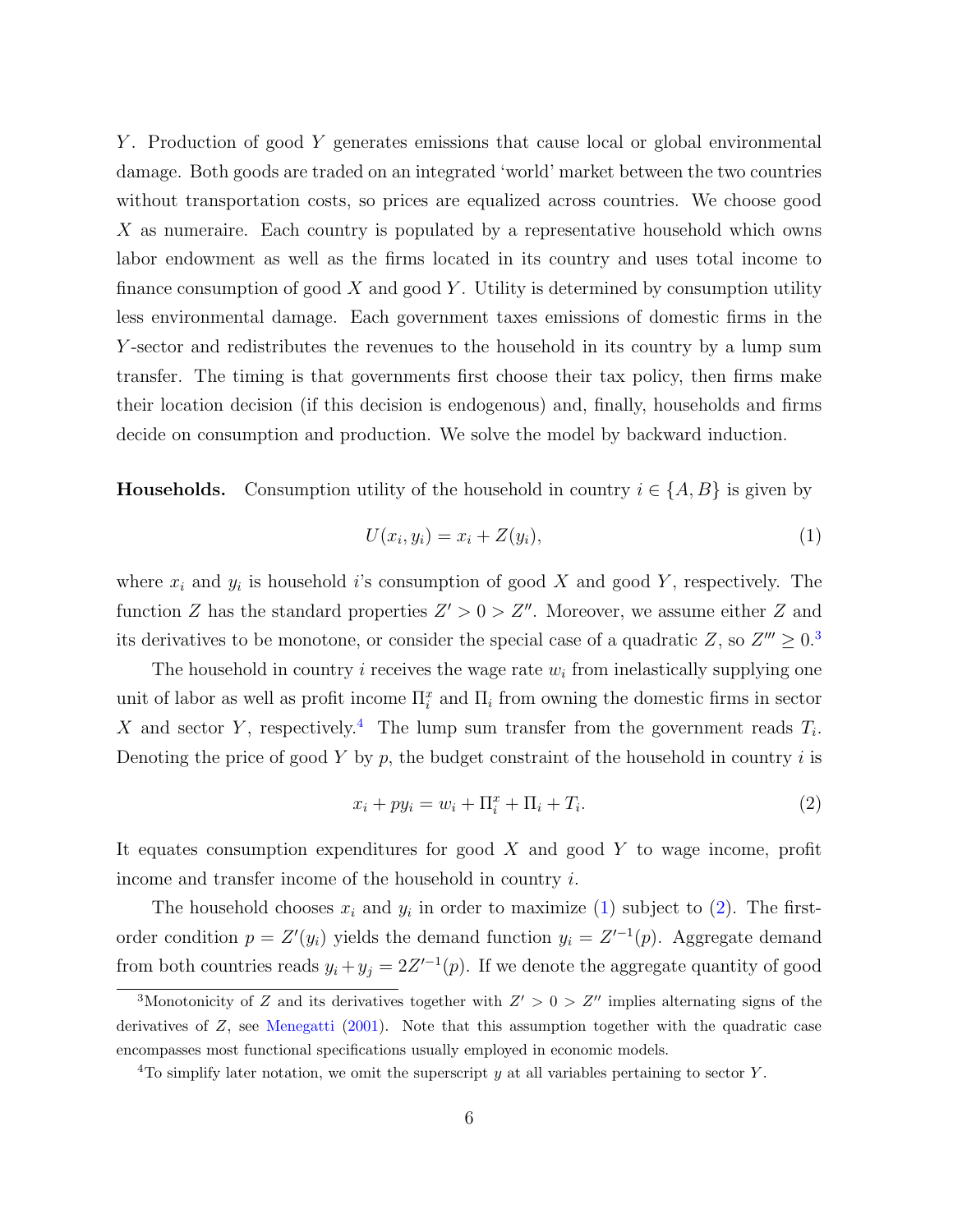Y supplied by the firms in country  $i$  by  $Q_i$ , the equilibrium condition on the world market for good Y is given by  $Q_i + Q_j = y_i + y_j = 2Z'^{-1}(p)$  or, equivalently,

<span id="page-8-0"></span>
$$
p = Z' \left( \frac{Q_i + Q_j}{2} \right) =: P(Q_i + Q_j). \tag{3}
$$

Equation  $(3)$  represents the inverse demand function for good Y. This function satisfies  $P' = Z''/2 < 0$  and  $P'' = Z'''/4 \geq 0$ . Moreover, we assume  $P' + q_{i\ell}P'' < 0$ , where  $q_{i\ell}$  is output of firm  $\ell$  in the Y-Sector of country i. According to Dixit (1986), in the standard Cournot oligopoly this condition is sufficient for the second-order condition of profit maximization, for a negative slope of the firms' reaction functions (output levels are strategic substitutes) and for stability of the equilibrium. In an online appendix we show that the condition has the same implications in our model.

Non-polluting sector and labor market. The number of firms in the non-polluting X-sector is assumed to be large, so each individual firm acts as price taker both on the input market and the output market. For notational convenience, we normalize the number of X-firms to unity in each country. In country i, the X-firm uses the technology

<span id="page-8-2"></span>
$$
Q_i^x = cL_i^x + \delta F(L_i^x),\tag{4}
$$

where  $Q_i^x$  is output and  $L_i^x$  labor input. The production technology F satisfies  $F' > 0$  $F''$ . As with respect to Z, we consider either F and its derivatives to be monotone or the special case of a quadratic F, so  $F''' \geq 0$ . The parameters  $c \geq 0$  and  $\delta \geq 0$  are introduced for technical reasons. For  $\delta = 0$  the wage rate  $w_i$  will be given by c, as we shall see below in Section [4.](#page-19-0) Hence, our model encompasses the case of a fixed wage rate as special case. This will be useful for comparing our analysis to previous studies. However, the main focus of our analysis is the model specification with  $\delta > 0$  and an endogenous wage rate.

Profit of the firm in sector  $X$  of country  $i$  reads

<span id="page-8-1"></span>
$$
\Pi_i^x = cL_i^x + \delta F(L_i^x) - w_i L_i^x. \tag{5}
$$

Profit maximization yields  $w_i = c + \delta F'(L_i^x)$ , which is the inverse labor demand function of sector  $X$  in country  $i$ . Since we will assume a one-to-one production technology in the Y-sector, labor demand of the Y-sector in country  $i$  equals this sector's aggregate output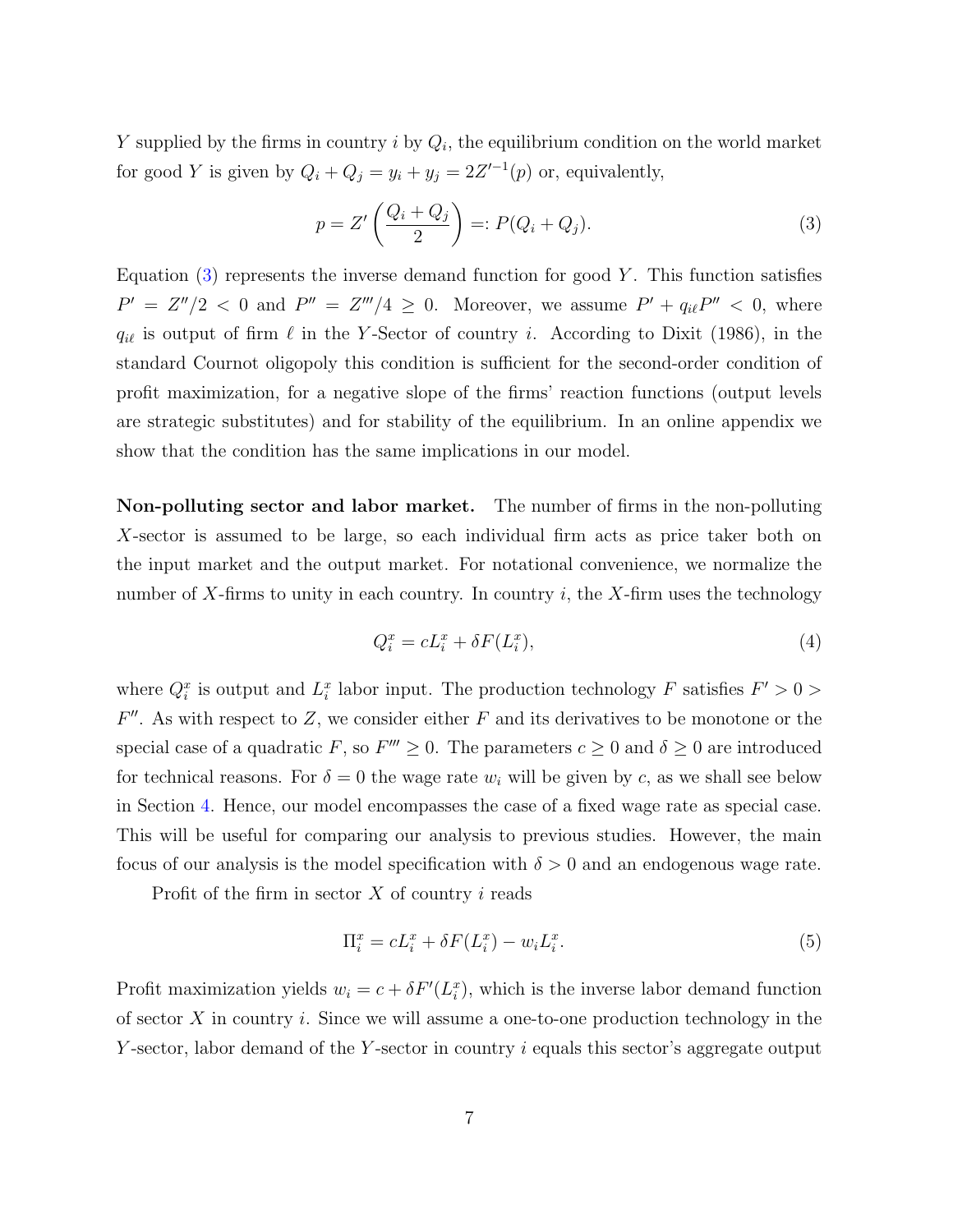$Q_i$ . The equilibrium condition for the labor market in country i thus reads  $L_i^x + Q_i = 1$ . Inserting for  $L_i^x$  in the first-order condition of firm X's profit maximization yields

<span id="page-9-0"></span>
$$
w_i = c + \delta F'(1 - Q_i) =: C(Q_i). \tag{6}
$$

Equation  $(6)$  gives the equilibrium wage rate in country i as a function of the aggregate output in the Y-sector of this country. In the special case with  $\delta = 0$ , the wage rate is fixed and, thus,  $C' = C'' = 0$ . However, in our main case of interest with  $\delta > 0$  we obtain  $C' = -\delta F'' > 0$  and  $C'' = \delta F''' \ge 0$ , i.e. the wage rate in country *i* is increasing in aggregate output of sector Y in country  $i$  at non-decreasing rates. The reason is that a higher output in the Y-sector relocates labor from the numeraire good sector into sector Y and thereby increases marginal productivity of labor in the numeraire good sector.

Polluting sector with exogenous location decision. The total number of firms in the Y-sector is  $2k$ , while the number of firms located in the Y-sector of country i is denoted by  $k_i$ , where  $k_i + k_j = 2k$  with  $i, j \in \{A, B\}$  and  $i \neq j$ .<sup>[5](#page-9-1)</sup> We first assume an exogenous and symmetric location of polluting firms with  $k_i = k_j = k$ . Firm  $\ell$  in the Y-sector of country i has an output of  $q_{i\ell}$  units. We suppose a one-to-one relation between output and emissions generated in sector Y. Thus,  $q_{i\ell}$  also measures the amount of emissions of firm  $\ell$  in country i. The government of country i taxes these emissions by the unit tax rate  $\tau_i$ . After-tax profits of firm  $\ell$  in country i can then be written as

<span id="page-9-2"></span>
$$
\pi_{i\ell} = [P(Q_{i,-\ell} + q_{i\ell} + Q_j) - C(Q_{i,-\ell} + q_{i\ell}) - \tau_i]q_{i\ell},\tag{7}
$$

where  $Q_{i,-\ell} := Q_i - q_{i\ell}$  is aggregate output of all other firms in sector Y of country i. According to [\(7\)](#page-9-2), profits equal revenues less labor costs and tax payments.

We assume that  $k$  is small enough for the firms in the Y-sector to be imperfectly competitive à la Cournot-Nash on the input market and the output market.<sup>[6](#page-9-3)</sup> Formally, this implies that the Y-firms take into account their impact on the output price  $P$  as well as on the wage rate C. While the impact on  $P$  is standard in Cournot-Nash models, the impact on  $C$  deserves some motivation. At first glance, an inconsistency is that on each

<span id="page-9-1"></span> ${}^{5}$ For sake of convenience, we follow the procedure employed by, e.g., [Requate](#page-30-9) [\(1997\)](#page-30-9) and [Haufler and](#page-29-6) [Wooton](#page-29-6) [\(2010\)](#page-29-6) and do not require  $k_i$  to be an integer.

<span id="page-9-3"></span><sup>6</sup>Each firm may, e.g., possess sector-specific knowledge that allows this firm to produce the good. The knowledge is protected by patents, which creates a barrier to entry. See [Haufler and Wooton](#page-29-6) [\(2010\)](#page-29-6).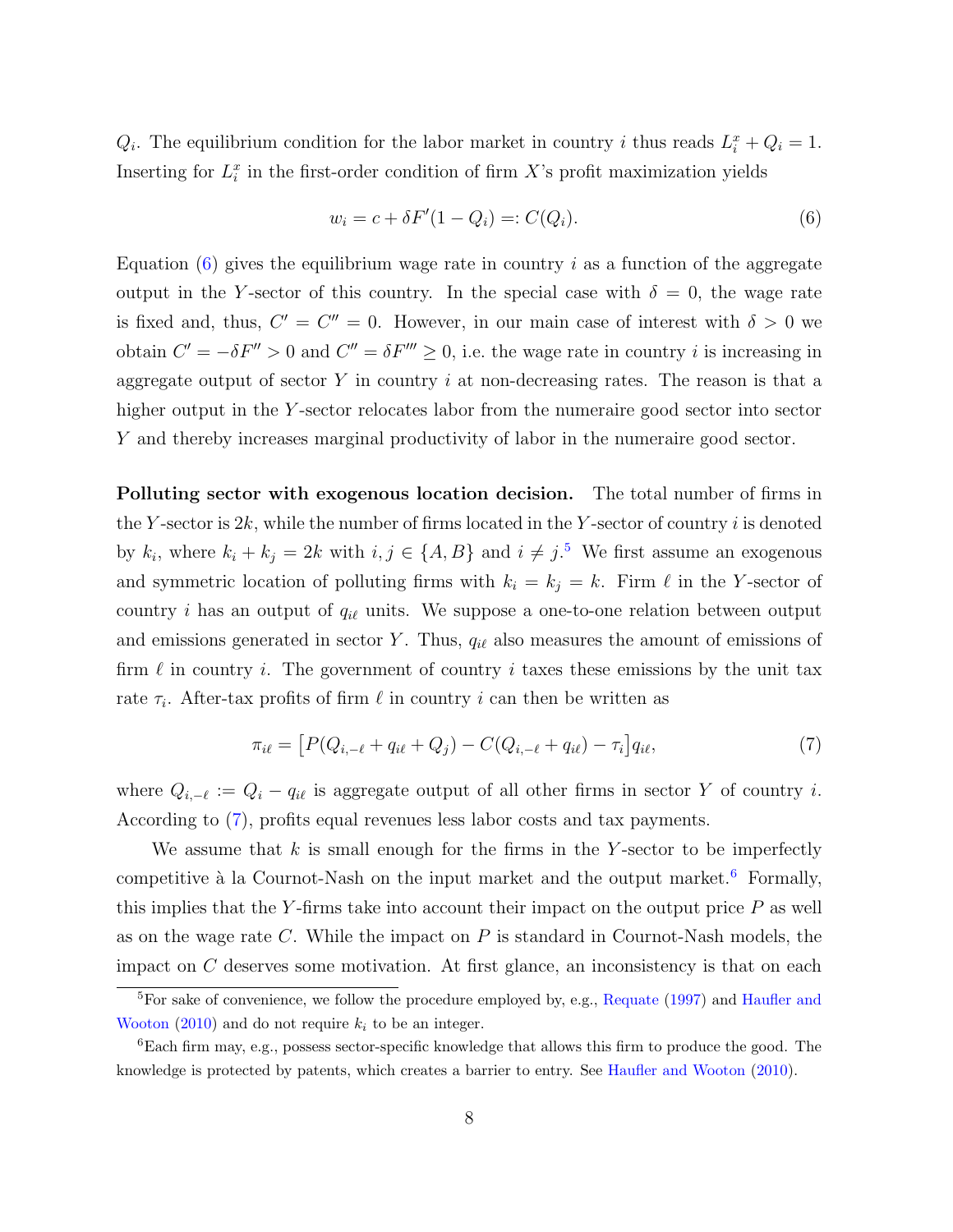local labor market firms from the Y-sector compete with firms from the  $X$ -sector, which are assumed to act under perfect competition on the labor market. This inconsistency is resolved, however, by implicitly assuming that the size of firms in the Y -sector is large relative to the aggregate (!) size of the firms in the X-sector. One general motivation for such an assumption may be the empirical finding of high levels of market concentrations in US labor markets (cf. [Azar et al.,](#page-28-4) [2017,](#page-28-4) [2018\)](#page-28-5). More specific for our framework where in a later section we assume that Y -firms are internationally mobile, we may even refer to the strong empirical evidence that multinational enterprises have significant influence on local labor markets and wages. For instance, there is evidence for a multinational wage premium and wage spillovers to local establishments (cf. [Aitken et al.,](#page-28-6) [1996;](#page-28-6) [Girma et al.,](#page-29-7) [2001;](#page-29-7) Lipsey and Sjöholm, [2004;](#page-30-10) [Tomohara and Takii,](#page-31-1) [2011\)](#page-31-1).

Firm  $\ell$  in the Y-sector of country i maximizes [\(7\)](#page-9-2) with respect to output  $q_{i\ell}$ , taking as given the output decision of all other firms in the Y -sector. Focusing on a symmetric equilibrium with  $q_{i\ell} = q_i$  and  $Q_i = k_i q_i$ , the first-order condition reads

<span id="page-10-0"></span>
$$
P(k_iq_i + k_jq_j) + q_i P'(k_iq_i + k_jq_j) - C(k_iq_i) - q_i C'(k_iq_i) - \tau_i = 0.
$$
\n(8)

Equation [\(8\)](#page-10-0) has the interpretation that an individual firm equates marginal revenues,  $P + q_i P'$ , to marginal production costs,  $C + q_i C'$ , plus the emissions tax rate,  $\tau_i$ . Due to our assumption that firms take into account their impact on the wage rate, the marginal production costs not only comprise the wage rate, C, but also the change in production costs via a change in the wage rate, i.e.  $q_iC'$ .

Totally differentiating  $(8)$  and the corresponding equation for Y-firms in country j, taking into account  $Q_i = kq_i$  and  $Q_j = kq_j$  and evaluating the results at a symmetric situation with  $q_i = q_j =: q$  and  $Q_i = Q_j =: Q$ , it is straightforward to prove

<span id="page-10-1"></span>
$$
\left. \frac{\partial Q_i}{\partial \tau_i} \right|_{\text{ex}} = k \left. \frac{\partial q_i}{\partial \tau_i} \right|_{\text{ex}} = \frac{k \Gamma}{\Omega} < 0, \qquad \left. \frac{\partial Q_j}{\partial \tau_i} \right|_{\text{ex}} = k \left. \frac{\partial q_j}{\partial \tau_i} \right|_{\text{ex}} = -\frac{k^2 \mathcal{X}}{\Omega} > 0,\tag{9}
$$

$$
\left. \frac{\partial (Q_i + Q_j)}{\partial \tau_i} \right|_{\text{ex}} = \frac{k(P' - C' - k\Psi)}{\Omega} < 0,\tag{10}
$$

where the subscript 'ex' indicates the case with an exogenously given location decision of firms and where, for notational convenience, we introduce

<span id="page-10-2"></span>
$$
\mathcal{X} := P' + qP'' < 0, \qquad \Psi := C' + qC'' > 0,
$$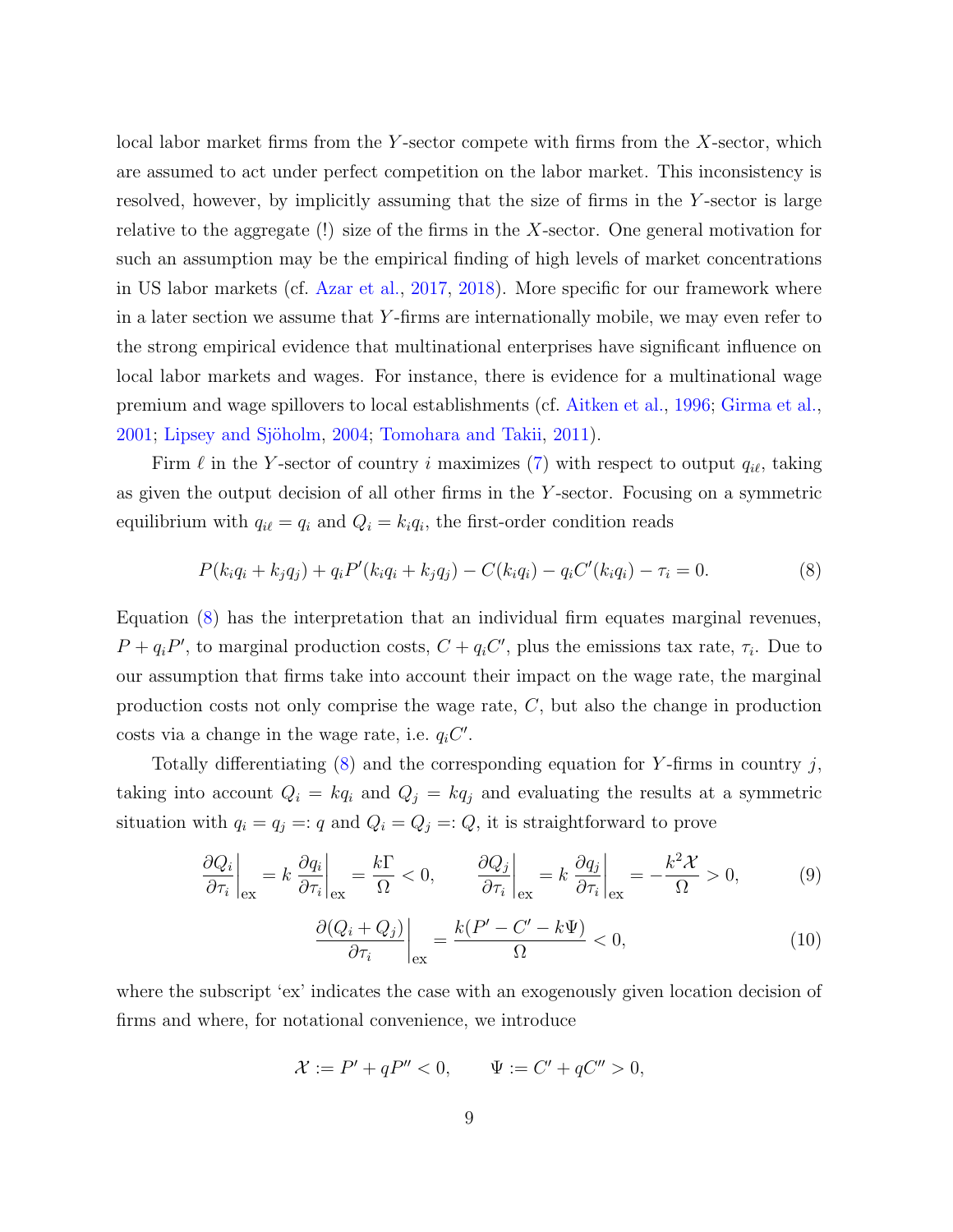$$
\Gamma := k(\mathcal{X} - \Psi) + P' - C' < 0, \qquad \Omega := \Gamma^2 - k^2 \mathcal{X}^2 > 0.
$$

The sign of the Jacobian  $\Omega$  follows from rewriting it as  $\Omega = 2k\mathcal{X}(P' - C' - k\Psi) + (P' C' - k\Psi$ <sup>2</sup> > 0. The rationale of these insights is that the tax rate increase in country i gives the polluting firms in the Y-sector of country  $i$  a competitive disadvantage relative to their competitors in country j. Hence, the Y-firms in country i produce and sell fewer units of good Y and thereby reduce their emissions, whereas the Y-firms in country  $j$ raise their output and emissions, as formally shown in equation [\(9\)](#page-10-1). The latter effect is the leakage effect identified, e.g., in [Felder and Rutherford](#page-29-8) [\(1993\)](#page-29-8) and [Babiker](#page-28-7) [\(2005\)](#page-28-7) and empirically studied by [Aichele and Felbermayr](#page-28-8) [\(2015\)](#page-28-8). According to equation [\(10\)](#page-10-1), leakage is incomplete in our model since aggregate output and emissions from both countries are lowered by the increase in the emissions tax rate in country i.

Polluting sector with endogenous location decision. Given the distribution of firms  $(k_i, k_j)$ , profit maximization again yields the first-order condition [\(8\)](#page-10-0). In order to describe the firms' location decision, let  $\pi_i$  and  $\pi_j$  be the equilibrium profits of firms located in country i and country j, respectively. Firms locate in the country where equilibrium profits are higher. If  $\pi_i > \pi_j$ , then firms move from country j to country i, and vice versa. A location equilibrium is reached if profits in both countries are equalized. Using profits [\(7\)](#page-9-2) and taking into account symmetry in each country, i.e.  $q_{i\ell} = q_i$  and  $q_{j\ell} = q_j$ , the conditions of the location equilibrium can be written as

$$
[P(k_iq_i + k_jq_j) - C(k_iq_i) - \tau_i]q_i - [P(k_iq_i + k_jq_j) - C(k_jq_j) - \tau_j]q_j = 0, \quad (11)
$$

$$
k_i + k_j = 2k.\t\t(12)
$$

Condition [\(11\)](#page-10-2) equalizes equilibrium profits across countries, while condition [\(12\)](#page-10-2) ensures that the number of firms located in the two countries is equal to the total number of firms. Note that an interior solution of the location equilibrium is ensured by our assumption of endogenous wage rates. If wage rates were fixed at  $C(\cdot) = c$ , we would obtain a bang-bang solution: For  $\tau_i > \tau_j$ , all firms would locate in country j, and *vice versa*. With endogenous wages, by contrast, the relocation of firms comes to a halt by adjustments of C.

Equations [\(11\)](#page-10-2), [\(12\)](#page-10-2) and [\(8\)](#page-10-0) for i and j determine the firms' output,  $q_i$  and  $q_j$ , and the firms' distribution,  $k_i$  and  $k_j$ , as functions of the emissions tax rates,  $\tau_i$  and  $\tau_j$ . Totally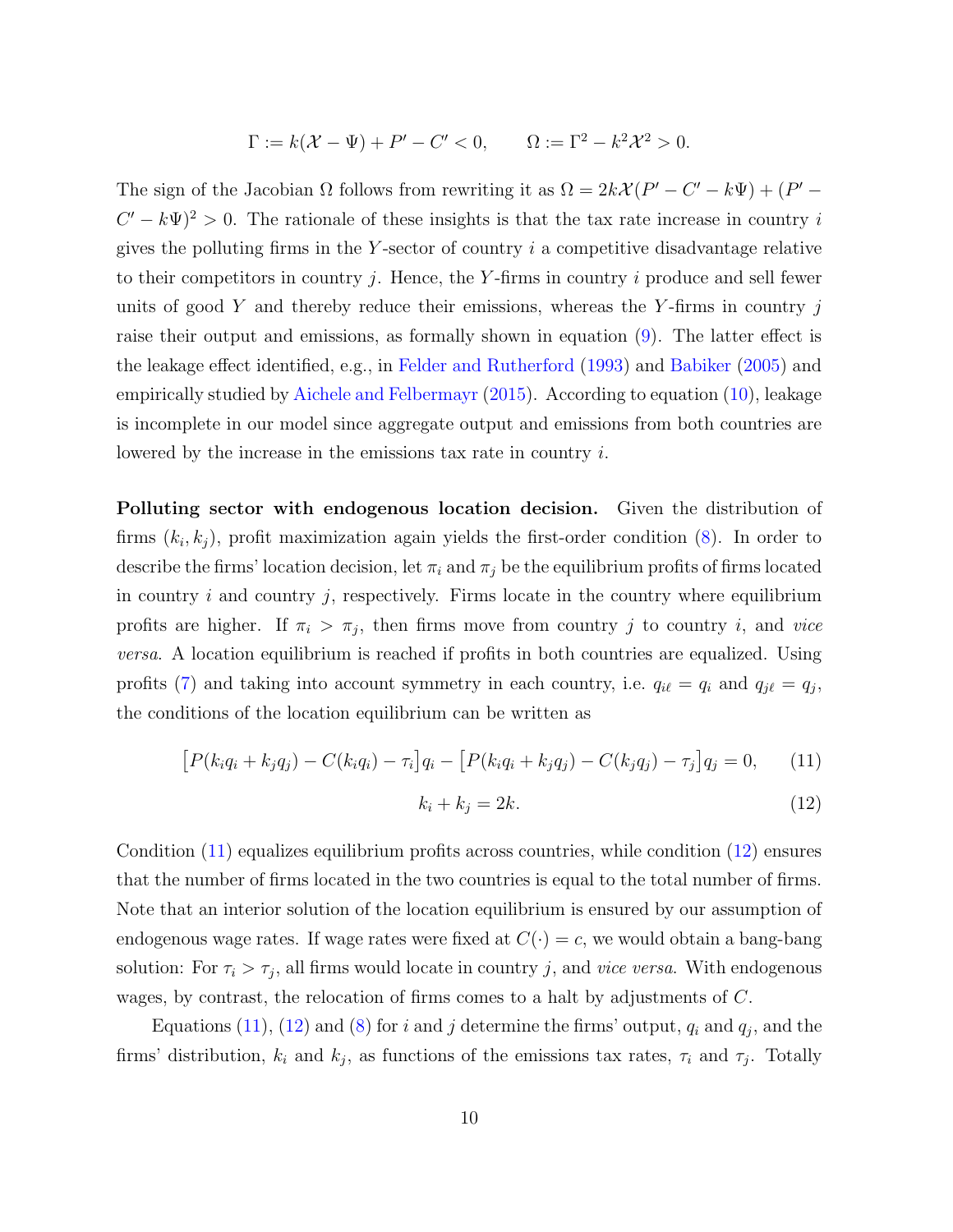differentiating and evaluating the results at a symmetric situation with  $q_i = q_j =: q$ ,  $k_i = k_j = k$ , and  $\tau_i = \tau_j =: \tau$ , the appendix derives the comparative static results

<span id="page-12-0"></span>
$$
\left. \frac{\partial q_i}{\partial \tau_i} \right|_{\text{en}} = \frac{\tilde{\pi} \Psi - qC'(P' - C') + q^2 C''(\Gamma + k\mathcal{X})}{\tilde{\Omega}} \geq 0,
$$
\n(13)

$$
\left. \frac{\partial q_j}{\partial \tau_i} \right|_{\text{en}} = \frac{\tilde{\pi} \Psi - qC'(P' - C') - q^2 C''(\Gamma + k\mathcal{X})}{\tilde{\Omega}} < 0,\tag{14}
$$

$$
\left. \frac{\partial k_i}{\partial \tau_i} \right|_{\text{en}} = -\left. \frac{\partial k_j}{\partial \tau_i} \right|_{\text{en}} = \left. \frac{(\Gamma + k\mathcal{X}) \left[ -\tilde{\pi} + q(P' - C') - q^2 k C'' \right]}{q\tilde{\Omega}} < 0, \tag{15}
$$

where the subscript 'en' indicates the case of an endogenous location decision and where the equilibrium profit per unit of output and the Jacobian can be written as, respectively,

<span id="page-12-1"></span>
$$
\tilde{\pi} := P - C - \tau \ge 0, \qquad \tilde{\Omega} := 2(\Gamma + k\mathcal{X}) \big[ \tilde{\pi} \Psi - qC'(P' - C') \big] < 0.
$$

The rationale behind  $(13)$ – $(15)$  is different from the case with exogenous location decision. The main channel of emissions leakage is now the relocation of firms. The increase in country i's tax rate reduces equilibrium profits of firms in country i and, thus, gives firms an incentive to move to country j. The wage rate falls in country  $i$  and increases in country  $j$  until equilibrium profits are again equalized across countries. Hence, the number of firms falls in country i, while it increases in country j, as shown in  $(15)$ . Since there are now more firms in country j, each of these firms produces less, according to  $(14)$ . Similarly, the reduction of firms in country i gives each firm in this country an incentive to increase output. However, since the tax rate has been increased in country i there is a countervailing negative effect on output. The overall sign of the effect on the individual firm's output in country i is therefore indeterminate, as can be seen in  $(13)$ .

The effects of emission taxes on aggregate output and emissions in the two countries are obtained from  $Q_i = k_i q_i$  and  $Q_j = k_j q_j$ . The appendix shows

$$
\left. \frac{\partial Q_i}{\partial \tau_i} \right|_{\text{en}} = \frac{-\tilde{\pi} \left[ \Gamma + k(\mathcal{X} - \Psi) \right] + q(P' - C') [\Gamma + k\mathcal{X} - kC']}{\tilde{\Omega}} < 0,\tag{16}
$$

$$
\frac{\partial Q_j}{\partial \tau_i}\bigg|_{\text{en}} = \frac{\tilde{\pi} \left[ \Gamma + k(\mathcal{X} + \Psi) \right] - q(P' - C')[\Gamma + k\mathcal{X} + kC']}{\tilde{\Omega}} > 0, \tag{17}
$$

$$
\frac{\partial (Q_i + Q_j)}{\partial \tau_i}\bigg|_{\text{en}} = \frac{2k\big[\tilde{\pi}\Psi - qC'(P' - C')\big]}{\tilde{\Omega}} = \frac{k(P' - C' - k\Psi)}{\Omega} < 0,\tag{18}
$$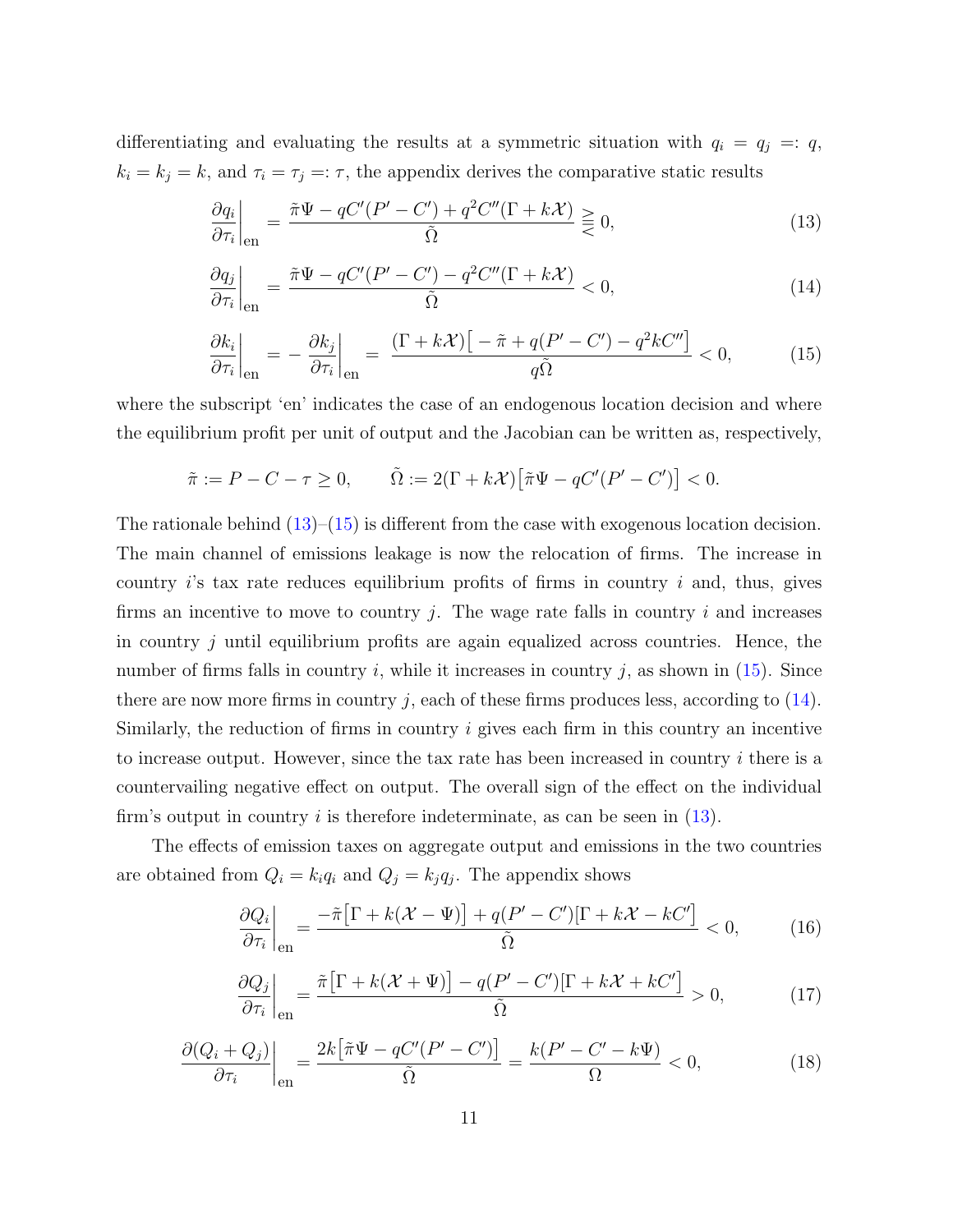where the sign of [\(17\)](#page-12-1) follows from  $\Gamma + k(\mathcal{X} + \Psi) = 2k\mathcal{X} + P' - C' < 0$  and  $\Gamma + k\mathcal{X} + kC' = 0$  $2kX + P' - C' - qkC'' < 0$ . Equations [\(16\)](#page-12-1)–[\(18\)](#page-12-1) show that we obtain qualitatively the same results as in the case with exogenous location: An increase in country  $i$ 's tax rate reduces total output and emissions in this country, see [\(16\)](#page-12-1), while it increases total output and emissions in the other country, see [\(17\)](#page-12-1). We obtain emissions leakage, which is again incomplete, since total emissions from both countries fall according to [\(18\)](#page-12-1).

Comparison between exogenous and endogenous location decision. For the intuition of our main results derived below, it is important to compare the comparative static results in the cases of exogenous and endogenous location. In the appendix we show

<span id="page-13-1"></span>
$$
\left. \frac{\partial Q_i}{\partial \tau_i} \right|_{\text{en}} < \left. \frac{\partial Q_i}{\partial \tau_i} \right|_{\text{ex}} < 0, \qquad \left. \frac{\partial Q_j}{\partial \tau_i} \right|_{\text{en}} > \left. \frac{\partial Q_j}{\partial \tau_i} \right|_{\text{ex}} > 0,\tag{19}
$$

$$
\left. \frac{\partial (Q_i + Q_j)}{\partial \tau_i} \right|_{\text{ex}} = \left. \frac{\partial (Q_i + Q_j)}{\partial \tau_i} \right|_{\text{en}} < 0. \tag{20}
$$

According to [\(19\)](#page-13-1), an increase in country i's tax rate leads to a larger decrease (increase) in country  $i$ 's (country  $j$ 's) output and emissions when firms are mobile instead of immobile. The gap between the decrease in country  $i$ 's output and the increase in country  $i$ 's output therefore becomes larger when we move from exogenous to endogenous location. The reason is that with mobile firms the increase in country i's tax rate not only impacts the output of firms, but it also lowers the number of firms in country  $i$  for the benefit of country *i*. This relocation of firms amplifies both the fall in country *i*'s total output and the increase in country j's total output. Interestingly, the larger decrease in country  $i$ 's output and the larger increase in country  $j$ 's output just offset each other. Accordingly, the effect of country i's tax rate on worldwide output and emissions is the same, regardless of whether the firms' location decision is exogenous or endogenous, as shown by [\(20\)](#page-13-1).

#### <span id="page-13-0"></span>3 Strategic Environmental Policy

**Welfare function.** Social welfare of country i consists of consumption utility  $(1)$  less environmental damage. We model environmental damage in country i by the function

<span id="page-13-2"></span>
$$
\varphi D(Q_i + \eta Q_j),\tag{21}
$$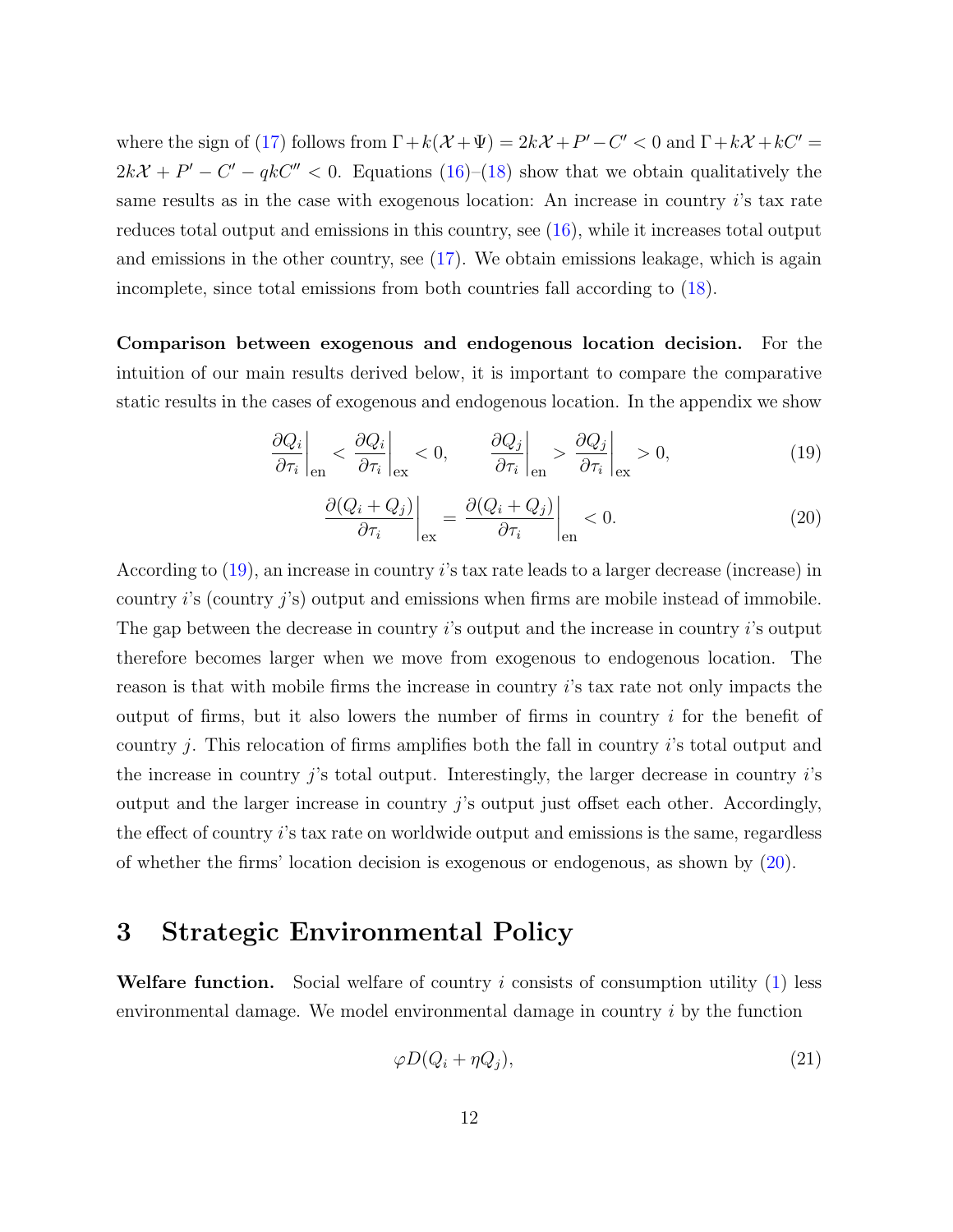with  $\varphi \geq 0$  and  $\eta \in [0,1]$  as well as  $D' > 0$ ,  $D'' \geq 0$ . The parameter  $\varphi$  allows us to consider the case without environmental damage, i.e. the special case with  $\varphi = 0$ . The parameter  $\eta$  is introduced to differentiate between local and transboundary pollution. For  $\eta = 0$ , emissions in country *i* cause damage only in this country. For  $\eta > 0$ , by contrast, we have emissions spillovers, so emissions in country  $i$  also cause environmental damage in country j. The case of  $\eta = 1$  approximates the case of global warming; it is then irrelevant for the environmental damage in which country the emissions are generated.

Using  $(1)$ ,  $(2)$ , and  $(21)$ , welfare in country i can be written as

<span id="page-14-0"></span>
$$
w_i + \Pi_i^x + \Pi_i + T^i - py_i + Z(y_i) - \varphi D(Q_i + \eta Q_j). \tag{22}
$$

Inserting [\(6\)](#page-9-0) and  $L_i^x = 1 - Q_i$  into [\(5\)](#page-8-1) gives profit income from the X-sector, i.e  $\Pi_i^x =$  $\delta F(1-Q_i) + [c-C(Q_i)](1-Q_i)$ . Summing up [\(7\)](#page-9-2) over all  $k_i$  firms in country i and using  $Q_i = k_i q_i$  yields the profit income from the Y-sector equal to  $\Pi_i = [P(Q_i + Q_j) - C(Q_i) \tau_i | Q_i$ . Emissions tax revenues in country i amount to  $T_i = \tau_i Q_i$ . The price p and the wage rate  $w_i$  can be replaced by [\(3\)](#page-8-0) and [\(6\)](#page-9-0), respectively. Finally, recall that  $y_i = (Q_i + Q_j)/2$ . Inserting all this into [\(22\)](#page-14-0) and canceling common terms gives

<span id="page-14-1"></span>
$$
V(Q_i, Q_j) := c(1 - Q_i) + \delta F(1 - Q_i) + Z\left(\frac{Q_i + Q_j}{2}\right) + \frac{Q_i - Q_j}{2}Z'\left(\frac{Q_i + Q_j}{2}\right) - \varphi D(Q_i + \eta Q_j).
$$
 (23)

Wage and tax payments of firms cancel out against wage and transfer income of the household. What remains in country i's welfare  $(23)$  is the utility of good X, equal to the output of the X-sector,  $c(1 - Q_i) + \delta F(1 - Q_i)$ , the utility of good Y, represented by  $Z[(Q_i+Q_j)/2]$ , environmental damage, equal to  $-\varphi D(Q_i+\eta Q_j)$ , and a term reflecting the success of the Y-sector in country  $i$  relatively to the Y-sector in country  $j$ , measured by the value of country i's exports,  $(Q_i - Q_j)Z'[(Q_i + Q_j)/2]/2$ . The value of exports stems from the difference of the Y-sectors' revenues  $P(Q_i + Q_j)Q_i$  and the households' expenditures  $P(Q_i + Q_j)(Q_i + Q_j)/2$  (remember that  $y_i = (Q_i + Q_j)/2$  and  $Z' = P$ ). Country *i*'s welfare [\(23\)](#page-14-1) depends on the tax rates  $\tau_i$  and  $\tau_j$ , since output volumes  $Q_i$  and  $Q_j$  depend on these tax rates according to our comparative static results derived above.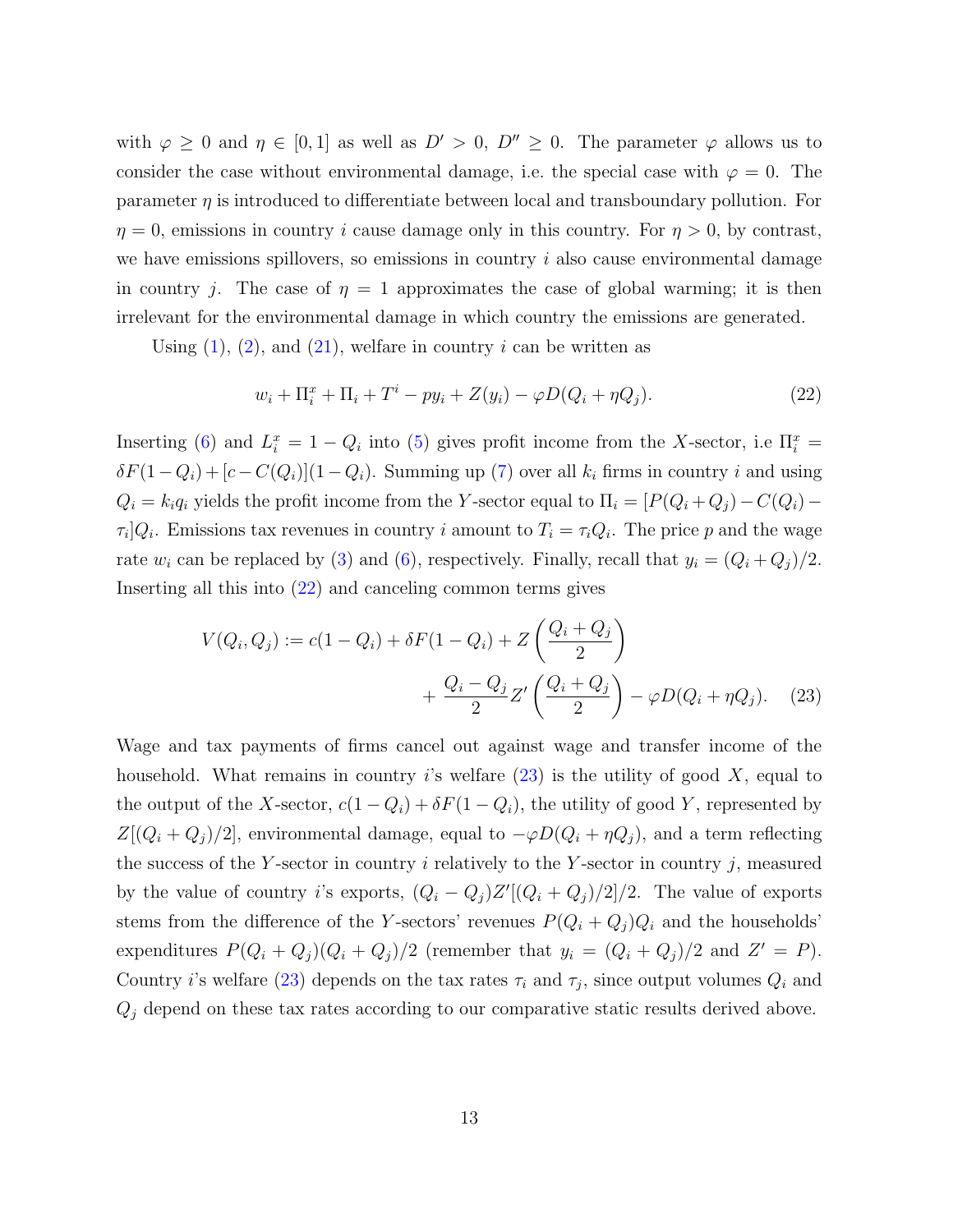Cooperative solution. As benchmark, we first derive the cooperative (efficient) emission tax rates which maximize joint welfare of both countries. Joint welfare equals

<span id="page-15-0"></span>
$$
V(Q_i, Q_j) + V(Q_j, Q_i) = c(1 - Q_i) + \delta F(1 - Q_i) + c(1 - Q_j) + \delta F(1 - Q_j)
$$
  
+ 2Z  $\left(\frac{Q_i + Q_j}{2}\right) - \varphi D(Q_i + \eta Q_j) - \varphi D(Q_j + \eta Q_i).$  (24)

It encompasses utility of good  $X$  and good  $Y$  and environmental damage in both countries. In contrast to the individual country's welfare [\(23\)](#page-14-1), the value of exports does not play a role in joint welfare, since the countries' values of exports cancel out.

As both countries are structurally identical, we focus on the symmetric solution  $\tau_i = \tau^*$  of joint welfare maximization. For equal tax rates, also the output and emission levels are equal and denoted by  $Q_i = Q^*$ . We furthermore obtain  $F'(1 - Q_i) = F'(1 - Q^*)$ and  $D[Q_i + \eta Q_j] = D[(1 + \eta)Q^*]$ . Setting the derivative of [\(24\)](#page-15-0) with respect to  $\tau_i$  equal to zero, applying the symmetry property and taking into account that  $\partial (Q_i + Q_j)/\partial \tau_i < 0$ due to [\(10\)](#page-10-1) or [\(18\)](#page-12-1), we obtain the first-order condition for the cooperative solution

<span id="page-15-1"></span>
$$
Z'(Q^*) = c + \delta F'(1 - Q^*) + \varphi(1 + \eta)D'\big[(1 + \eta)Q^*\big].\tag{25}
$$

To understand the intuition of this efficiency condition, remember from the previous section that an increase in country  $i$ 's tax rate reduces output of the Y-sector in country i and increases output of the Y-sector in country j. Total output of the Y-sector and, thus, consumption of good Y in both countries fall. Via local labor markets, output of the X-sector increases in country i and decreases in country j. Pollution in country i decreases since leakage is incomplete, while pollution in country j may increase or decrease depending on the spillover parameter  $\eta$ . In country i, these changes lead to a reduction in utility of good Y, represented by  $\frac{1}{2}Z'(\cdot)(\partial Q_i/\partial \tau_i + \partial Q_j/\partial \tau_i) < 0$ , an increase in utility of good X, given by  $-[c+\delta F'(\cdot)]\partial Q_i/\partial \tau_i > 0$ , and a fall in environmental damage, reflected by  $-\varphi D'(\cdot)(\partial Q_i/\partial \tau_i + \eta \partial Q_j/\partial \tau_i) > 0$ . In country j, we obtain a reduction in utility of good Y, represented by  $\frac{1}{2}Z'(\cdot)(\partial Q_j/\partial \tau_i + \partial Q_i/\partial \tau_i) < 0$ , a decrease in utility of good X, given by  $-[c + \delta F'(·)]\partial Q_j/\partial \tau_i < 0$ , and a change in environmental damage, reflected by  $-\varphi D'(\cdot)(\partial Q_j/\partial \tau_i + \eta \partial Q_i/\partial \tau_i) \geq 0$ . The cooperative tax rate equalizes the sum of all these marginal welfare effects to zero. Due to symmetry, the terms  $Z'$ ,  $c + \delta F'$  and  $\varphi D'$  are the same in both countries. We may thus factor out the change in total output  $\partial (Q_i + Q_j)/\partial \tau_i$  and arrive at [\(25\)](#page-15-1). Intuitively, this equation states that for good Y the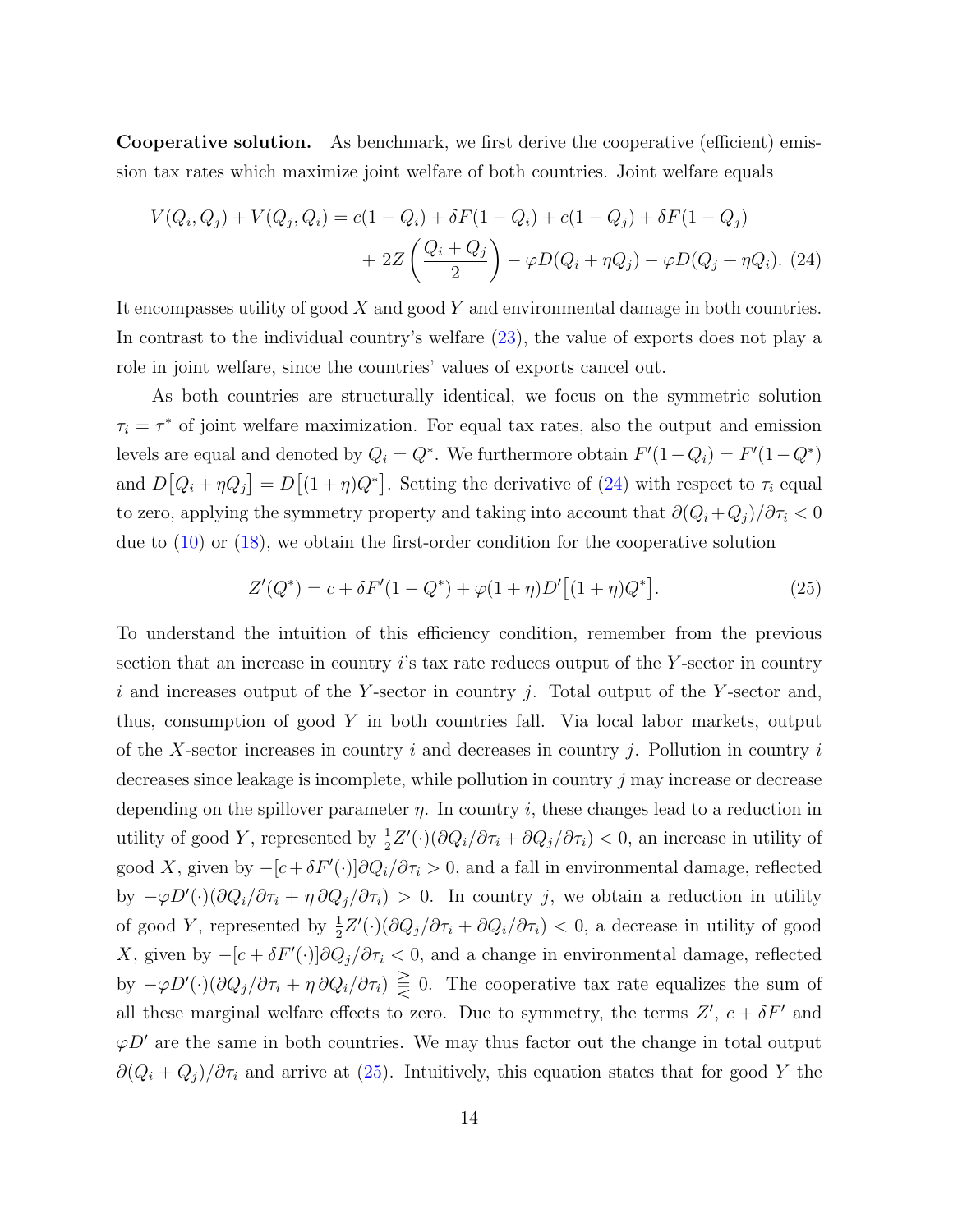marginal utility Z' is equal to the opportunity costs  $c + \delta F'$ , representing marginal output and utility of good X, plus the marginal environmental damage  $\varphi(1+\eta)D'$ . With  $Z' = P$ and  $c + \delta F' = C$  from [\(3\)](#page-8-0) and [\(6\)](#page-9-0), we obtain the alternative interpretation that the efficient emission tax rate equates the price of good  $Y$ , on the one hand, and the marginal production and environmental costs of good Y , on the other hand.

Using [\(25\)](#page-15-1) together with  $Z' = P$  and  $c + \delta F' = C$  from [\(3\)](#page-8-0) and [\(6\)](#page-9-0) in [\(8\)](#page-10-0), we obtain

<span id="page-16-3"></span>
$$
\tau^* = \varphi(1+\eta)D'\left[(1+\eta)Q^*\right] + \frac{Q^*}{k}P'(2Q^*) - \frac{Q^*}{k}C'(Q^*).
$$
\n(26)

This expressions gives the efficient emissions tax rate which equals the marginal environmental damage,  $\varphi(1+\eta)D'$ , corrected by terms reflecting the market power of firms in the Y-sector on the output market,  $Q^*P'/k$ , and on the input market,  $Q^*C'/k$ . Hence, efficiency requires underinternalization of the marginal damage,  $\varphi(1 + \eta)D'$ , since the efficient emissions tax rate not only has to internalize the environmental externality by imposing a tax, but also the market power of firms by granting a subsidy.[7](#page-16-0)

Non-cooperative solution with exogenous location decision. Non-cooperation is modeled as a Nash policy game where country i chooses  $\tau_i$  in order to maximize own welfare [\(23\)](#page-14-1), taking into account the comparative static effects derived in the previous section and taking as given the choice of the tax rate  $\tau_i$  by country j. We first focus on a fixed firm distribution with  $k_i = k_j = k$ . Symmetry now implies  $\tau_i =: \tau^{\text{ex}}, Q_i =: Q^{\text{ex}},$  $F'(1 - Q_i) = F'(1 - Q^{\text{ex}})$ , and  $D[Q_i + \eta Q_j] = D[(1 + \eta)Q^{\text{ex}}]$ . Differentiating [\(23\)](#page-14-1) with respect to  $\tau_i$  and applying symmetry afterwards, the Nash equilibrium condition becomes

<span id="page-16-1"></span>
$$
Z'(Q^{\text{ex}}) = c + \delta F'(1 - Q^{\text{ex}}) + \varphi D' \left[ (1 + \eta) Q^{\text{ex}} \right] \left( 1 + \eta \left. \frac{\partial Q_j}{\partial \tau_i} \right|_{\text{ex}} / \left. \frac{\partial Q_i}{\partial \tau_i} \right|_{\text{ex}} \right). \tag{27}
$$

Using [\(27\)](#page-16-1),  $Z' = P$  and  $c + \delta F' = C$  in [\(8\)](#page-10-0) yields for the equilibrium tax rate

<span id="page-16-2"></span>
$$
\tau^{\text{ex}} = \varphi D' \left[ (1 + \eta) Q^{\text{ex}} \right] \left( 1 + \eta \left. \frac{\partial Q_j}{\partial \tau_i} \right|_{\text{ex}} \right) \left. \frac{\partial Q_i}{\partial \tau_i} \right|_{\text{ex}} \right) + \frac{Q^{\text{ex}}}{k} P'(2Q^{\text{ex}}) - \frac{Q^{\text{ex}}}{k} C'(Q^{\text{ex}}). \tag{28}
$$

Comparing the non-cooperative Nash equilibrium described by [\(27\)](#page-16-1) and [\(28\)](#page-16-2) with the efficient policy in  $(25)$  and  $(26)$ , the appendix proves

<span id="page-16-0"></span><sup>&</sup>lt;sup>7</sup>This argument was first put forward by [Buchanan](#page-28-9) [\(1969\)](#page-28-9) and [Barnett](#page-28-10) [\(1980\)](#page-28-10) for the case of a monopoly and [Ebert](#page-29-9) [\(1992\)](#page-29-9) for oligopolistic market structures.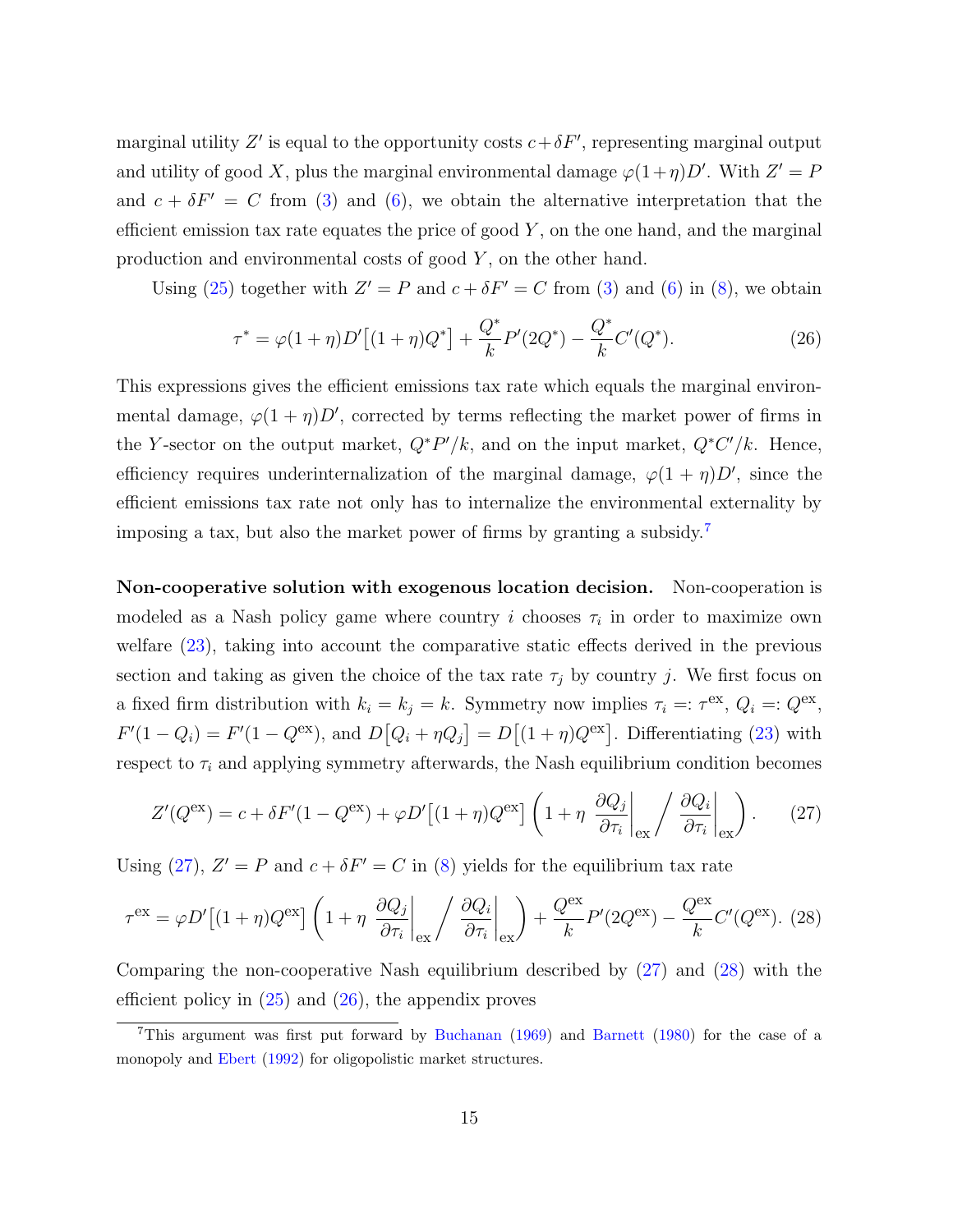<span id="page-17-0"></span>**Proposition 1.** (i) If  $\varphi = 0$  or  $\eta = 0$ , then  $\tau^{ex} = \tau^*$  and  $Q^{ex} = Q^*$ . (ii) If  $\varphi > 0$  and  $\eta > 0$ , then  $\tau^{ex} < \tau^*$  and  $Q^{ex} > Q^*$ .

According to part (i) of Proposition [1,](#page-17-0) the non-cooperative policy choice may be efficient. This is the case if there is no environmental externality at all  $(\varphi = 0)$  or if emissions do not cause cross-border spillovers ( $\eta = 0$ ). In the absence of environmental damage ( $\varphi = 0$ ), the efficient tax rate [\(26\)](#page-16-3) and the Nash equilibrium tax rate [\(28\)](#page-16-2) are equal to  $\tau^* = \tau^{\text{ex}} =$  $Q^{\text{ex}}(P'-C')/k < 0$  and represent a subsidy which corrects for imperfect competition in the input and output markets of sector Y. In the case of local pollution ( $\varphi > 0$  and  $\eta = 0$ , the two tax rates additionally reflect the marginal environmental damage and may thus become positive and reflect a tax instead of a subsidy. Only with environmental externality and cross-border spillovers ( $\varphi > 0$  and  $\eta > 0$ ), the non-cooperative policy deviates from the efficient one. In this case, the non-cooperative emissions tax rate is inefficiently low ( $\tau^{\text{ex}} < \tau^*$ ), implying an inefficiently high output and inefficiently high emissions under non-cooperation  $(Q<sup>ex</sup> > Q<sup>*</sup>)$ , as shown in part (ii) of Proposition [1.](#page-17-0)

At first glance, one may conjecture that the efficiency result in part (i) of Proposition [1](#page-17-0) is obtained because without environmental pollution ( $\varphi = 0$ ) or emissions spillovers ( $\eta =$ 0), there are no cross-border effects between the two countries. But the rationale is more complicated than this. Even for  $\varphi = 0$  or  $\eta = 0$ , a tax rate change in one country has an effect on firms and households in the other country via changes in output in the other country, as shown by the comparative static result [\(9\)](#page-10-1) which is independent of  $\varphi$  and  $\eta$ . Hence, the efficiency result comes as surprise. In order to resolve this puzzle, we take a look at the policy externality, i.e. the effect of country is emissions tax rate on welfare in country  $j$ . This effect is ignored by country  $i$  in setting its tax rate non-cooperatively and, thus, it explains the difference between the Nash policy equilibrium and the efficient solution. Formally, differentiating [\(23\)](#page-14-1) yields the policy externality

<span id="page-17-2"></span>
$$
\frac{\partial V(Q_j, Q_i)}{\partial \tau_i} = \text{CE} + \text{PE}
$$
\n(29)

with

<span id="page-17-1"></span>
$$
CE = \left[ Z'(Q^{ex}) - c - \delta F'(1 - Q^{ex}) \right] \frac{\partial Q_j}{\partial \tau_i} \bigg|_{\text{ex}}, \tag{30}
$$

PE = 
$$
-\varphi D'[(1+\eta)Q^{\text{ex}}]\left(\frac{\partial Q_j}{\partial \tau_i}\bigg|_{\text{ex}} + \eta \frac{\partial Q_i}{\partial \tau_i}\bigg|_{\text{ex}}\right).
$$
 (31)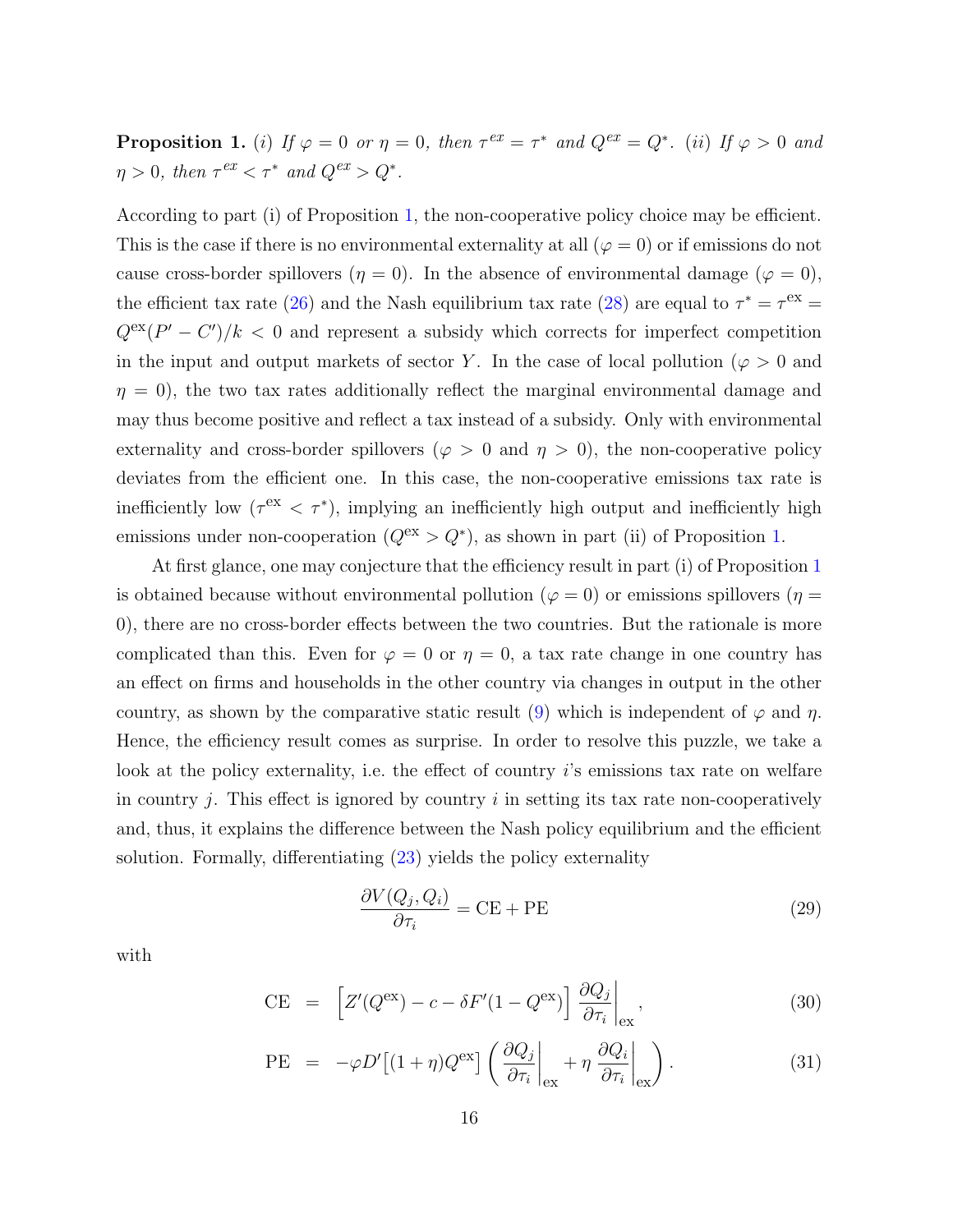The total externality can be decomposed into a consumption externality CE and a pollution externality PE. The consumption externality CE reflects the change in country  $j$ 's welfare due to the fall in utility of good Y given by  $\frac{1}{2}Z'(\cdot)(\partial Q_j/\partial \tau_i + \partial Q_i/\partial \tau_i)|_{\text{ex}} < 0$ , the decrease in utility of good X equal to  $-[c+\delta F'(\cdot)](\partial Q_j/\partial \tau_i)|_{\rm ex} < 0$  and the increase in the value of exports reflected by  $\frac{1}{2}Z'(\cdot)(\partial Q_j/\partial \tau_i - \partial Q_i/\partial \tau_i)|_{\text{ex}} > 0$ . The pollution externality PE equals the change in damage given by  $-\varphi D'(\cdot)(\partial Q_j/\partial \tau_i + \eta \partial Q_i/\partial \tau_i)|_{\text{ex}} \geq 0.$ 

In the absence of environmental damage ( $\varphi = 0$ ), it is obvious that the pollution externality is zero  $(PE = 0)$ . Moreover, the Nash equilibrium condition  $(27)$  becomes  $Z' = c + \delta F'$ , implying that the welfare effects on utility of good Y, utility of good X and exports in country  $j$  just offset each other and drive down the consumption externality in  $(30)$  to zero (CE = 0). Hence, in the absence of environmental pollution, the tax rate in the non-cooperative Nash equilibrium is efficient since both subexternalities, CE and PE, and thereby the total policy externality in [\(29\)](#page-17-2) are indeed zero. But in case of local pollution  $(\varphi > 0, \eta = 0)$ , the pollution externality is strictly negative  $(PE = -\varphi D'(\cdot)(\partial Q_j/\partial \tau_i)|_{\text{ex}} <$ 0), since due to emission leakage a tax rate increase in country  $i$  increases emissions and, thus, damage in country  $j$ , even in the absence of emission spillovers. Moreover, the Nash equilibrium condition [\(27\)](#page-16-1) now implies  $Z' = c + \delta F' + \varphi D'$ . Inserting this into [\(30\)](#page-17-1) yields  $CE = -PE$ . Hence, in case of local pollution the non-cooperative tax rates become efficient not because there are no cross-country effects of tax policy, as conjectured at first glance, but since the two subexternalities CE and PE just offset each other.

In order to explain part (ii) of Proposition [1,](#page-17-0) note that for global pollution ( $\varphi >$  $0, \eta > 0$ ) the sign of both subexternalities  $(30)$  and  $(31)$  is indeterminate, in general. However, taking into account the Nash equilibrium condition [\(27\)](#page-16-1) in order to replace  $Z' - c - \delta F'$  in CE defined in [\(30\)](#page-17-1), we can show after some rearrangements that

<span id="page-18-0"></span>
$$
CE + PE = -\eta \varphi D' \left[ (1 + \eta) Q^{ex} \right] \left[ \left( \frac{\partial Q_j}{\partial \tau_i} \bigg|_{ex} \right)^2 - \left( \frac{\partial Q_i}{\partial \tau_i} \bigg|_{ex} \right)^2 \right] / \left. \frac{\partial Q_i}{\partial \tau_i} \bigg|_{ex} > 0. (32)
$$

The sign of equation [\(32\)](#page-18-0) follows from the fact that leakage is incomplete, i.e.  $(\partial Q_j/\partial \tau_i)|_{\rm ex}$  $-(\partial Q_i/\partial \tau_i)|_{\text{ex}}$  due to [\(10\)](#page-10-1). Hence, the sum of the two subexternalities is positive and in the Nash equilibrium the non-cooperative emissions tax rate is inefficiently low.

Non-cooperative solution with endogenous location decision. If the location decision of firms is endogenous, we obtain the same Nash equilibrium condition as in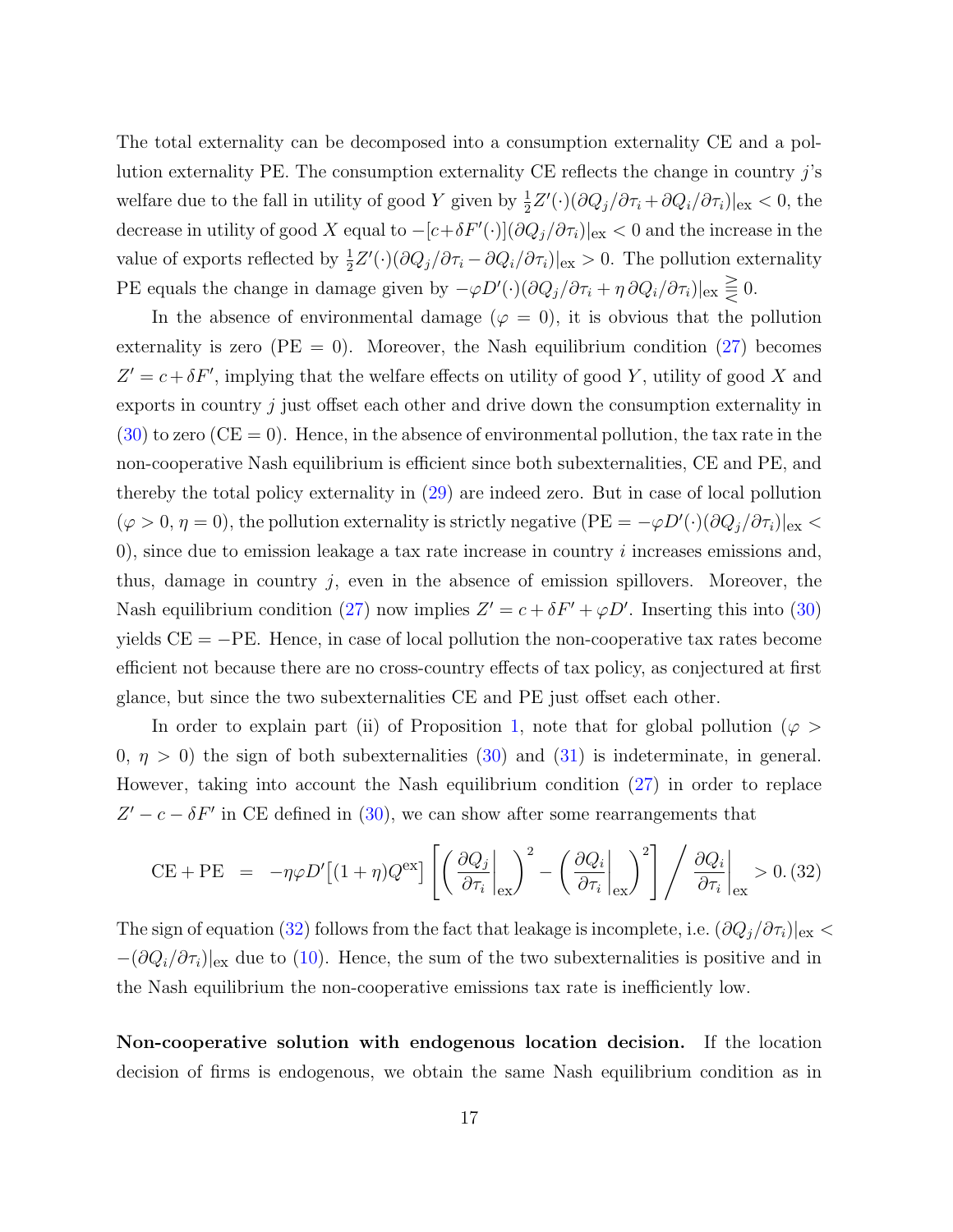$(27)$ , the same equilibrium emissions tax rate as in  $(28)$  and the same policy externalities as in  $(29)-(31)$  $(29)-(31)$ , except that we have to replace  $Q^{\text{ex}}$  by  $Q^{\text{en}}$  and the comparative static effects  $(9)$  and  $(10)$  by  $(16)$ – $(18)$ . Based on these changes, the appendix proves

<span id="page-19-1"></span>**Proposition 2.** (i) If  $\varphi = 0$  or  $\eta = 0$ , then  $\tau^{en} = \tau^{ex} = \tau^*$  and  $Q^{en} = Q^{ex} = Q^*$ . (ii) If  $\varphi > 0$  and  $\eta > 0$ , then  $\tau^{en} < \tau^{ex} < \tau^*$  and  $Q^{en} > Q^{ex} > Q^*$ .

According to part (i) of Proposition [2,](#page-19-1) without environmental damage ( $\varphi = 0$ ) or with local pollution ( $\varphi > 0$ ,  $\eta = 0$ ), the non-cooperative Nash equilibrium with an endogenous location decision of firms is efficient, as in the case with an exogenous location decision. By contrast, with global environmental pollution ( $\varphi > 0$ ,  $\eta > 0$ ), the inefficiency of the non-cooperative Nash emissions tax rates is aggravated when we move from an exogenous to an endogenous location decision, as shown in part (ii) of Proposition [2.](#page-19-1)

The rationale of these insights goes again back to the externalities in  $(29)$ – $(31)$ , now with the comparative static effects in  $(16)$ – $(18)$  instead of  $(9)$  and  $(10)$ . Without environmental damage ( $\varphi = 0$ ), both the consumption externality CE in [\(30\)](#page-17-1) and the pollution externality PE in  $(31)$  are again zero, implying an efficient policy choice in the Nash equilibrium, as shown in part (i) of Proposition [2.](#page-19-1) In the presence of an environmental externality ( $\varphi > 0$ ), both subexternalities are non-zero and larger in absolute terms than in the case of an exogenous location decision, since from [\(19\)](#page-13-1) we know that leakage is larger if firms in the Y -sector are mobile instead of immobile. In case of local pollution  $(\varphi > 0 \text{ and } \eta = 0)$ , however, both CE and PE are aggravated to the same extent, so the sum of both remains zero and the equilibrium tax rates are again efficient, as stated in part (i) of Proposition [2.](#page-19-1) If pollution is global ( $\varphi > 0$  and  $\eta > 0$ ), by contrast, equation [\(32\)](#page-18-0) shows that the larger spread between CE and PE under firm mobility increases the inefficiency of the equilibrium tax rate as well as the equilibrium output and emissions compared to the case with immobile firm, as shown in part (ii) of Proposition [2.](#page-19-1)

#### <span id="page-19-0"></span>4 Discussion

Comparison to autarky. In our model, autarky means that firms are immobile and there is trade neither in good X nor good Y. The analysis of the X-sector remains unchanged in this case, leading again to [\(6\)](#page-9-0). The household's demand decision in country i again implies  $p = Z'(y_i)$ . Since there is no trade in good Y, however, market clearing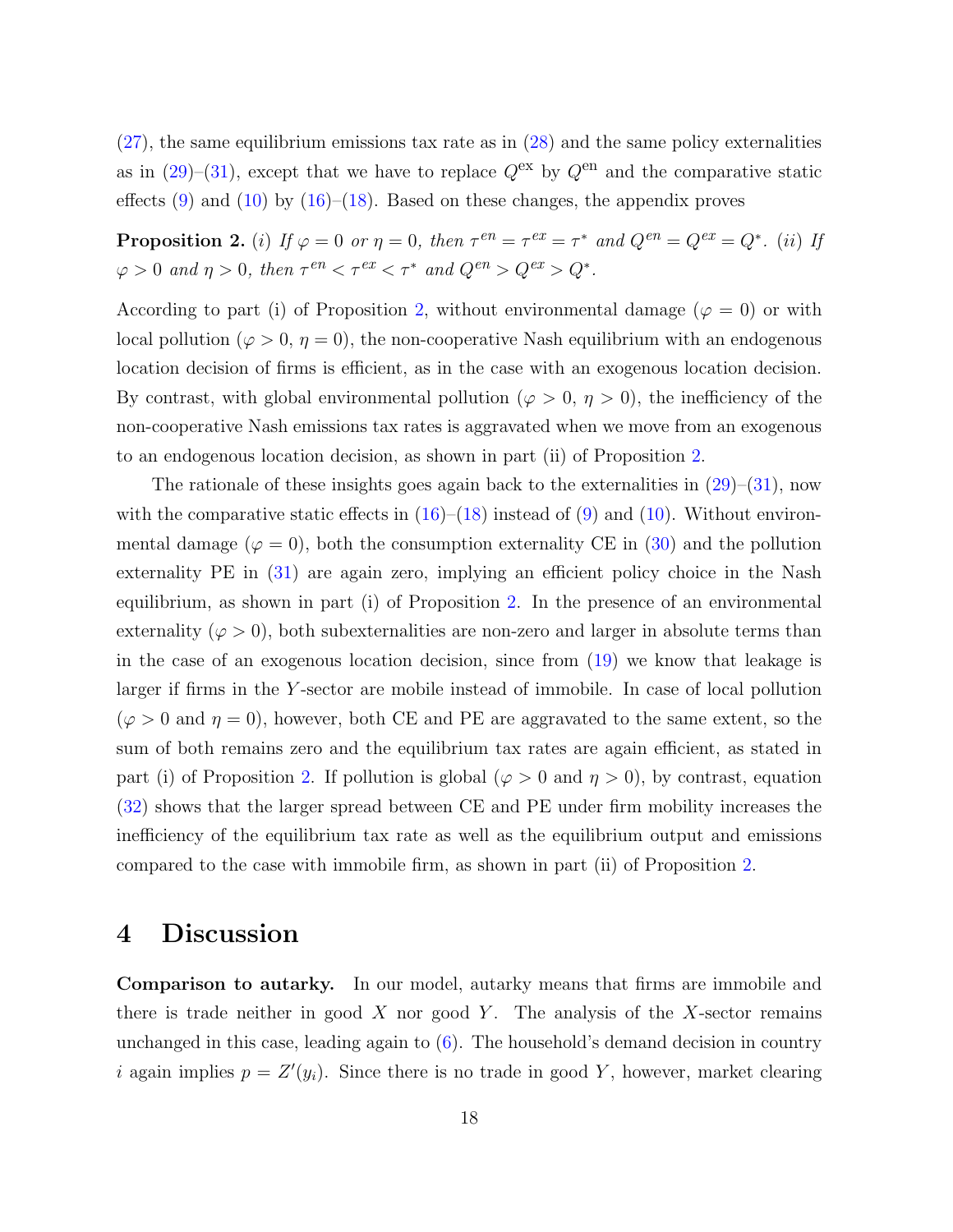now gives  $y_i = Q_i$  and the demand function becomes  $p = Z'(Q_i) =: \tilde{P}(Q_i)$ . In an online appendix we show that the effect of country  $i$ 's tax rate on output in country  $i$ is still negative, i.e.  $(\partial Q_i/\partial \tau_i)|_{\text{aut}} < 0$ , and that the effect of country i's tax rate on output in country j vanishes, i.e.  $(\partial Q_j/\partial \tau_i)|_{\text{aut}} = 0$ , where the index 'aut' indicates the non-cooperative solution under autarky. Welfare of country i turns into

<span id="page-20-0"></span>
$$
\widetilde{V}(Q_i, Q_j) := c(1 - Q_i) + \delta F(1 - Q_i) + Z(Q_i) - \varphi D(Q_i + \eta Q_j). \tag{33}
$$

Maximizing  $V(Q_i, Q_j) + V(Q_j, Q_i)$  yields the same efficiency condition [\(25\)](#page-15-1) as under free trade. By contrast, from [\(33\)](#page-20-0) the non-cooperative Nash equilibrium condition becomes

<span id="page-20-1"></span>
$$
Z'(Q^{\text{aut}}) = c + \delta F'(1 - Q^{\text{aut}}) + \varphi D\left[(1 + \eta)Q^{\text{aut}}\right],\tag{34}
$$

Comparing  $(25)$  and  $(34)$ , we see that the only cross-country effect which country i does not take into account in its non-cooperative policy choice under autarky is the emission spill-over of its output  $Q_i$ . In terms of externalities, we obtain a positive pollution externality equal to  $\widetilde{PE} = -\eta \varphi D'[(1 + \eta)Q^{\text{aut}}](\partial Q_i/\partial \tau_i)|_{\text{aut}} > 0$ . Hence, also under autarky the non-cooperative tax rate  $\tau^{\text{aut}}$  is inefficiently low. Moreover, in the online appendix we show that the policy externality is smaller, and the emissions tax rate thereby larger, under autarky than under free trade. This implies that we can decompose the inefficiency of the non-cooperative emissions policy into three parts: inefficiency due to free-riding  $(\tau^* > \tau^{\text{aut}})$ , strategic incentives  $(\tau^{\text{aut}} > \tau^{\text{ex}})$ , and firm mobility  $(\tau^{\text{ex}} > \tau^{\text{en}})$ .

The role of endogenous wage rates. Beside ensuring an interior location equilibrium in the presence of mobile firms, the endogeneity of wage rates also has an impact on the degree of inefficiency of the non-cooperative policy equilibrium. In order to illustrate, we focus on the case with immobile firms and compare model results with endogenous wage rates, i.e.  $\delta > 0$  and  $C(Q_i) = c + \delta F'(1 - Q_i)$ , to outcomes with exogenous wage rates, i.e.  $\delta = 0$  and  $C(Q_i) = c$ . Unfortunately, this analysis is not tractable in the case of general functional forms of  $Z$  and  $F$ . However, in an online appendix we show that moving from exogenous to endogenous wage rates reduces the gap between the efficient solution and the non-cooperative Nash equilibrium, if Z and F are quadratic and thereby P and C are linear. The rationale of this insight is as follows: Suppose country *i* decreases its tax rate. The corresponding increase in the domestic firms' output is determined by the reduction in the after-tax marginal production costs. This reduction is smaller under endogenous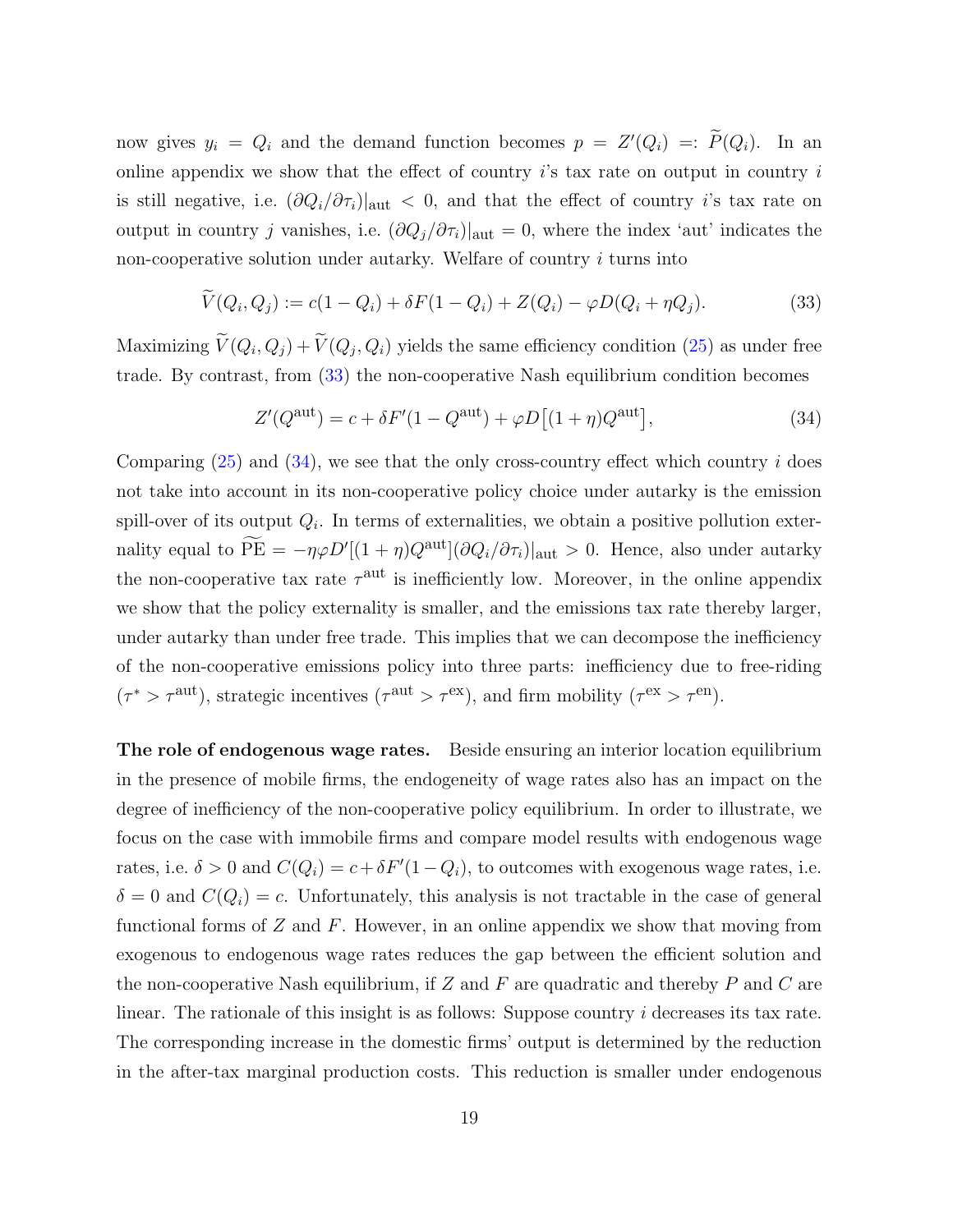than under exogenous wage rates since in the former case domestic marginal labor costs increase due to the higher output and counteract the fall in the tax rate. At the same time, the increase of domestic firms' output induces the foreign firms in sector Y to cut back their production causing a reduction in the foreign wage rate. This attenuates the rise in the domestic firms' competitiveness further. Hence, with endogenous wages, the government can to a smaller extent use a tax reduction to improve the market position and, hence, increase the profits of its domestic firms. Accordingly, the deviation of noncooperative tax setting from the first-best is less pronounced, when taking into account the general equilibrium effect of endogenous wages.

The role of imperfect competition. In order to highlight the role of imperfect competition, consider perfectly competitive firms in the Y-sector. Instead of  $(8)$ , profit maximization in the Y-sector then yields  $P(Q_i+Q_j) - C(Q_i) - \tau_i = 0$  and  $P(Q_i+Q_j) - C(Q_j) \tau_j = 0$ . Inserting into [\(11\)](#page-10-2) and [\(12\)](#page-10-2), we see that the condition of the location equilibrium is always fulfilled and any firm distribution constitutes an equilibrium. Focusing on the symmetric distribution with  $k_i = k_j = k$ , it is then obvious that the cases of exogenous and endogenous firm location are identical. Therefore, under perfect competition the non-cooperative policy is always independent of whether firms are mobile or immobile  $(\tau^{\text{ex}} = \tau^{\text{en}})$  and  $Q^{\text{ex}} = Q^{\text{en}})$ . Put differently, imperfect competition is the reason why mobility of firms renders the non-cooperative policy even more inefficient. The intuition is that with perfect competition, all Y -firms have zero profits and, thus, no government can provide firms tax incentives to relocate, in contrast to imperfect competition.

Note, however, that for  $\varphi > 0$  and  $\eta > 0$  the non-cooperative solution remains inefficient under perfect competition. Differentiating the above first-order conditions yields

<span id="page-21-0"></span>
$$
\left. \frac{\partial Q_i}{\partial \tau_i} \right|_{\text{ex}} = \left. \frac{\partial Q_i}{\partial \tau_i} \right|_{\text{en}} = \left. \frac{P' - C'}{C'(C' - 2P')} < 0, \quad \left. \frac{\partial Q_j}{\partial \tau_i} \right|_{\text{ex}} = \left. \frac{\partial Q_j}{\partial \tau_i} \right|_{\text{en}} = \frac{-P'}{C'(C' - 2P')} > 0. \quad (35)
$$

Conditions [\(25\)](#page-15-1) and [\(27\)](#page-16-1) for the cooperative and non-cooperative policy, respectively, remain unchanged. Due to the signs in [\(35\)](#page-21-0), we can use the same steps as in the proof of Propositions [1](#page-17-0) and [2](#page-19-1) in order to show  $\tau^{\text{ex}} = \tau^{\text{en}} < \tau^*$  and  $Q^{\text{ex}} = Q^{\text{en}} > Q^*$  if  $\varphi > 0$ and  $\eta > 0$ . Hence, also under perfect competition non-cooperation yields inefficiently low emission taxes and inefficiently high emission levels. Intuitively, even under per-fect competition emission leakage is incomplete since [\(35\)](#page-21-0) implies  $[\partial(Q_i+Q_j)/\partial \tau_i]|_{\rm ex} =$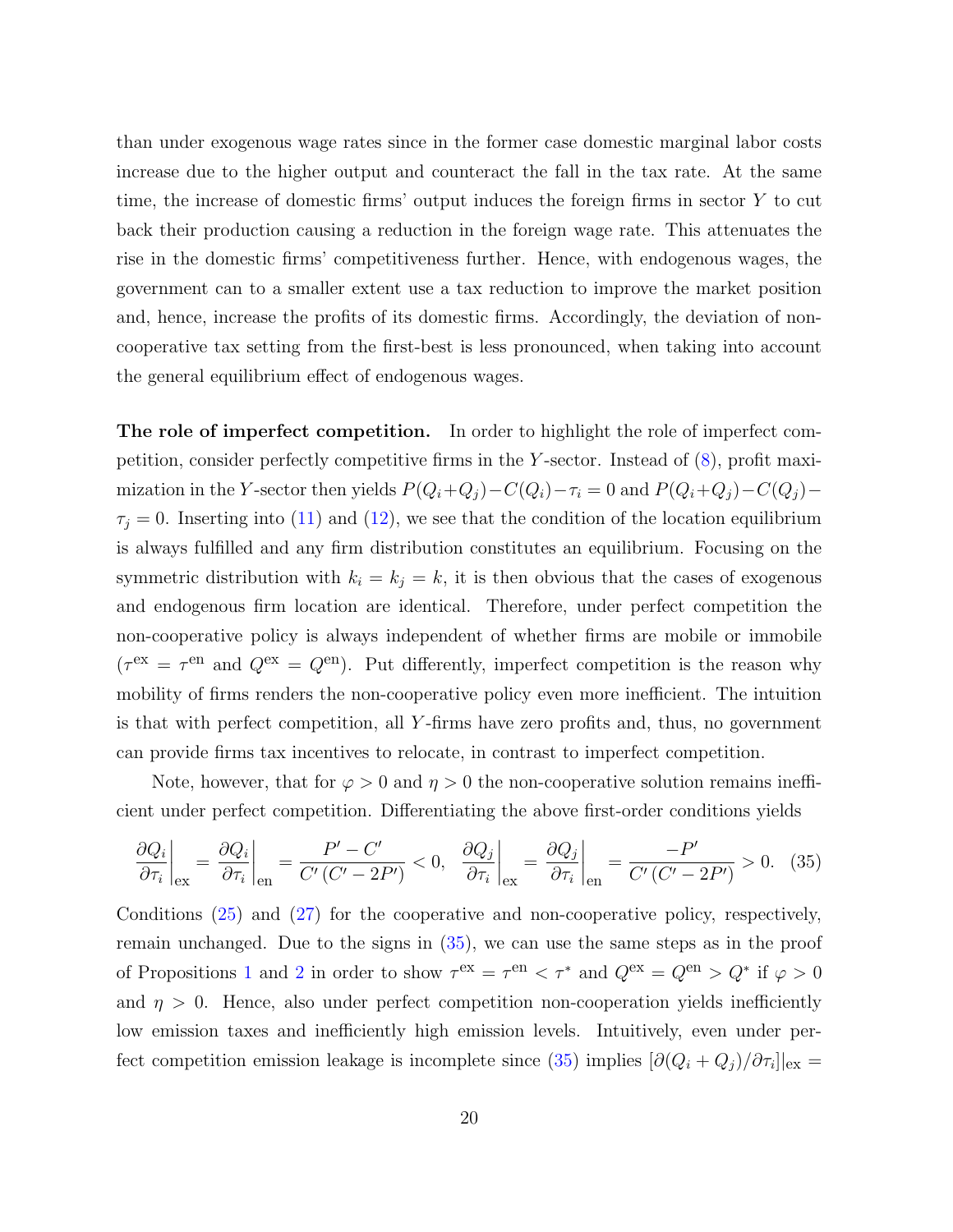$-1/(C'-2P') < 0$ . The sum of the consumption externality CE and the pollution externalities PE in [\(32\)](#page-18-0) therefore remains positive, explaining inefficient undertaxation.

The role of the integrated market. To explain the difference between our efficiency result in the absence of pollution and the inefficiency result derived by the literature on strategic trade policy, we set  $\varphi = 0$  and deviate from our integrated market assumption. Instead, we follow a large part of the strategic trade policy literature [\(Brander,](#page-28-3) [1995\)](#page-28-3) and consider a model version with a third country C. Only country C consumes good Y , whereas this good is produced solely in the other two countries. We focus on the case with an exogenous location decision. The case with firm mobility is analogous.

In country C, all labor is used in the numeraire sector, so the wage rate becomes  $w_C =$  $c + \delta F'(1)$  and profits read  $\Pi_C^x = \delta[F(1) - F'(1)]$ . The household has utility  $Z(y_C) + x_C$ , and the budget is  $x_C + py_C = m$  with the fixed income  $m := w_C + \Pi_C^x = c + \delta F(1)$ . Demand for good Y satisfies the first-order condition  $p = Z'(y_C)$ . The market clearing condition for good Y is  $y_C = Q_i + Q_j$ , so the demand function reads  $p = Z'(Q_i + Q_j) =: \widehat{P}(Q_i + Q_j)$ . Welfare in country  $C$  can therefore be computed as

<span id="page-22-2"></span>
$$
\widehat{V}^C(Q_i, Q_j) := m + Z(Q_i + Q_j) - (Q_i + Q_j)Z'(Q_i + Q_j). \tag{36}
$$

It equals the fixed income plus utility less payments for good Y (remember  $Z' = P$ ). In country  $i \in \{A, B\}$ , both production sectors remain unchanged, except for the change in the demand function for good Y. Hence, we again obtain [\(4\)](#page-8-2)–[\(10\)](#page-10-1), but now with  $\widehat{P}$ ,  $\widehat{P}'$ and  $\hat{P}$ <sup>*''*</sup> instead of *P*, *P'* and *P''*, respectively. Utility  $Z(y_i)$  and expenditures  $py_i$  vanish from welfare [\(22\)](#page-14-0). Taking into account  $\varphi = 0$ , instead of [\(23\)](#page-14-1) we obtain

<span id="page-22-0"></span>
$$
\widehat{V}(Q_i, Q_j) := c(1 - Q_i) + \delta F(1 - Q_i) + Q_i Z'(Q_i + Q_j). \tag{37}
$$

The term  $Q_i Z'(\cdot)$  is the value of country *i*'s exports of good Y to the third country. Accordingly, in joint welfare  $\hat{V}(Q_i, Q_j) + \hat{V}(Q_j, Q_i)$  we obtain the term  $(Q_i + Q_j)Z'(\cdot)$ which represents exports of both countries to the third country.

The cooperative solution between all three countries maximizes  $\hat{V}^C(Q_i, Q_j) + \hat{V}(Q_i, Q_j) + \hat{V}(Q_i, Q_j)$  $V(Q_j, Q_i)$ . Differentiating gives the first-order condition

<span id="page-22-1"></span>
$$
Z'(2\hat{Q}^*) = c + \delta F'(1 - \hat{Q}^*),\tag{38}
$$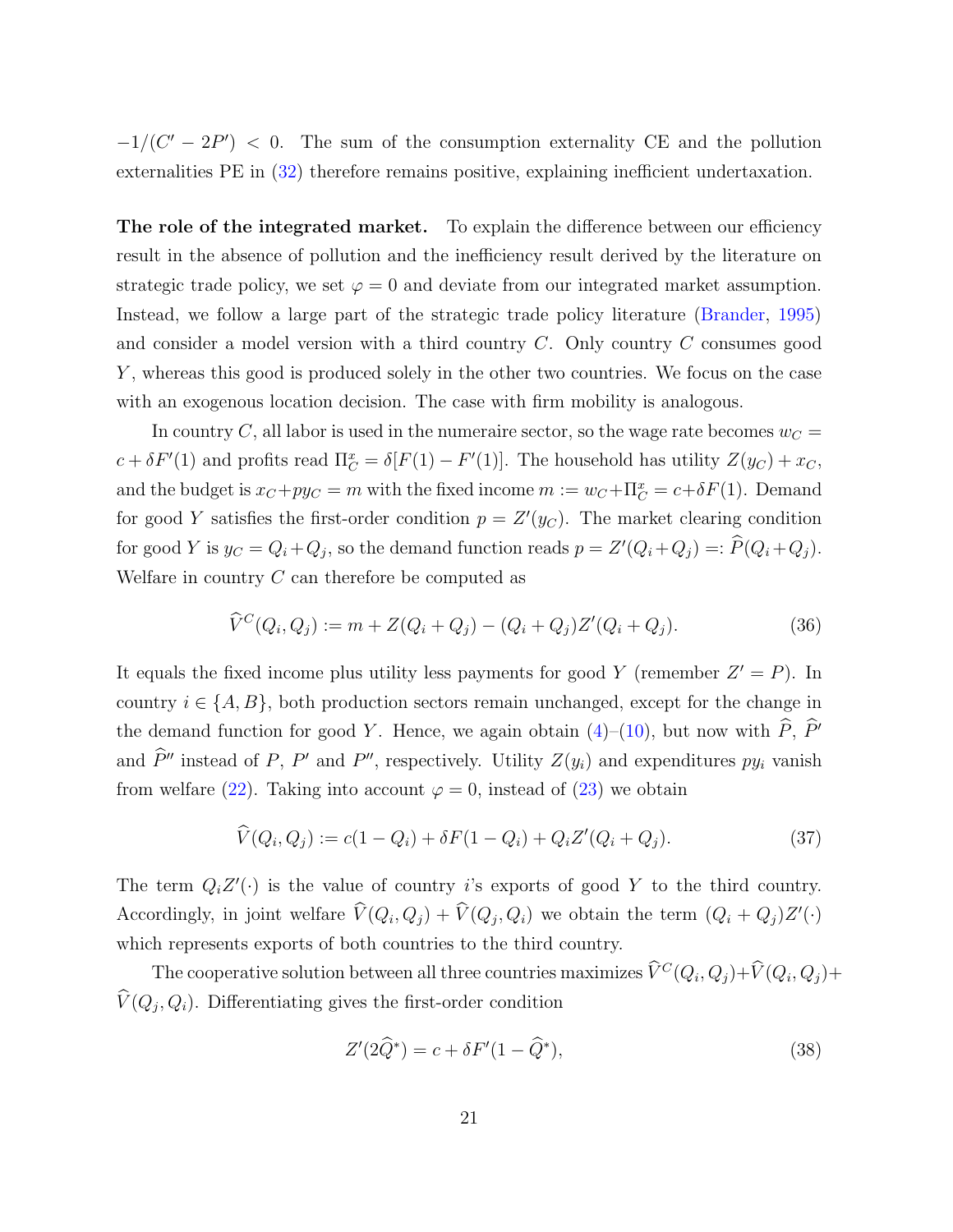which has the same interpretation as  $(25)$  for  $\varphi = 0$ . The partial cooperative policy between A and B maximizes  $V(Q_i, Q_j) + V(Q_j, Q_i)$  and satisfies

<span id="page-23-2"></span>
$$
Z'(2\hat{Q}^{**}) = c + \delta F'(1 - \hat{Q}^{**}) - 2\hat{Q}^{**}Z''(2\hat{Q}^{**}).
$$
\n(39)

From the point of view of the two producing countries,  $Z'$  on the LHS can be interpreted as a marginal costs of a tax rate increase, since the higher tax reduces total output  $Q_i+Q_j$ and, for constant price  $P = Z'$ , export revenues. The RHS gives the producing countries' marginal benefits of a tax rate increase, consisting of the higher output in the numeraire sector,  $c + \delta F'$ , and an increase in the export value due to a price increase,  $-2Q^{**}Z''$ , for constant output. Hence, partial cooperation ignores the corresponding increase in country C's import expenditures, amounting to a negative import externality inflicted on country C. The non-cooperative solution maximizes [\(37\)](#page-22-0) and satisfies

<span id="page-23-0"></span>
$$
Z'(2\widehat{Q}^{\text{ex}}) = c + \delta F'(1 - \widehat{Q}^{\text{ex}}) - \widehat{Q}^{\text{ex}} Z''(2\widehat{Q}^{\text{ex}}) \left(\frac{\partial Q_i}{\partial \tau_i}\bigg|_{\widehat{\text{ex}}} + \frac{\partial Q_j}{\partial \tau_i}\bigg|_{\widehat{\text{ex}}}\right) / \frac{\partial Q_i}{\partial \tau_i}\bigg|_{\widehat{\text{ex}}}.
$$
 (40)

In contrast to partial cooperation, country i now not only ignores the negative effect of its tax rate increase on the imports of the third country, but also the positive effect on country j's value of exports, caused by an increase in output  $Q_j$ , for constant export price, and an increase in the export price  $P = Z'$ , for constant output. This constitutes a positive export externality on country  $j$ , reflected by the last term on the RHS of  $(40)$ .

Based on these insights, we prove in an online appendix that the non-cooperative tax rate is smaller, and output larger, than under partial cooperation. This result is caused by the positive export externality and coincides with the inefficiency result derived in the strategic trade policy literature, see e.g. [Brander](#page-28-3) [\(1995\)](#page-28-3).<sup>[8](#page-23-1)</sup> If we compare non-cooperative taxes with full cooperation, the negative import externality comes into play. This externality overcompensates the positive export externality, since trade balance implies that changes in export and import values are equal in absolute terms and since country i takes into account a part of the change in the export value, namely the effect on its own exports. Hence, the sum of the import and export externalities is negative, implying that tax rates are higher (subsidies lower) under non-cooperation than under full cooperation.

<span id="page-23-1"></span><sup>8</sup>To avoid clutter in notation, we have stuck here to the analysis of taxes instead of subsidies. Both approaches are equivalent, however, if we replace the tax by a subsidy  $\sigma_i := -\tau_i$ . Our analysis then implies that the non-cooperative subsidy is higher than under partial cooperation, as in [Brander](#page-28-3) [\(1995\)](#page-28-3).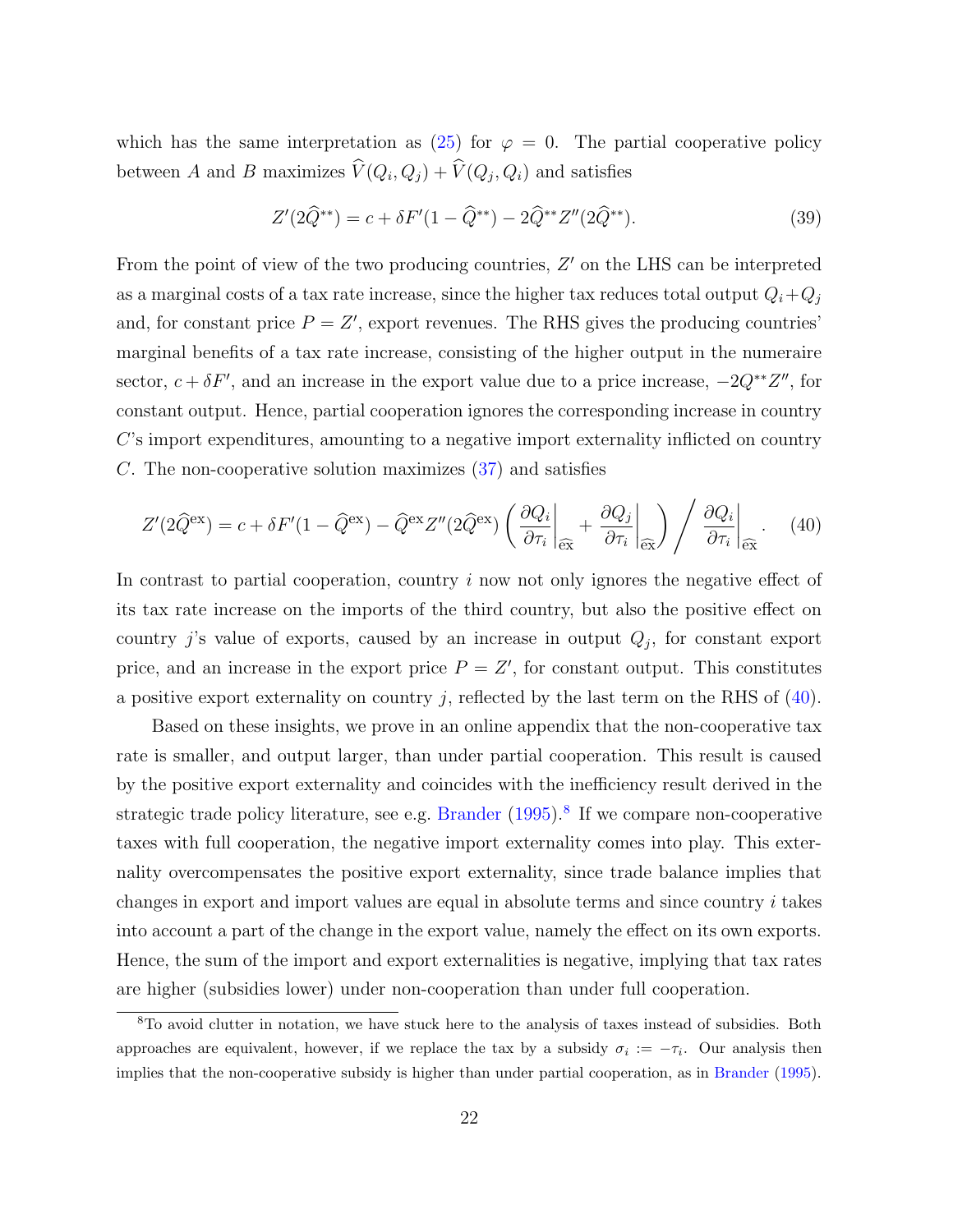#### <span id="page-24-0"></span>5 Conclusion

This paper revisits the literature on strategic environmental policy by integrating two aspects into the general framework. First, we add firm mobility directly to the analysis. This allows us to compare policy effects on the intensive and extensive margins. Moreover, we can highlight when and how the mobility of polluting firms amplifies the deviation of the non-cooperative policy setting from the welfare-maximizing outcome. Second, we endogenize the production costs of polluting firms by using a general equilibrium approach including the labor market. Wage responses to output and location changes of mobile firms ensure an interior solution of the location equilibrium. Moreover, we show how this general equilibrium effect countervails strategic motives of non-cooperatively acting policy-makers and reduces the inefficiency of decentralized policy.

Our main results show that decentralized policy-setting with mobile firms does not necessarily lead to inefficient outcomes. This efficiency result is obtained in the case of only local pollution, and in the absence of any environmental damage. By contrast, with transboundary pollution, non-cooperative policy-setting is inefficient, and the mobility of polluting firms aggravates the inefficiency. By additionally considering the benchmark of an autarky economy, we show that the inefficiency of non-cooperative tax rates can be decomposed in a first part caused by the standard free-riding incentives in decentralized environmental policy, a second part implied by the strategic incentives of governments to promote the firms located in their countries, and a third part generated by firm mobility.

The game-theoretic literature on climate policy (e.g., Barrett 1994) helps to explain why many countries do not regulate their emissions of greenhouse gases in a way compatible with, e.g., the 2-degree Celsius target: free-riding prevents them from internalizing environmental externalities on other countries, and cooperation is hard to achieve. Yet, this does not explain why so many countries until today fail to implement any carbon price at all. If free-riding were the only problem, countries should nevertheless implement positive carbon prices to regulate those externalities that accrue within their own boundaries. Our analysis points towards competitiveness concerns as another reason (in addition to free-riding) why countries may shy away from regulating their emissions unilaterally. Interestingly, [Helm and Schmidt](#page-29-10) [\(2015\)](#page-29-10) show that border carbon adjustment (BCA) can help to address the free-rider problem, thereby triggering higher participation in a climate change agreement. Hence, our analysis raises the question whether BCA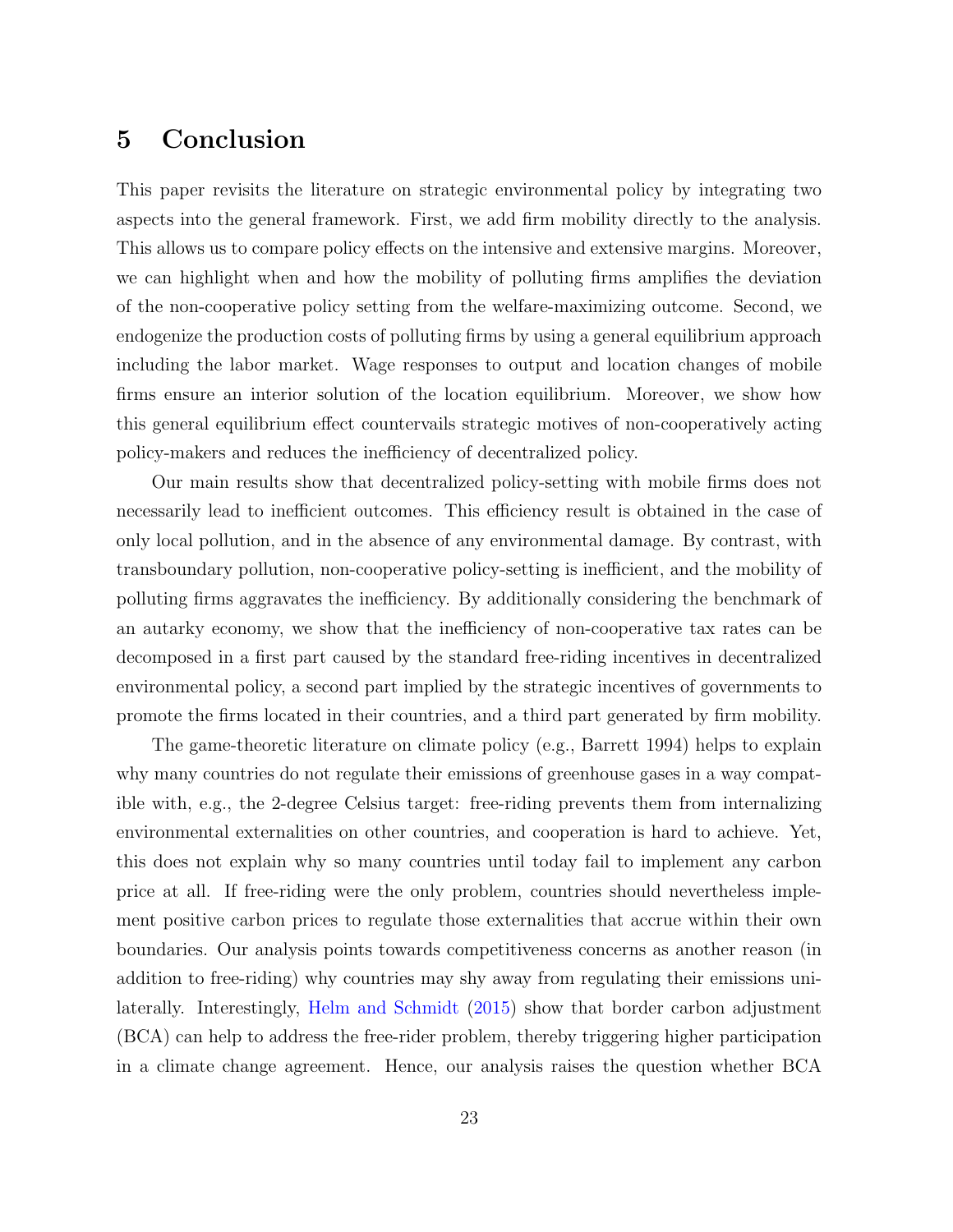can also mitigate the flaws caused by competitiveness considerations in unilateral climate policy. The corresponding analysis of BCA in the context of our modeling framework goes beyond the scope of this paper, but might be a good starting point for future research.

#### Appendix

 $\textbf{Proof of (13)-(18).}\quad \text{Let}\ \ \hat{q}_i\ :=\ (\partial q_i/\partial \tau_i)|_{\text{en}},\ \hat{k}_i\ :=\ (\partial k_i/\partial \tau_i)|_{\text{en}},\ \hat{Q}_i\ :=\ (\partial Q_i/\partial \tau_i)|_{\text{en}},$  $\textbf{Proof of (13)-(18).}\quad \text{Let}\ \ \hat{q}_i\ :=\ (\partial q_i/\partial \tau_i)|_{\text{en}},\ \hat{k}_i\ :=\ (\partial k_i/\partial \tau_i)|_{\text{en}},\ \hat{Q}_i\ :=\ (\partial Q_i/\partial \tau_i)|_{\text{en}},$  $\textbf{Proof of (13)-(18).}\quad \text{Let}\ \ \hat{q}_i\ :=\ (\partial q_i/\partial \tau_i)|_{\text{en}},\ \hat{k}_i\ :=\ (\partial k_i/\partial \tau_i)|_{\text{en}},\ \hat{Q}_i\ :=\ (\partial Q_i/\partial \tau_i)|_{\text{en}},$  $\textbf{Proof of (13)-(18).}\quad \text{Let}\ \ \hat{q}_i\ :=\ (\partial q_i/\partial \tau_i)|_{\text{en}},\ \hat{k}_i\ :=\ (\partial k_i/\partial \tau_i)|_{\text{en}},\ \hat{Q}_i\ :=\ (\partial Q_i/\partial \tau_i)|_{\text{en}},$  $\textbf{Proof of (13)-(18).}\quad \text{Let}\ \ \hat{q}_i\ :=\ (\partial q_i/\partial \tau_i)|_{\text{en}},\ \hat{k}_i\ :=\ (\partial k_i/\partial \tau_i)|_{\text{en}},\ \hat{Q}_i\ :=\ (\partial Q_i/\partial \tau_i)|_{\text{en}},$  $\hat{q}_j := (\partial q_j/\partial \tau_i)|_{\text{en}}, \ \hat{k}_j := (\partial k_j/\partial \tau_i)|_{\text{en}}, \ \hat{Q}_j := (\partial Q_j/\partial \tau_i)|_{\text{en}}, \ \hat{q} := [\partial (q_i + q_j)/\partial \tau_i]|_{\text{en}} \ \text{and}$  $\hat{Q} := [\partial (Q_i + Q_j)/\partial \tau_i]|_{\text{en}}$ . In a symmetric situation we have  $\hat{q} = \hat{q}_i + \hat{q}_j$ ,  $\hat{Q}_i = q\hat{k}_i + k\hat{q}_i$ and  $\hat{Q} = \hat{Q}_i + \hat{Q}_j = k\hat{q}$  since  $\hat{k}_i + \hat{k}_j = 0$  due to [\(12\)](#page-10-2). Totally differentiating [\(11\)](#page-10-2) together with [\(8\)](#page-10-0) for i and j with respect to  $d\tau_i$  and applying the symmetry property yields

<span id="page-25-0"></span>
$$
\tilde{\pi}(\hat{q}_i - \hat{q}_j) + q[C'(\hat{Q}_j - \hat{Q}_i) - 1] = 0,\tag{41}
$$

$$
\mathcal{X}\hat{Q} + P'\hat{q}_i - \Psi\hat{Q}_i - C'\hat{q}_i - 1 = 0,\tag{42}
$$

$$
\mathcal{X}\hat{Q} + P'\hat{q}_j - \Psi\hat{Q}_j - C'\hat{q}_j = 0.
$$
\n(43)

Defining  $\Delta \hat{q} := \hat{q}_j - \hat{q}_i$  and  $\Delta \hat{Q} := \hat{Q}_j - \hat{Q}_i$ , we can rewrite  $(41)$ – $(43)$  as

<span id="page-25-1"></span>
$$
-\tilde{\pi}\Delta \hat{q} + q(C'\Delta \hat{Q} - 1) = 0,\tag{44}
$$

$$
2\mathcal{X}k\hat{q} + P'\hat{q} - \Psi k\hat{q} - C'\hat{q} - 1 = 0,\tag{45}
$$

$$
P'\Delta \hat{q} - \Psi \Delta \hat{Q} - C'\Delta \hat{q} + 1 = 0,\tag{46}
$$

where  $(45)$  and  $(46)$  follow from adding and subtracting  $(42)$  and  $(43)$ , respectively, and where we used  $\hat{Q} = k\hat{q}$ . From [\(45\)](#page-25-1),  $\hat{Q} = k\hat{q}$  and  $\Gamma = k(\mathcal{X} - \Psi) + P' - C'$  we obtain

<span id="page-25-2"></span>
$$
\hat{q} = \frac{1}{\Gamma + k\mathcal{X}}, \qquad \hat{Q} = \frac{k}{\Gamma + k\mathcal{X}}.\tag{47}
$$

Using [\(46\)](#page-25-1) to replace  $\Delta \hat{q}$  in [\(44\)](#page-25-1), solving for  $\Delta \hat{Q}$  and inserting back into  $\Delta \hat{q}$  gives

<span id="page-25-3"></span>
$$
\Delta \hat{Q} = \frac{\tilde{\pi} - q(P' - C')}{\tilde{\pi}\Psi - qC'(P' - C')}, \quad \Delta \hat{q} = -\frac{q^2 C''}{\tilde{\pi}\Psi - qC'(P' - C')}.
$$
\n(48)

In order to complete the proof of  $(13)$ – $(18)$ , note that we can write

<span id="page-25-4"></span>
$$
\hat{q}_i = \frac{\hat{q} - \Delta\hat{q}}{2}, \qquad \hat{Q}_i = \frac{\hat{Q} - \Delta\hat{Q}}{2}, \qquad \hat{k}_i = \frac{\hat{Q}_i - k\hat{q}_i}{q}.
$$
\n(49)

Inserting [\(47\)](#page-25-2) and [\(48\)](#page-25-3) into [\(49\)](#page-25-4) and into  $\hat{q}_j = \hat{q} - \hat{q}_i$ ,  $\hat{Q}_j = \hat{Q} - \hat{Q}_i$  as well as  $\hat{k}_j = -\hat{k}_i$ and rearranging the resulting expressions, it is straightforward to prove [\(13\)](#page-12-0)–[\(18\)](#page-12-1).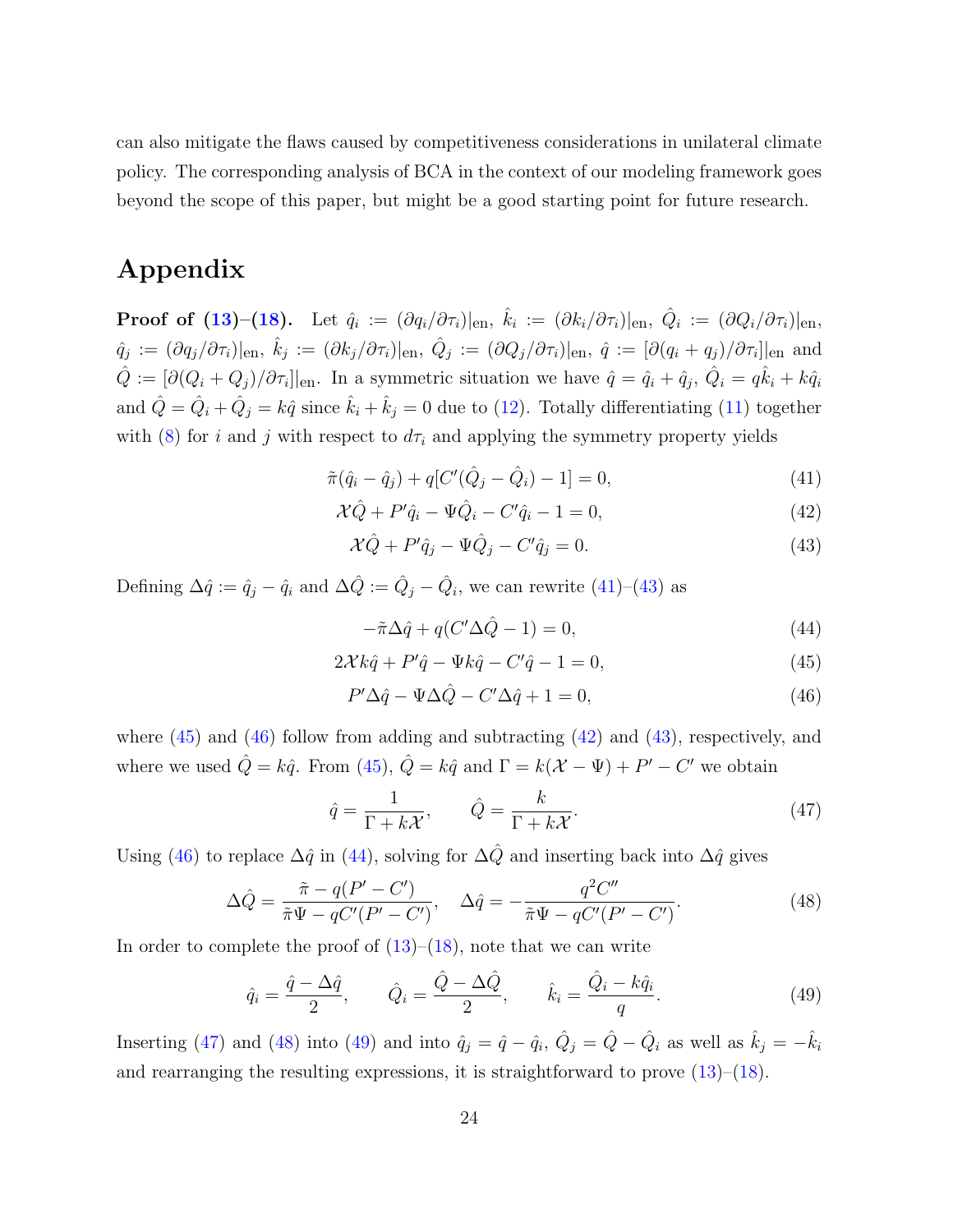**Proof of [\(19\)](#page-13-1) and [\(20\)](#page-13-1).** Equation [\(20\)](#page-13-1) follows from comparing [\(10\)](#page-10-1) with [\(18\)](#page-12-1). To prove  $(\partial Q_j/\partial \tau_i)|_{en} > (\partial Q_j/\partial \tau_i)|_{ex}$  in [\(19\)](#page-13-1), use [\(9\)](#page-10-1), [\(17\)](#page-12-1),  $\Omega = (\Gamma + k\mathcal{X})(\Gamma - k\mathcal{X})$  and  $\tilde{\Omega} = 2(\Gamma + k\mathcal{X})[\tilde{\pi}\Psi - qC'(P' - C')]$ , multiply both sides of the inequality by  $\Gamma + k\mathcal{X} < 0$ ,  $\Gamma - k\mathcal{X} = P' - C' - k\Psi < 0$  and  $\tilde{\pi}\Psi - qC'(P' - C') > 0$  and rearrange. We obtain

<span id="page-26-0"></span>
$$
\tilde{\pi}\left[(\Gamma - k\mathcal{X})(\Gamma + k\mathcal{X} + k\Psi) + 2k^2\mathcal{X}\Psi\right]
$$

$$
-q(P' - C')\left[(\Gamma - k\mathcal{X})(\Gamma + k\mathcal{X} + kC') + 2k^2\mathcal{X}C'\right] > 0. \tag{50}
$$

Taking into account the definitions of  $\Gamma$  and  $\Psi$ , the terms in brackets can be rewritten as  $(\Gamma - k\mathcal{X})(\Gamma + k\mathcal{X} + k\Psi) + 2k^2\mathcal{X}\Psi = (P' - C')(\Gamma + k\mathcal{X})$  and  $(\Gamma - k\mathcal{X})(\Gamma + k\mathcal{X} + kC') + 2k^2\mathcal{X}C' =$  $(P' - C' - qkC'')(\Gamma + kX)$ . Inserting into [\(50\)](#page-26-0) yields

$$
(\Gamma + k\mathcal{X})(P' - C')\big[\tilde{\pi} - q(P' - C' - qkC'')\big] > 0.
$$
 (51)

Due to  $\Gamma < 0$ ,  $\mathcal{X} < 0$ ,  $P' < 0$ ,  $C' > 0$ ,  $\tilde{\pi} > 0$  and  $C'' \ge 0$ , this condition is satisfied, proving  $(\partial Q_j/\partial \tau_i)|_{\text{en}} > (\partial Q_j/\partial \tau_i)|_{\text{ex}}$ . From [\(20\)](#page-13-1) it finally follows  $(\partial Q_i/\partial \tau_i)|_{\text{en}} < (\partial Q_i/\partial \tau_i)|_{\text{ex}}$ .

Proof of Proposition [1.](#page-17-0) Define

<span id="page-26-1"></span>
$$
H(Q) := Z'(Q) - c - \delta F'(1 - Q), \tag{52}
$$

$$
M(Q; \varphi, \eta) := \varphi(1+\eta)D'\big[(1+\eta)Q\big],\tag{53}
$$

$$
M^{\text{ex}}(Q;\varphi,\eta) \quad := \quad \varphi D' \big[ (1+\eta)Q \big] \left( 1 + \eta \left. \frac{\partial Q_j}{\partial \tau_i} \right|_{\text{ex}} \right/ \left. \frac{\partial Q_i}{\partial \tau_i} \right|_{\text{ex}} \right). \tag{54}
$$

 $H(Q)$  is a decreasing function in Q due to  $H'(Q) = Z''(Q) + \delta F''(1 - Q) < 0$ , and  $M(Q; \varphi, \eta)$  is non-decreasing in Q since  $M_Q(Q, \varphi, \eta) = \varphi(1+\eta)^2 D''[(1+\eta)Q] \geq 0$ . With the help of  $(52)$ – $(54)$ ,  $(25)$  and  $(27)$  can be rewritten as, respectively,

<span id="page-26-2"></span>
$$
H(Q^*) = M(Q^*; \varphi, \eta), \qquad H(Q^{\text{ex}}) = M^{\text{ex}}(Q^{\text{ex}}; \varphi, \eta). \tag{55}
$$

If  $\varphi = 0$  or  $\eta = 0$ , [\(53\)](#page-26-1)–[\(55\)](#page-26-2) imply  $M(Q; \varphi, \eta) = M^{\text{ex}}(Q; \varphi, \eta)$  for all Q and, thus,  $Q^{\text{ex}} = Q^*$ , as stated in Proposition [1i](#page-17-0). If  $\varphi > 0$  and  $\eta > 0$ , then  $M(Q; \varphi, \eta) > M^{\text{ex}}(Q; \varphi, \eta)$ for all Q due to  $(\partial Q_i/\partial \tau_i)|_{\text{ex}} < 0$  and  $(\partial Q_j/\partial \tau_i)|_{\text{ex}} > 0$  from [\(9\)](#page-10-1). Since H is decreasing and M non-decreasing in  $Q$ , it follows that the intersection between H and  $M^{\text{ex}}$  is to the right of the intersection between H and M, i.e.  $Q^{ex} > Q^*$  as stated in Proposition [1i](#page-17-0)i.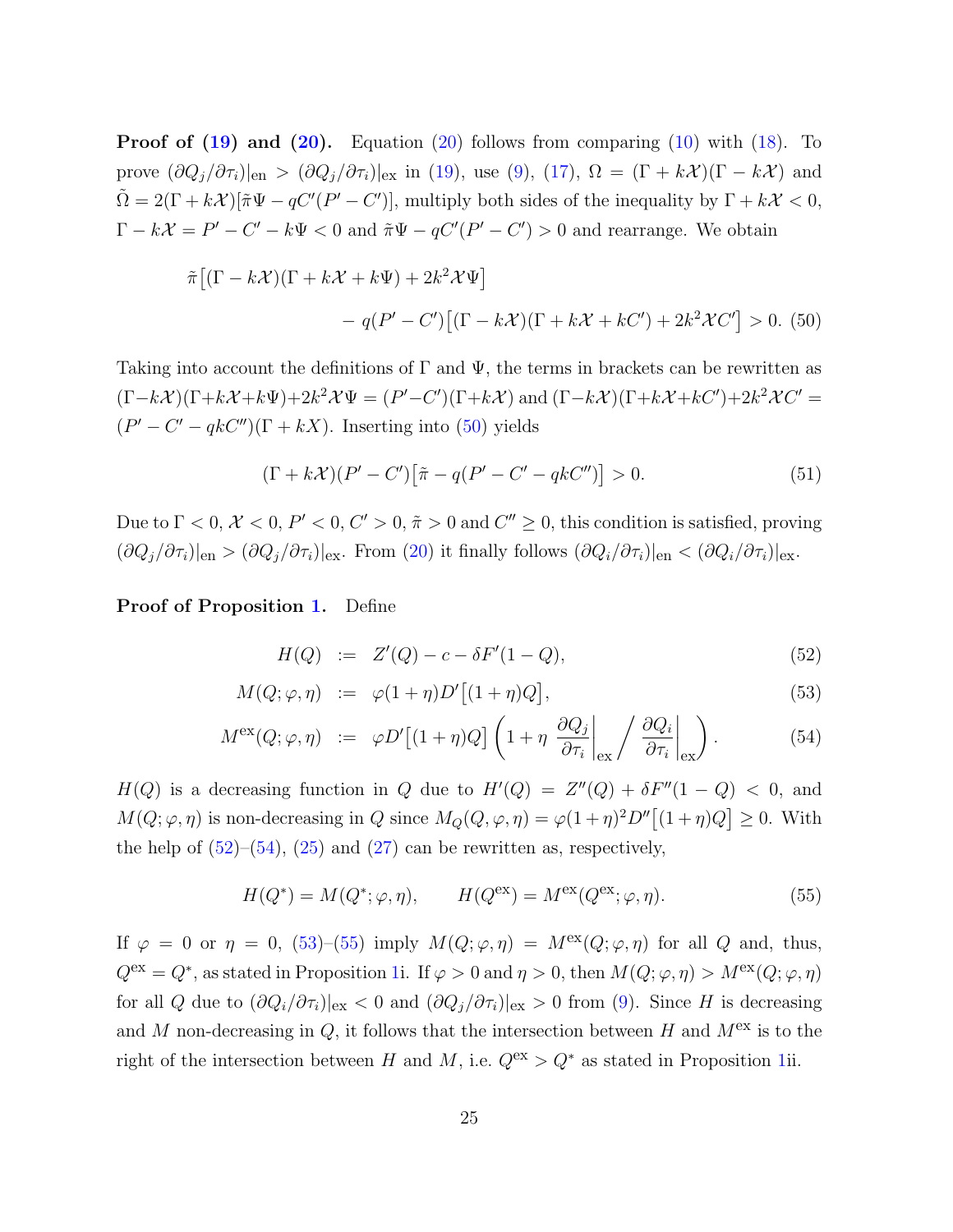In a symmetric situation with  $\tau_i = \tau_j =: \tau$  and  $Q_i = Q_j =: Q$ , we can rewrite [\(8\)](#page-10-0) as

<span id="page-27-0"></span>
$$
\tau = P(2Q) + QP'(2Q)/k - C(Q) - QC'(Q)/k =: G(Q).
$$
\n(56)

Differentiating yields  $G'(Q) = (2 + 1/k)P' + 2QP''/k - (1 + 1/k)C' - QC''/k < 0$  due to  $P' < 0, C' > 0, C'' \ge 0$  and  $P' + QP''/k < 0$ . Hence, G is a decreasing function in Q. In case of  $\varphi = 0$  or  $\eta = 0$ , we have  $Q^* = Q^{\text{ex}}$  and thereby  $\tau^* = \tau^{\text{ex}}$ , whereas for  $\varphi > 0$  and  $\eta > 0$ ,  $Q^{\text{ex}} > Q^*$  implies  $\tau^{\text{ex}} < \tau^*$ . This completes the proof or Proposition [1.](#page-17-0)

**Proof of Proposition [2.](#page-19-1)** Analogous to  $M^{\text{ex}}(Q, \varphi, \eta)$  let

<span id="page-27-1"></span>
$$
M^{\text{en}}(Q; \varphi, \eta) \quad := \quad \varphi D' \big[ (1 + \eta) Q \big] \left( 1 + \eta \left. \frac{\partial Q_j}{\partial \tau_i} \right|_{\text{en}} \right/ \left. \frac{\partial Q_i}{\partial \tau_i} \right|_{\text{en}} \right). \tag{57}
$$

The condition for the Nash equilibrium with endogenous location decision then reads

$$
H(Q^{\text{en}}) = M^{\text{en}}(Q^{\text{en}}; \varphi, \eta). \tag{58}
$$

Obviously,  $M^{en}(Q; \varphi, \eta) = M^{ex}(Q; \varphi, \eta) = M(Q; \varphi, \eta)$  for all Q if  $\varphi = 0$  or  $\eta = 0$ . We then obtain Proposition [2i](#page-19-1) by the same steps as in the proof of Proposition [1i](#page-17-0).

In order to proof Proposition [2i](#page-19-1)i we show that  $M^{en}(Q, \varphi, \eta) < M^{ex}(Q, \varphi, \eta)$  for all Q since then the intersection of  $M^{en}(Q, \varphi, \eta)$  with  $H(Q)$  is to the right of the intersection of  $M^{\text{ex}}(Q, \varphi, \eta)$  with  $H(Q)$  and, thus,  $Q^{\text{en}} > Q^{\text{ex}}$  and  $\tau^{\text{en}} < \tau^{\text{ex}}$  due to [\(56\)](#page-27-0) and  $G'(Q) < 0$ . Using [\(54\)](#page-26-1) and [\(57\)](#page-27-1), we obtain  $M^{\text{en}}(Q, \varphi, \eta) < M^{\text{ex}}(Q, \varphi, \eta)$  if and only if

$$
\left. \frac{\partial Q_j}{\partial \tau_i} \right|_{\text{en}} \left. \frac{\partial Q_i}{\partial \tau_i} \right|_{\text{ex}} < \left. \frac{\partial Q_j}{\partial \tau_i} \right|_{\text{ex}} \left. \frac{\partial Q_i}{\partial \tau_i} \right|_{\text{en}},\tag{59}
$$

where all derivatives are evaluated at the same  $Q$ . Inserting  $(9)$ ,  $(16)$  and  $(17)$ , multiplying with  $\Omega \tilde{\Omega}/k < 0$ , collecting common terms and dividing by  $\Gamma + k\mathcal{X} < 0$  gives

<span id="page-27-2"></span>
$$
\tilde{\pi}(\Gamma - k\mathcal{X} + k\Psi) - q(P' - C')(\Gamma - k\mathcal{X} + kC') < 0. \tag{60}
$$

Inserting  $\Gamma = k(\mathcal{X} - \Psi) + P' - C'$  and dividing by  $P' - C' < 0$ , condition [\(60\)](#page-27-2) reduces to

<span id="page-27-3"></span>
$$
\tilde{\pi} - q(P' - C' - kqC'') > 0.
$$
\n(61)

Condition [\(61\)](#page-27-3) is satisfied due to  $\tilde{\pi} > 0$ ,  $P' < 0$ ,  $C' > 0$  and  $C'' \ge 0$ .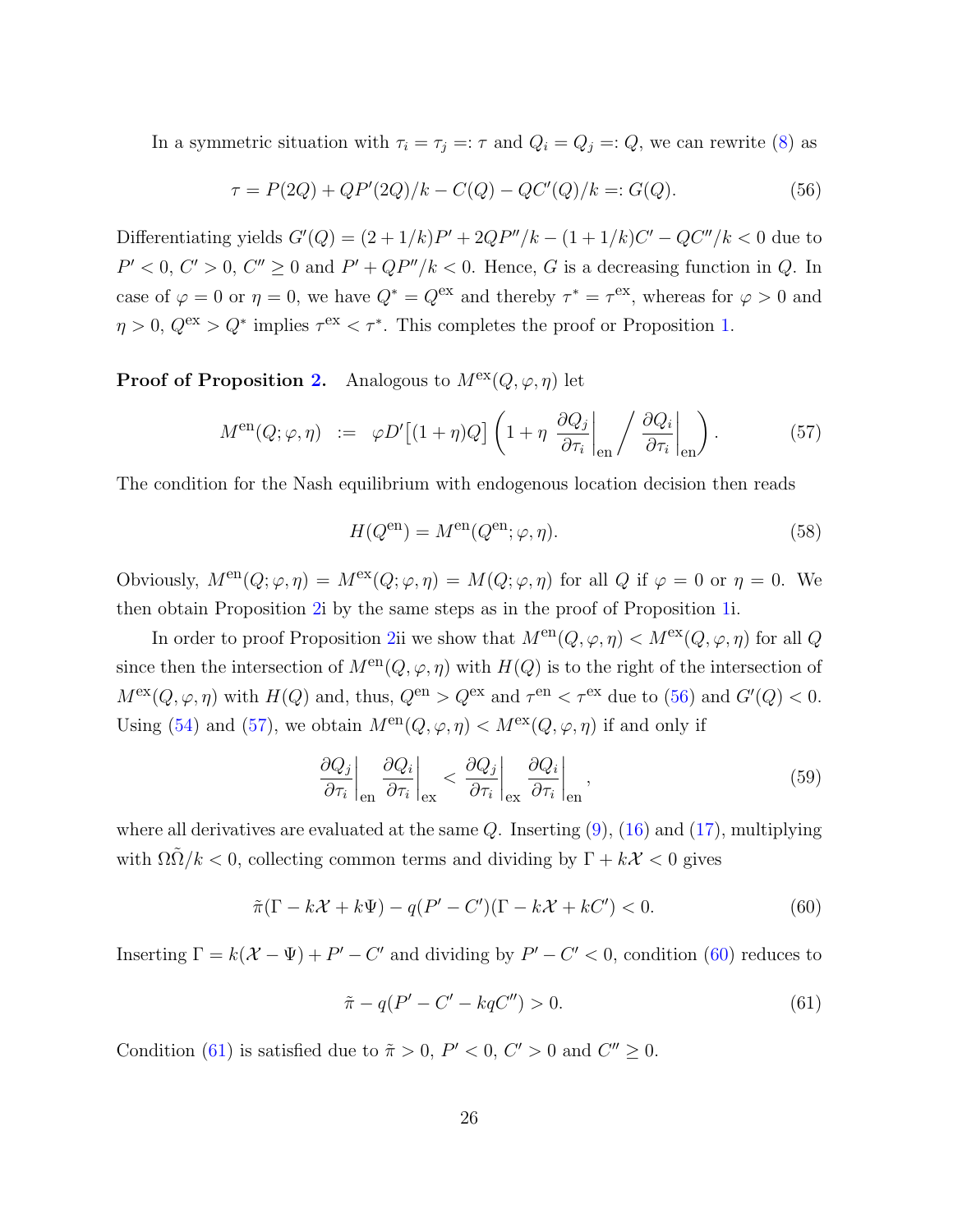#### References

- <span id="page-28-8"></span>Aichele, R. and G. Felbermayr (2015): "Kyoto and Carbon Leakage: An Empirical Analysis of the Carbon Content of Bilateral Trade," Review of Economics and Statistics, 97, 104–115.
- <span id="page-28-6"></span>AITKEN, B., A. HARRISON, AND R. E. LIPSEY (1996): "Wages and Foreign Ownership: A Comparative Study of Mexico, Venezuela, and the United States," Journal of International Economics, 40, 345–371.
- <span id="page-28-4"></span>Azar, J., I. Marinescu, and M. I. Steinbaum (2017): "Labor Market Concentration," National Bureau of Economic Research Working Paper Series, No. 24147.
- <span id="page-28-5"></span>Azar, J. A., I. Marinescu, M. I. Steinbaum, and B. Taska (2018): "Concentration in US Labor Markets: Evidence From Online Vacancy Data," National Bureau of Economic Research Working Paper Series, No. 24395.
- <span id="page-28-7"></span>Babiker, M. H. (2005): "Climate Change Policy, Market Structure, and Carbon Leakage," Journal of International Economics, 65, 421–445.
- <span id="page-28-10"></span>BARNETT, A. H. (1980): "The Pigouvian Tax Rule Under Monopoly," The American Economic Review, 70, 1037–1041.
- <span id="page-28-1"></span>BARRETT, S. (1994): "Strategic Environmental Policy and International Trade," *Journal* of Public Economics, 54, 325–338.
- <span id="page-28-3"></span>BRANDER, J. A. (1995): "Strategic Trade Policy," in Handbook of International Economics, ed. by G. Grossman and K. Rogoff, Elsevier Science B.V., vol. III.
- <span id="page-28-2"></span>Brander, J. A. and B. J. Spencer (1985): "Export Subsidies and International Market Share Rivalry," Journal of International Economics, 18, 83–100.
- <span id="page-28-9"></span>Buchanan, J. M. (1969): "External Diseconomies, Corrective Taxes, and Market Structure," The American Economic Review, 59, 174–177.
- <span id="page-28-0"></span>Conrad, K. (1993): "Taxes and Subsidies for Pollution-Intensive Industries as Trade Policy," Journal of Environmental Economics and Management, 25, 121–135.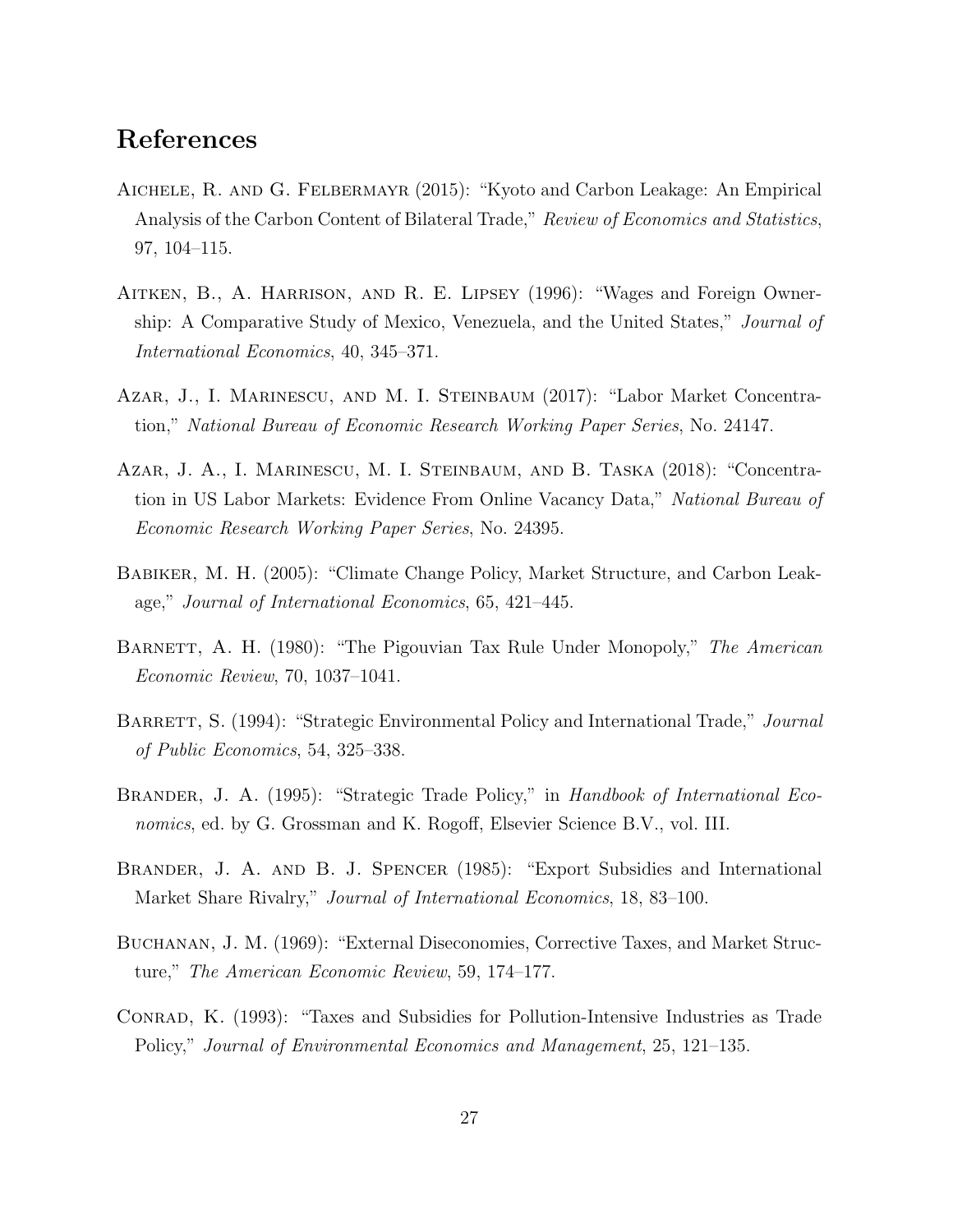- <span id="page-29-1"></span>Duval, Y. and S. F. Hamilton (2002): "Strategic Environmental Policy and International Trade in Asymmetric Oligopoly Markets," International Tax and Public Finance, 9, 259–271.
- <span id="page-29-9"></span>Ebert, U. (1992): "Pigouvian Tax and Market Structure: The Case of Oligopoly and Different Abatement Technologies," FinanzArchiv / Public Finance Analysis, 49, 154– 166.
- <span id="page-29-4"></span>Eichner, T. and M. Runkel (2012): "Interjurisdictional Spillovers, Decentralized Policymaking, and the Elasticity of Capital Supply," American Economic Review, 102, 2349–57.
- <span id="page-29-5"></span> $(2014)$ : "Subsidizing Renewable Energy under Capital Mobility," *Journal of Public* Economics, 117, 50–59.
- <span id="page-29-8"></span>FELDER, S. AND T. F. RUTHERFORD (1993): "Unilateral  $CO<sub>2</sub>$  Reductions and Carbon Leakage: The Consequences of International Trade in Oil and Basic Materials," Journal of Environmental Economics and Management, 25, 162–176.
- <span id="page-29-7"></span>Girma, S., D. Greenaway, and K. Wakelin (2001): "Who Benefits from Foreign Direct Investment in the UK?" Scottish Journal of Political Economy, 48, 119–133.
- <span id="page-29-2"></span>Hamilton, S. F. and T. Requate (2004): "Vertical Structure and Strategic Environmental Trade Policy," Journal of Environmental Economics and Management, 47, 260–269.
- <span id="page-29-6"></span>HAUFLER, A. AND I. WOOTON (2010): "Competition for Firms in an Oligopolistic Industry: The Impact of Economic Integration," Journal of International Economics, 80, 239–248.
- <span id="page-29-10"></span>HELM, C. AND R. C. SCHMIDT (2015): "Climate Cooperation with Technology Investments and Border Carbon Adjustment." European Economic Review, 75, 112–130.
- <span id="page-29-3"></span>HOEL, M. (1997): "Environmental Policy with Endogenous Plant Locations," Scandinavian Journal of Economics, 99, 241–259.
- <span id="page-29-0"></span>HUNG, N. (1994): "Taxing Pollution in an International Duopoly Context," *Economics* Letters, 44, 339–343.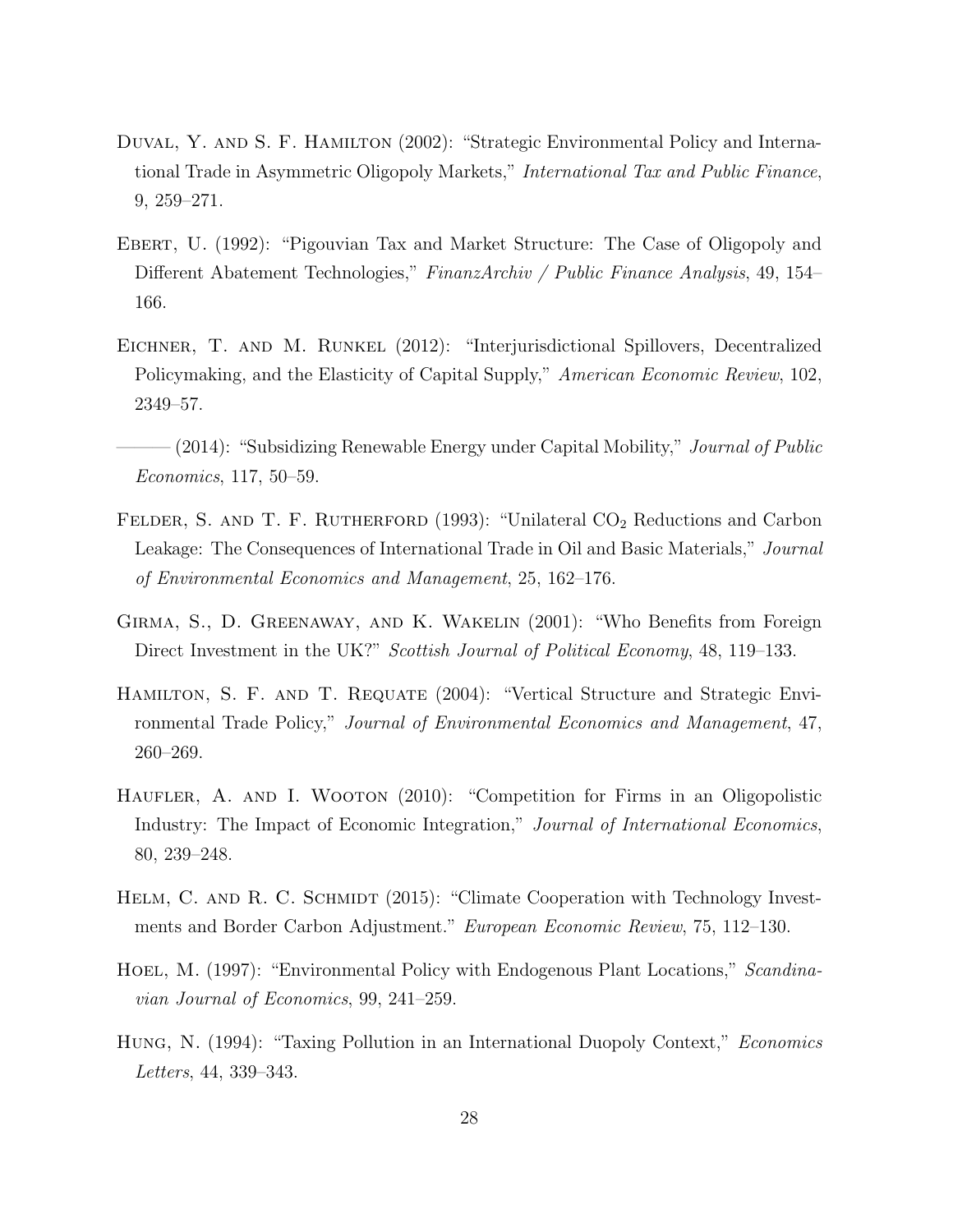- <span id="page-30-0"></span>IPCC (2018): "Global warming of 1.5◦C. An IPCC Special Report on the impacts of global warming of 1.5◦C above pre-industrial levels and related global greenhouse gas emission pathways, in the context of strengthening the global response to the threat of climate change, sustainable development, and efforts to eradicate poverty," Intergovernmental Panel on Climate Change, Geneva, Switzerland.
- <span id="page-30-1"></span>Kennedy, P. W. (1994): "Equilibrium Pollution Taxes in Open Economies with Imperfect Competition," Journal of Environmental Economics and Management, 27, 49–63.
- <span id="page-30-10"></span>LIPSEY, R. E. AND F. SJÖHOLM (2004): "Foreign Direct Investment, Education and Wages in Indonesian Manufacturing," Journal of Development Economics, 73, 415–422.
- <span id="page-30-4"></span>Markusen, J. R., E. R. Morey, and N. D. Olewiler (1993): "Environmental Policy when Market Structure and Plant Locations are Endogenous," Journal of Environmental Economics and Management, 24, 69–86.
- <span id="page-30-5"></span>——— (1995): "Competition in Regional Environmental Policies when Plant Locations are Endogenous," Journal of Public Economics, 56, 55–77.
- <span id="page-30-8"></span>MENEGATTI, M. (2001): "On the Conditions for Precautionary Saving," *Journal of* Economic Theory, 98, 189–193.
- <span id="page-30-3"></span>OATES, W. E. AND R. M. SCHWAB (1988): "Economic Competition among Jurisdictions: Efficiency Enhancing or Distortion Inducing?" *Journal of Public Economics*, 35, 333–354.
- <span id="page-30-7"></span>OGAWA, H. AND D. E. WILDASIN (2009): "Think Locally, Act Locally: Spillovers, Spillbacks, and Efficient Decentralized Policymaking," American Economic Review, 99, 1206–17.
- <span id="page-30-6"></span>Rauscher, M. (1995): "Environmental Regulation and the Location of Polluting Industries," International Tax and Public Finance, 2, 229–244.
- <span id="page-30-9"></span>Requate, T. (1997): "Green Taxes in Oligopoly if the Number of Firms is Endogenous," FinanzArchiv / Public Finance Analysis, 54, 261–280.
- <span id="page-30-2"></span>- (2006): "Environmental Policy under Imperfect Competition," in The international yearbook of environmental and resource economics: A survey of current issues.,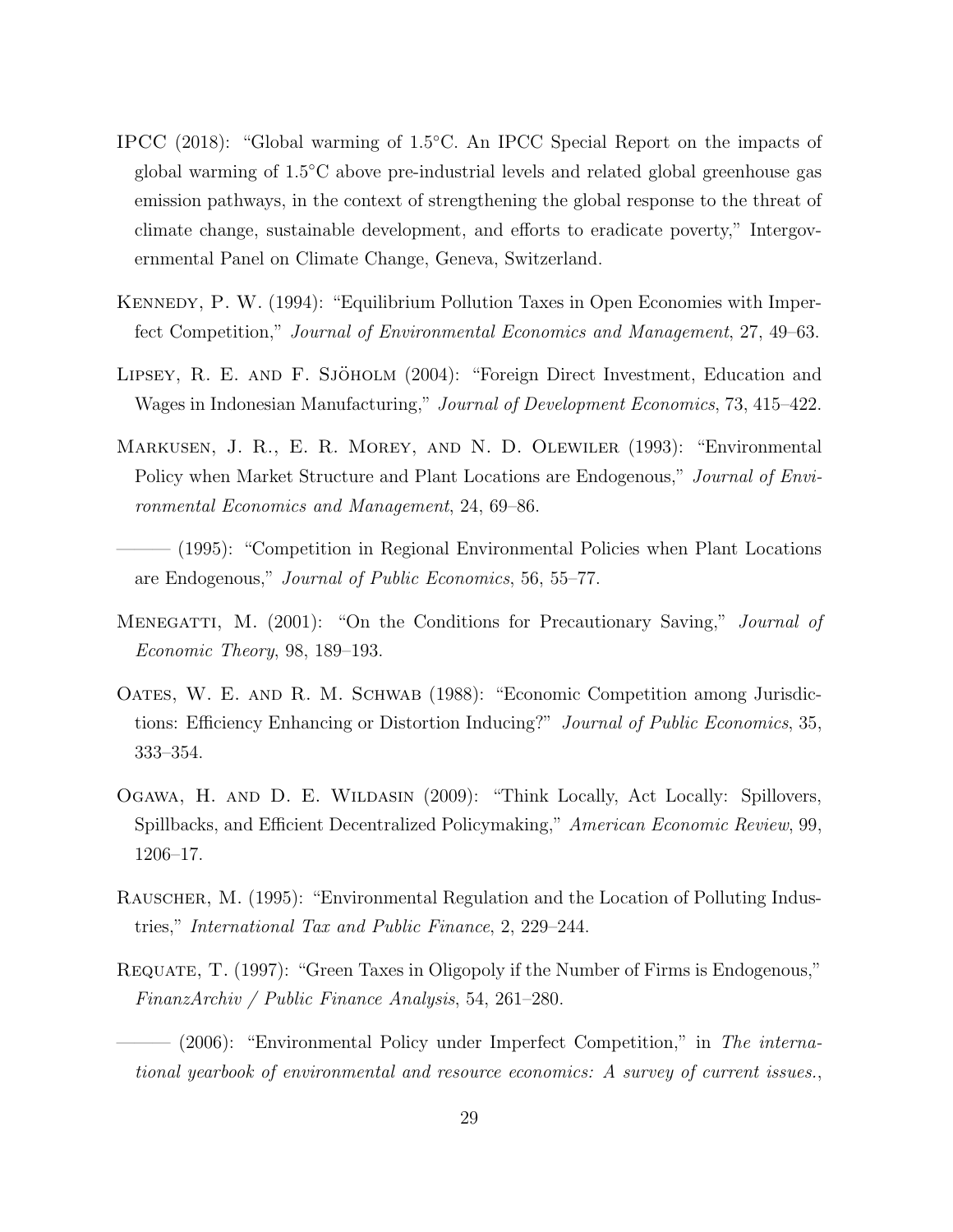ed. by H. Folmer and T. Tietenberg, Edward Elgar Pub, New Horizon of Environmental Economics, 120–207.

- <span id="page-31-0"></span>STURM, D. M. (2003): "Trade and the Environment: A Survey of the Literature," in Environmental Policy in an International Perspective, ed. by L. Marsiliani, M. Rauscher, and C. Withagen, Kluwer Academic Publisher, 119–149.
- <span id="page-31-1"></span>TOMOHARA, A. AND S. TAKII (2011): "Does Globalization Benefit Developing Countries? Effects of FDI on Local Wages," Journal of Policy Modeling, 33, 511–521.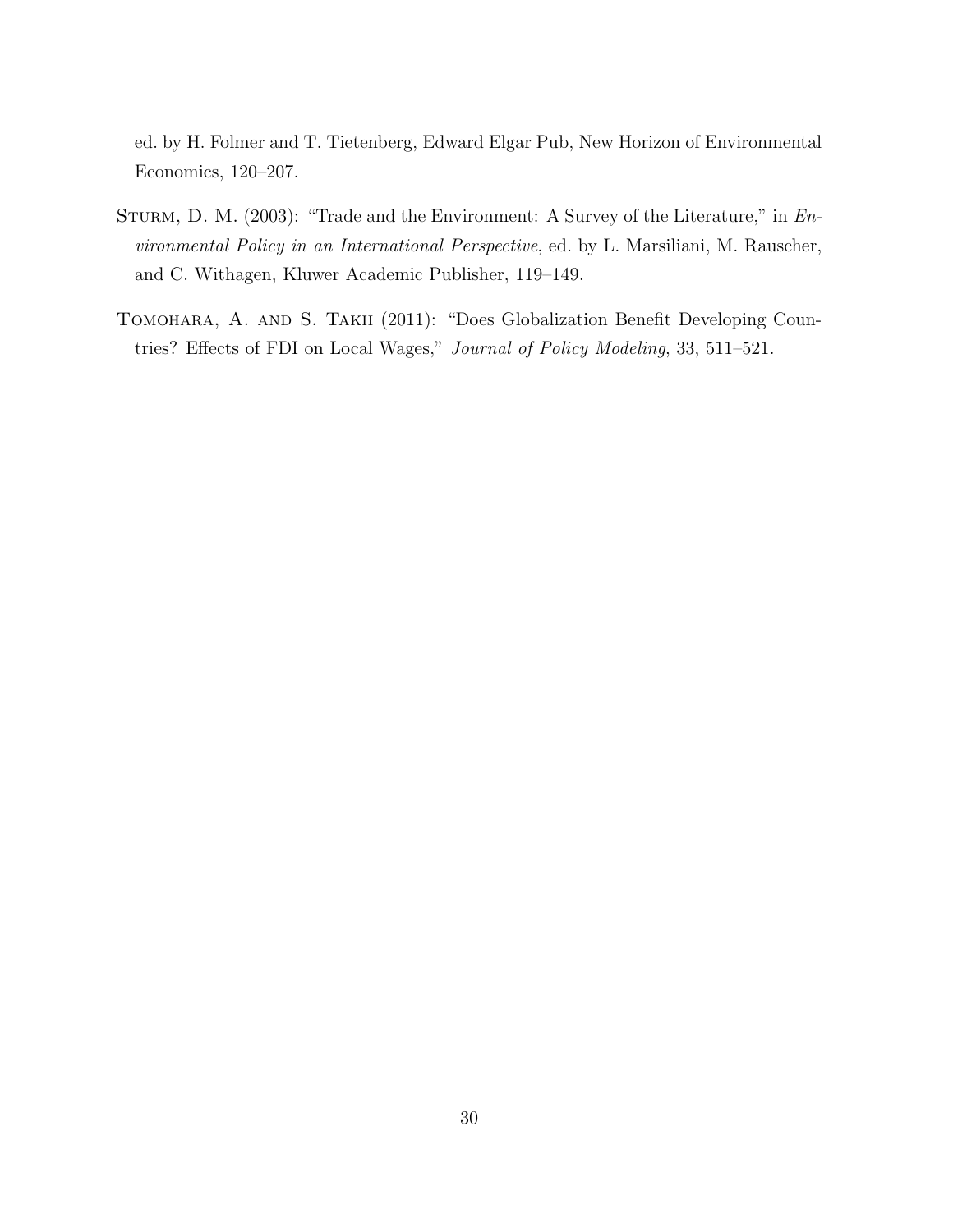#### Online Appendix

Second-order condition, reaction functions and stability in the Y -sector. The first-order condition [\(8\)](#page-10-0) of profit maximization of firm  $\ell$  in country i can be written as

$$
\frac{d\pi_{i\ell}}{dq_{i\ell}} = P(Q_{i,-\ell} + q_{i\ell} + Q_j) + q_{i\ell}P'(Q_{i,-\ell} + q_{i\ell} + Q_j) \n- C(Q_{i,-\ell} + q_{i\ell}) - q_{i\ell}C'(Q_{i,-\ell} + q_{i\ell}) - \tau_i = 0.
$$
\n(62)

This equation determines the reaction function of firm  $\ell$  in country i. The slope with respect to output of the firm's competitors from country  $i$  and  $j$  read, respectively,

<span id="page-32-0"></span>
$$
\frac{\partial q_{i\ell}}{\partial Q_{i,-\ell}} = -\frac{P' + q_{i\ell}P'' - C' - q_{i\ell}C''}{2P' + q_{i\ell}P'' - 2C' - q_{i\ell}C''},
$$
\n(63)

$$
\frac{\partial q_{i\ell}}{\partial Q_j} = -\frac{P' + q_{i\ell}P''}{2P' + q_{i\ell}P'' - 2C' - q_{i\ell}C''}.\tag{64}
$$

Our assumption  $P' + q_{i\ell}P'' < 0$  together with  $P' < 0$ ,  $C' > 0$  and  $C'' > 0$  ensures a negative sign of the common denominator of [\(63\)](#page-32-0) and [\(64\)](#page-32-0), which equals the second derivative of the firm's profit function,  $d^2 \pi_{i\ell}/dq_{i\ell}^2$ . Hence, the second-order condition for profit maximization is satisfied. Moreover, since  $P' + q_{i\ell}P'' < 0$  also renders the numerators of [\(63\)](#page-32-0) and [\(64\)](#page-32-0) negative, the reaction function is decreasing in  $Q_{i,-\ell}$  and  $Q_j$ , reflecting the case of strategic substitutes. Finally, the condition  $P' + q_{i\ell}P'' < 0$  ensures that [\(63\)](#page-32-0) and  $(64)$  are larger than  $-1$ , implying stability of the Nash equilibrium. All these properties are not guaranteed if, in contrast to our assumption, we suppose  $P' + q_{i\ell}P'' \geq 0$ .

**Autarky versus free trade.** With the demand function  $\widetilde{P}(Q_i)$  and the wage rate given by  $(6)$ , firm  $\ell$ 's profit in sector Y of country i under autarky can be written as

$$
\pi_{i\ell} = \left[ \widetilde{P}(Q_{i,-\ell} + q_{i\ell}) - C(Q_{i,-\ell} + q_{i\ell}) - \tau_i \right] q_{i\ell}.
$$
\n(65)

The first-order condition of profit maximization, evaluated at a symmetric solution, is

$$
\widetilde{P}(kq_i) + q_i \widetilde{P}'(kq_i) - C(kq_i) - q_i C'(kq_i) - \tau_i = 0.
$$
\n(66)

Applying the implicit function theorem and defining  $\tilde{\Gamma} := k(\tilde{P}'+q\tilde{P}''-\Psi) + \tilde{P}'-C' < 0$ , we immediately obtain  $(\partial q_i/\partial \tau_i)|_{\text{aut}} = 1/\tilde{\Gamma} < 0$ ,  $(\partial Q_i/\partial \tau_i)|_{\text{aut}} = k/\tilde{\Gamma} < 0$  and  $(\partial q_j/\partial \tau_i)|_{\text{aut}} =$  $(\partial Q_j/\partial \tau_i)|_{\text{aut}} = 0$ . Welfare in country *i* is again given by [\(22\)](#page-14-0). As under free trade, we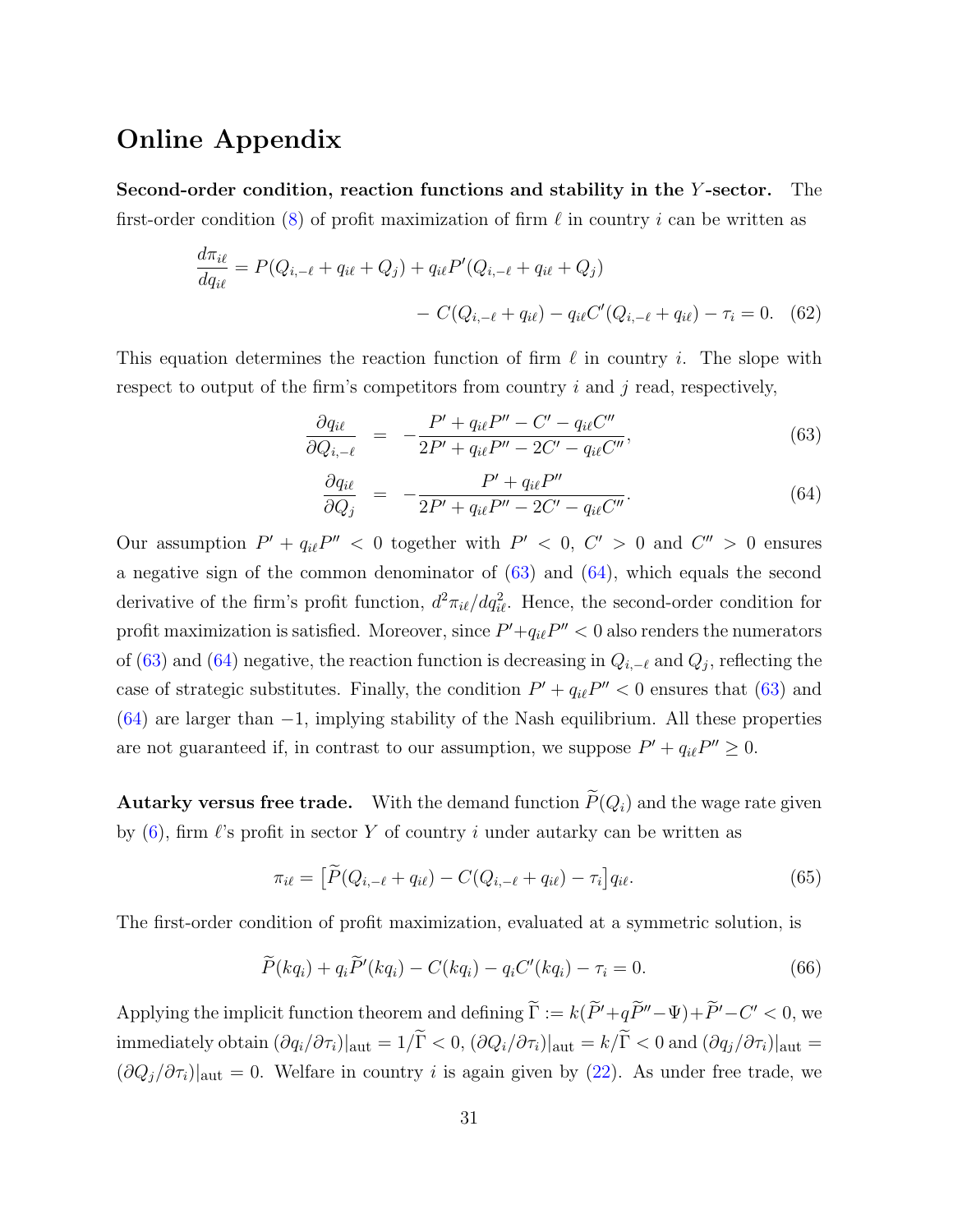have  $w_i = C(Q_i)$ ,  $\Pi_i^x = \delta F(1 - Q_i) + [c - C(Q_i)](1 - Q_i)$  and  $T_i = \tau_i Q_i$ . But profit in sector  $Y$  and the household's expenditures for good  $Y$  have to be replaced by, respectively,  $\Pi_i^y = [\widetilde{P}(Q_i) - C(Q_i) - \tau_i]Q_i$  and  $py_i = Q_i \widetilde{P}(Q_i)$ . Inserting into [\(22\)](#page-14-0) gives [\(33\)](#page-20-0).

To compare non-cooperation under autarky and free trade, note that the equilibrium condition [\(34\)](#page-20-1) under autarky can be rewritten as

$$
H(Q^{\text{aut}}) = \varphi D'[(1+\eta)Q^{\text{aut}}].
$$
\n(67)

The equilibrium condition under free trade is given by [\(27\)](#page-16-1) or, equivalently,  $H(Q^{ex}) =$  $M^{\text{ex}}(Q^{\text{ex}}, \varphi, \eta)$  in [\(55\)](#page-26-2). Due to [\(54\)](#page-26-1), it is obvious that  $M^{\text{ex}}(Q; \varphi, \eta) < \varphi D'[(1 + \eta)Q]$  for all Q. Since  $H' < 0$ , it immediately follows that  $Q^{\text{aut}} < Q^{\text{ex}}$  and, by [\(56\)](#page-27-0),  $\tau^{\text{aut}} > \tau^{\text{ex}}$ .

**Endogenous versus exogenous wage rate.** If  $Z(\cdot)$  and  $F(\cdot)$  are both quadratic, then  $P(\cdot) = Z'(\cdot)$  and  $C(\cdot) = c + \delta F'(\cdot)$  are both linear. Hence,  $P'(\cdot) = Z''(\cdot)$  and  $C'(\cdot) =$  $-\delta F''(\cdot)$  are both constant and we obtain  $P''(\cdot) = C''(\cdot) = 0$ . Using this specification together with the definition of  $\mathcal{X}$ , condition [\(25\)](#page-15-1) of the efficient solution and condition [\(27\)](#page-16-1) of the Nash policy equilibrium can be rewritten as, respectively,

<span id="page-33-0"></span>
$$
\widetilde{H}(Q^*,\delta) = \varphi(1+\eta)D'[(1+\eta)Q^*],\tag{68}
$$

$$
\widetilde{H}(Q^{\text{ex}},\delta) = \varphi D'[(1+\eta)Q^{\text{ex}}] \left(1 - \eta \frac{kZ''}{(k+1)(Z'' + \delta F'')}\right),\tag{69}
$$

where

$$
\widetilde{H}(Q,\delta) := Z'(Q) - c - \delta F'(1 - Q). \tag{70}
$$

Note that  $\tilde{H}_Q(Q,\delta) = Z''(Q) + \delta F''(1-Q) < 0$ . Moreover,  $\tilde{H}(Q,\delta) < H(Q,0)$  and  $\widetilde{H}_Q(Q,\delta) < \widetilde{H}_Q(Q,0)$  for all  $Q$  and  $\delta > 0$ , due to  $F' > 0$  and  $F'' < 0$ . Hence, the function  $\widetilde{H}$  is decreasing in Q, and moving from an exogenous wage rate  $(\delta = 0)$  to an endogenous wage rate  $(\delta > 0)$  moves H downwards and makes it steeper.

Next denote the difference between the RHS of [\(68\)](#page-33-0) and the RHS of [\(69\)](#page-33-0), both evaluated at the same  $Q$ , as  $R(Q, \delta)$ . Rearranging yields

$$
R(Q, \delta) = \eta \varphi D'[(1+\eta)Q] \frac{(2k+1)Z'' + (k+1)\delta F''}{(k+1)(Z'' + \delta F'')}.
$$
\n(71)

Differentiating yields

<span id="page-33-1"></span>
$$
R_Q(Q,\delta) = \eta(1+\eta)\varphi D''[(1+\eta)Q]\frac{(2k+1)Z'' + (k+1)\delta F''}{(k+1)(Z'' + \delta F'')} > 0,
$$
 (72)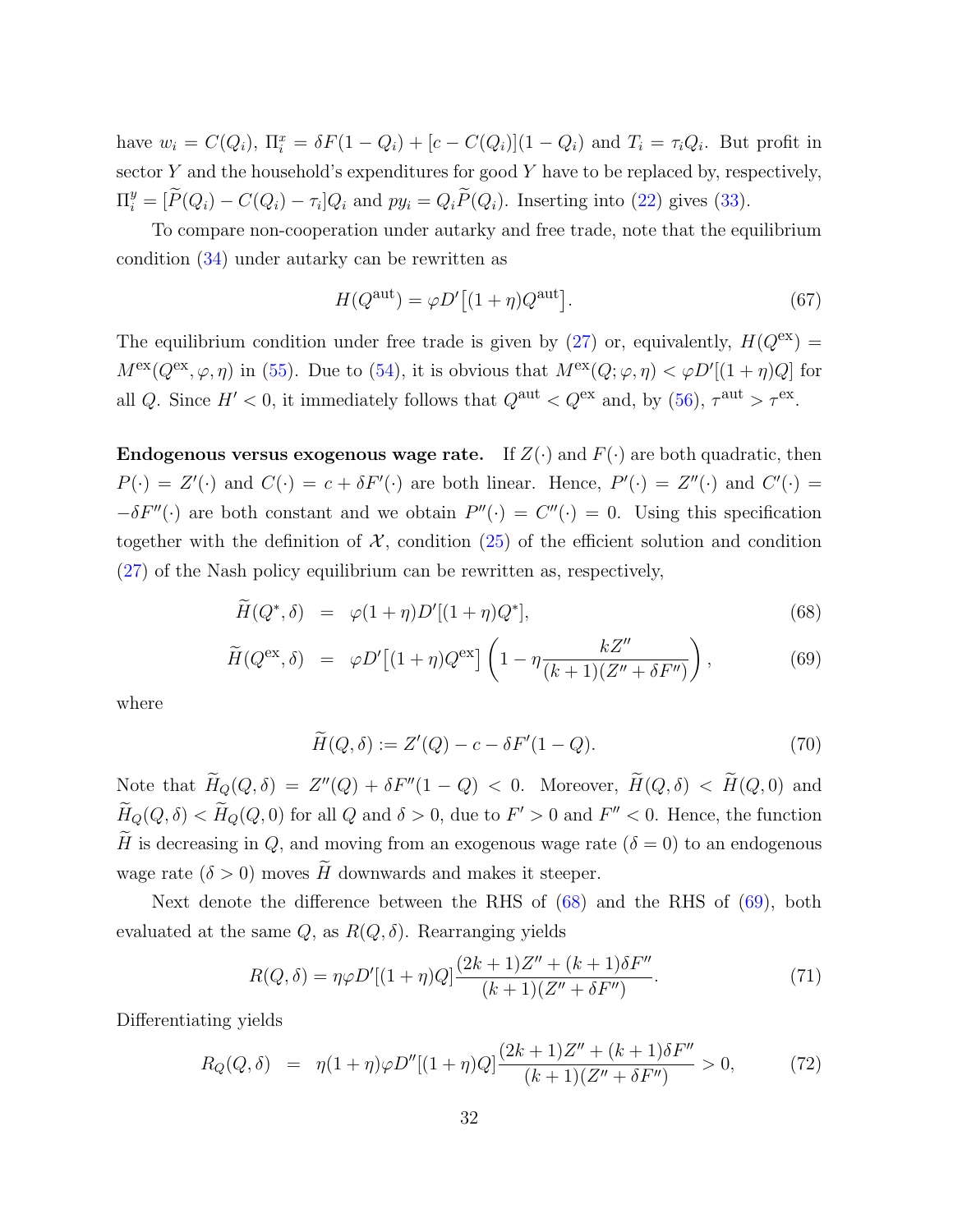$$
R_{\delta}(Q,\delta) = -\eta \varphi D'[(1+\eta)Q] \frac{k(k+1)Z''F''}{(k+1)^2(Z''+\delta F'')^2} < 0. \tag{73}
$$

Hence, for given  $\delta$ , the gap between the RHS of [\(68\)](#page-33-0) and the RHS of [\(69\)](#page-33-0) is increasing in Q, as shown by [\(72\)](#page-33-1). And for any given Q, moving from an exogenous wage rate  $(\delta = 0)$ to an endogenous wage rate  $(\delta > 0)$  reduces the gap between the RHS of [\(68\)](#page-33-0) and the RHS of  $(69)$ , as shown by  $(73)$ . Combining these insights with the properties of H implies that  $Q^{ex} - Q^*$  is smaller for an endogenous wage rate than for an exogenous wage rate.

Model with third country. In order to compare the non-cooperative equilibrium with the policy under full cooperation, rewrite  $(38)$  and  $(40)$  as

<span id="page-34-0"></span>
$$
\widehat{H}(Q^*) = 0,\t(74)
$$

$$
\widehat{H}(\widehat{Q}^{\text{ex}}) = -\widehat{Q}^{\text{ex}} Z''(2\widehat{Q}^{\text{ex}}) \left(\frac{\partial Q_i}{\partial \tau_i}\bigg|_{\widehat{\text{ex}}} + \frac{\partial Q_j}{\partial \tau_i}\bigg|_{\widehat{\text{ex}}}\right) / \frac{\partial Q_i}{\partial \tau_i}\bigg|_{\widehat{\text{ex}}}.
$$
\n(75)

with  $\hat{H}(Q) := Z'(2Q) - c - \delta F'(1-Q)$  and  $\hat{H}'(Q) := 2Z''(2Q) + \delta F''(1-Q) < 0$ , so  $\hat{H}(Q)$  is decreasing in Q. Since  $Z''(\cdot) < 0$ ,  $(\partial Q_i/\partial \tau_i)|_{\widehat{ex}} < 0$  and  $[\partial (Q_i + Q_j)/\partial \tau_i]|_{\widehat{ex}} < 0$ , the RHS of [\(75\)](#page-34-0) is positive and in comparison with [\(74\)](#page-34-0) implies  $\widehat{Q}^{\text{ex}} < \widehat{Q}^*$ . Using the first-order condition of profit maximization gives  $\tau = \hat{P}(2Q) + Q\hat{P}'(2Q)/k - C(Q) - QC'(Q)/k =$  $\hat{G}(Q)$  with  $\hat{G}'(Q) = (2 + 1/k)\hat{P}' + 2Q\hat{P}''/k - (1 + 1/k)C' - QC''/k < 0$ . From  $\hat{Q}^{\text{ex}} < \hat{Q}^*$ it then follows  $\hat{\tau}^{\text{ex}} > \hat{\tau}^*$ . In order to compare the Nash policy equilibrium with the policy chosen under partial cooperation, rewrite condition [\(39\)](#page-23-2) under partial cooperation as

<span id="page-34-1"></span>
$$
\widehat{H}(\widehat{Q}^{**}) = -2\widehat{Q}^{**}Z''(2\widehat{Q}^{**}).
$$
\n(76)

Due to  $Z''(\cdot) < 0$ ,  $[\partial (Q_i + Q_j)/\partial \tau_i]|_{\widehat{ex}} < 0$ ,  $(\partial Q_i/\partial \tau_i)|_{\widehat{ex}} < 0$  and  $(\partial Q_j/\partial \tau_i)|_{\widehat{ex}} > 0$ , the RHS of [\(76\)](#page-34-1) is larger than the RHS of [\(75\)](#page-34-0), implying  $\hat{Q}^{\text{ex}} > \hat{Q}^{**}$  and  $\hat{\tau}^{\text{ex}} < \hat{\tau}^{**}$ .

The import externality can be computed from [\(36\)](#page-22-2) as

$$
\text{IE} := \frac{\partial \widehat{V}^C(Q_i, Q_j)}{\partial \tau_i} = -2 \widehat{Q}^{\text{ex}} Z''(2 \widehat{Q}^{\text{ex}}) \left( \frac{\partial Q_i}{\partial \tau_i} \bigg|_{\widehat{\text{ex}}} + \frac{\partial Q_j}{\partial \tau_i} \bigg|_{\widehat{\text{ex}}} \right) < 0. \tag{77}
$$

Differentiating  $V(Q_j, Q_i)$  defined analogous to [\(37\)](#page-22-0), the export externality reads

$$
\text{EE} := \frac{\partial \hat{V}(Q_j, Q_i)}{\partial \tau_i} = \left[ Z'(2\widehat{Q}^{\text{ex}}) - c - \delta F'(1 - \widehat{Q}^{\text{ex}}) \right] \frac{\partial Q_j}{\partial \tau_i}\bigg|_{\widehat{\text{ex}}}
$$